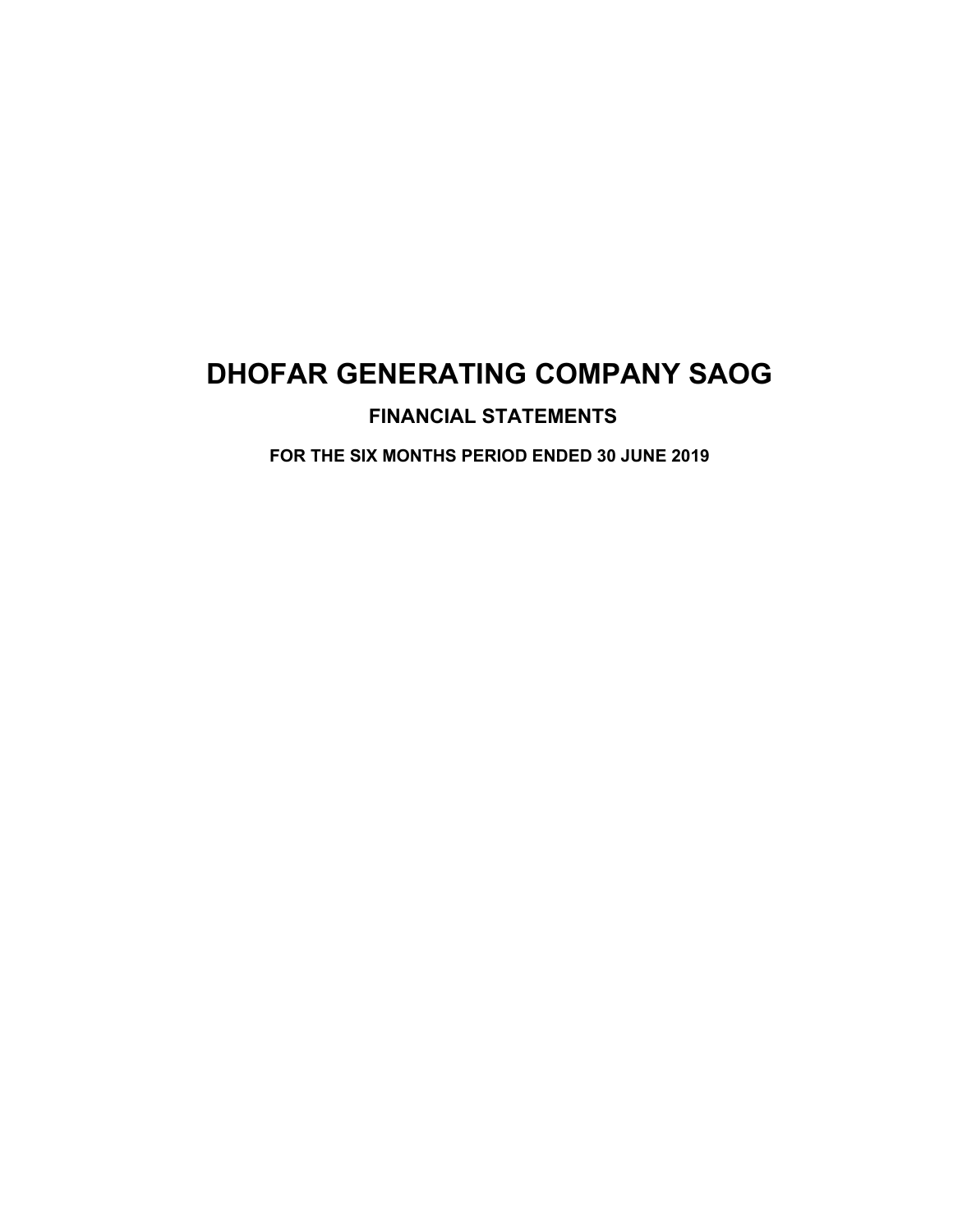## FINANCIAL STATEMENTS

For the period ended 30 June 2019

| <b>Contents</b>                   | Page |
|-----------------------------------|------|
| Statement of comprehensive income | 1    |
| Statement of financial position   | 2    |
| Statement of cash flows           | 3    |
| Statement of changes in equity    | 4    |
| Notes to the financial statements | 5-36 |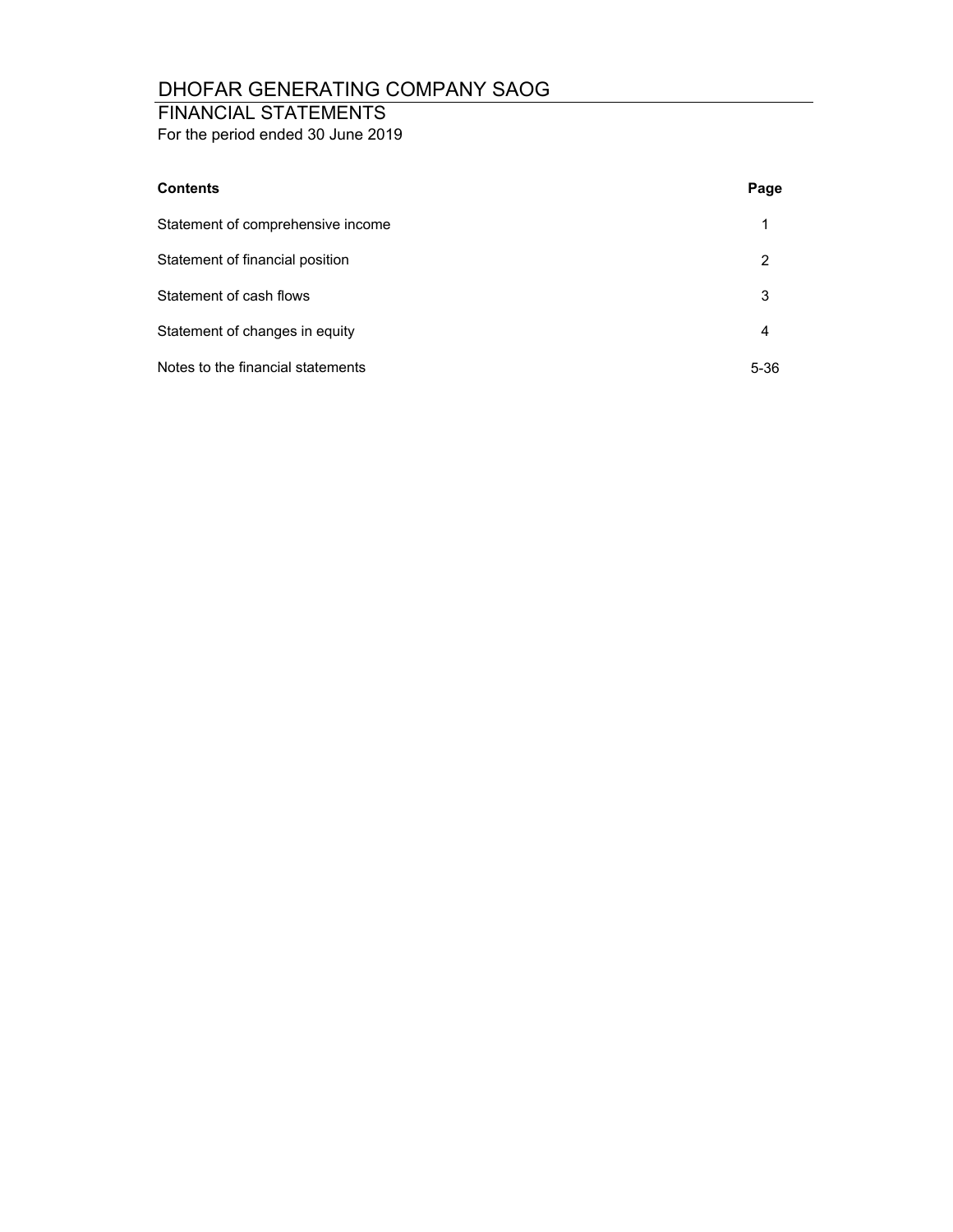## STATEMENT OF COMPREHENSIVE INCOME

For the period ended 30 June 2019

|                                                                                                                                                   |       | Quarter<br>ended | <b>6 Months</b><br>ended | Quarter<br>ended | 6 Months<br>ended |
|---------------------------------------------------------------------------------------------------------------------------------------------------|-------|------------------|--------------------------|------------------|-------------------|
|                                                                                                                                                   |       | 30-Jun-19        | 30-Jun-19                | 30-Jun-18        | 30-Jun-18         |
|                                                                                                                                                   | Notes | <b>RO</b>        | <b>RO</b>                | <b>RO</b>        | <b>RO</b>         |
| Revenue                                                                                                                                           | 20    | 13,001,857       | 20,609,266               | 13,409,855       | 20,693,694        |
| Operating costs                                                                                                                                   | 21    | (7, 465, 323)    | (14, 330, 844)           | (7,891,730)      | (14, 285, 121)    |
| <b>GROSS PROFIT</b>                                                                                                                               |       | 5,536,534        | 6,278,422                | 5,518,125        | 6,408,573         |
| General and administrative expenses                                                                                                               | 22    | (197, 117)       | (393, 542)               | (158, 686)       | (435, 483)        |
| Finance costs                                                                                                                                     | 24    | (1,843,026)      | (3,658,682)              | (1,908,788)      | (3,714,293)       |
| <b>PROFIT BEFORE TAX</b>                                                                                                                          |       | 3,496,391        | 2,226,198                | 3,450,651        | 2,258,797         |
| Income tax expense                                                                                                                                | 19    | (576, 189)       | (1, 120, 289)            | (787, 272)       | (1,444,709)       |
| Net profit for the period                                                                                                                         |       | 2,920,202        | 1,105,909                | 2,663,379        | 814,088           |
| Other comprehensive (loss) / income                                                                                                               |       |                  |                          |                  |                   |
| Items that may be reclassified subsequently to profit or loss<br>Fair value gain/(loss) arising during the period on cash flow hedge - net of tax | 12    | (2, 218, 696)    | (3,890,458)              | 939,917          | 4,431,174         |
| TOTAL COMPREHENSIVE (EXPENSE) / INCOME FOR THE PERIOD                                                                                             |       | 701,506          | (2,784,549)              | 3,603,296        | 5,245,262         |
| Basic and diluted earnings per share                                                                                                              | 25    | 0.013            | 0.005                    | 0.046            | 0.010             |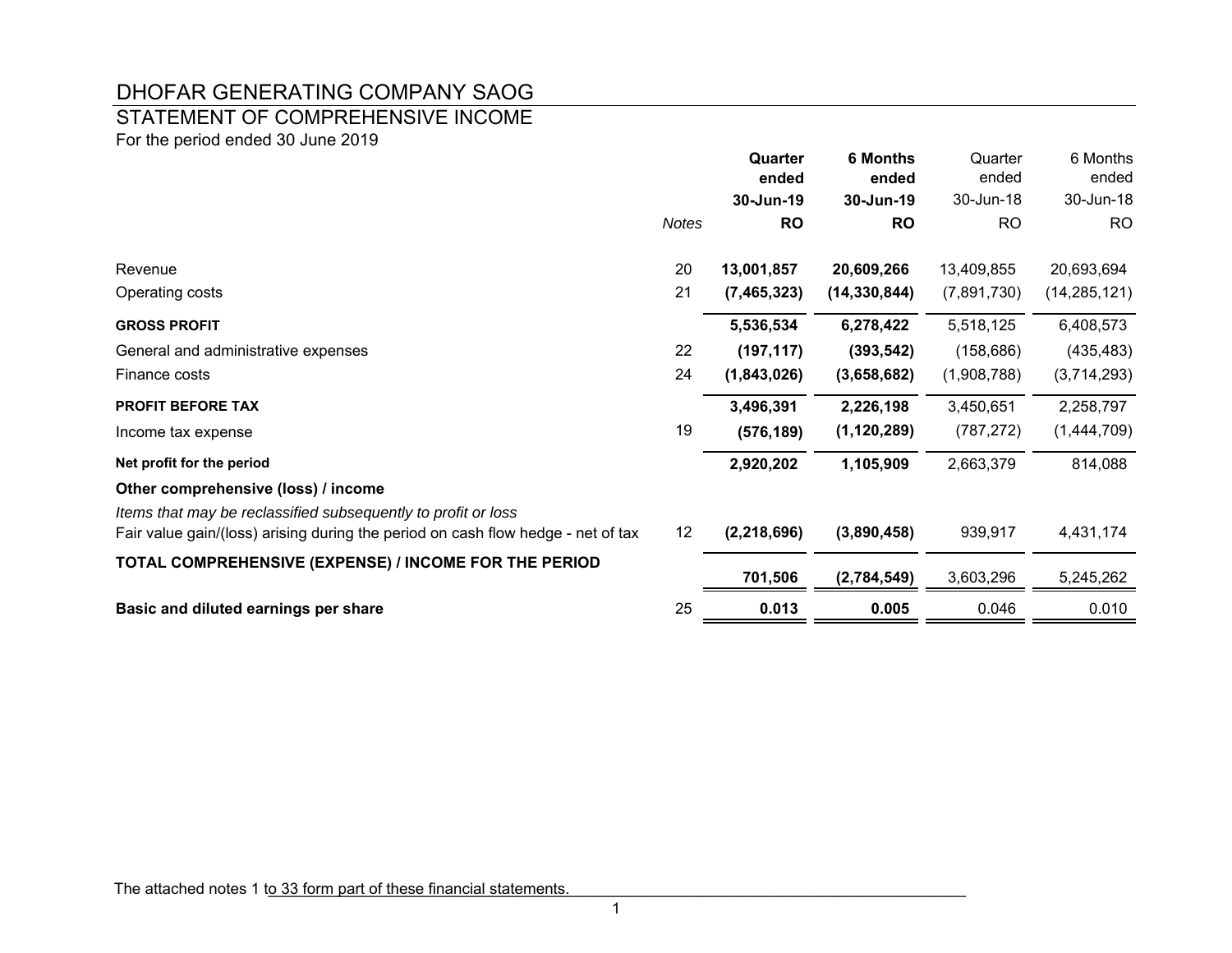# STATEMENT OF FINANCIAL POSITION

AS AT 30 June 2019

|                                     |                | 30-Jun-19     | 31-Dec-18   |
|-------------------------------------|----------------|---------------|-------------|
|                                     | <b>Notes</b>   | <b>RO</b>     | <b>RO</b>   |
| <b>ASSETS</b>                       |                |               |             |
| <b>Non-current assets</b>           |                |               |             |
| Plant, equipment                    | 4              | 155,253,418   | 157,140,507 |
| Finance lease receivable            | 5              | 53,310,421    | 54,514,265  |
| Right to use assets                 | 18             | 4,438,358     |             |
|                                     |                | 213,002,197   | 211,654,772 |
| <b>Current assets</b>               |                |               |             |
| Inventories                         | 6              | 5,474,230     | 5,629,348   |
| Finance lease receivable            | 5              | 2,359,680     | 2,265,579   |
| Trade and other receivables         | $\overline{7}$ | 10,764,187    | 3,226,837   |
| Advances and prepayments            | 8              | 41,646        | 173,251     |
| Cash and cash equivalents           | 9              | 3,456,062     | 10,106,712  |
|                                     |                | 22,095,805    | 21,401,727  |
| <b>TOTAL ASSETS</b>                 |                | 235,098,002   | 233,056,499 |
| <b>EQUITY AND LIABILITIES</b>       |                |               |             |
| <b>EQUITY</b>                       |                |               |             |
| Share capital                       | 10             | 22,224,000    | 22,224,000  |
| Legal reserve                       | 11             | 202,595       | 202,595     |
| Retained earnings                   |                | 29,171,258    | 30,250,353  |
| Cash flow hedge reserve             | 12             | (5, 113, 413) | (1,222,955) |
| <b>Total equity</b>                 |                | 46,484,440    | 51,453,993  |
| <b>Non-current liabilities</b>      |                |               |             |
| Long term loan                      | 16             | 149,828,692   | 152,625,279 |
| Fair value of the cash flow hedge   | 13             | 6,015,779     | 1,438,771   |
| Provision for decommissioning cost  | 14             | 4,139,578     | 4,067,655   |
| Provision for major maintenance     | 15             | 3,805,719     | 3,917,732   |
| End of service benefits payable     |                | 51,914        | 42,862      |
| Lease liabilities                   | 18             | 4,270,475     |             |
| Deferred tax liability - net        | 19             | 6,444,575     | 5,977,517   |
|                                     |                | 174,556,732   | 168,069,816 |
| <b>Current liabilities</b>          |                |               |             |
| Long term loan                      | 16             | 7,200,106     | 6,979,251   |
| Lease liabilities                   | 18             | 287,658       |             |
| Trade and other payables            | 17             | 6,569,066     | 6,553,439   |
|                                     |                | 14,056,830    | 13,532,690  |
| <b>Total liabilities</b>            |                | 188,613,562   | 181,602,506 |
| <b>TOTAL EQUITY AND LIABILITIES</b> |                | 235,098,002   | 233,056,499 |
| Net assets per share                | 31             | 0.209         | 0.232       |

The financial statements were approved by a resolution of the Board of Directors on 21 July 2019.

Chief Executive Officer Chief Financial Officer

The attached notes 1 to 33 form part of these financial statements.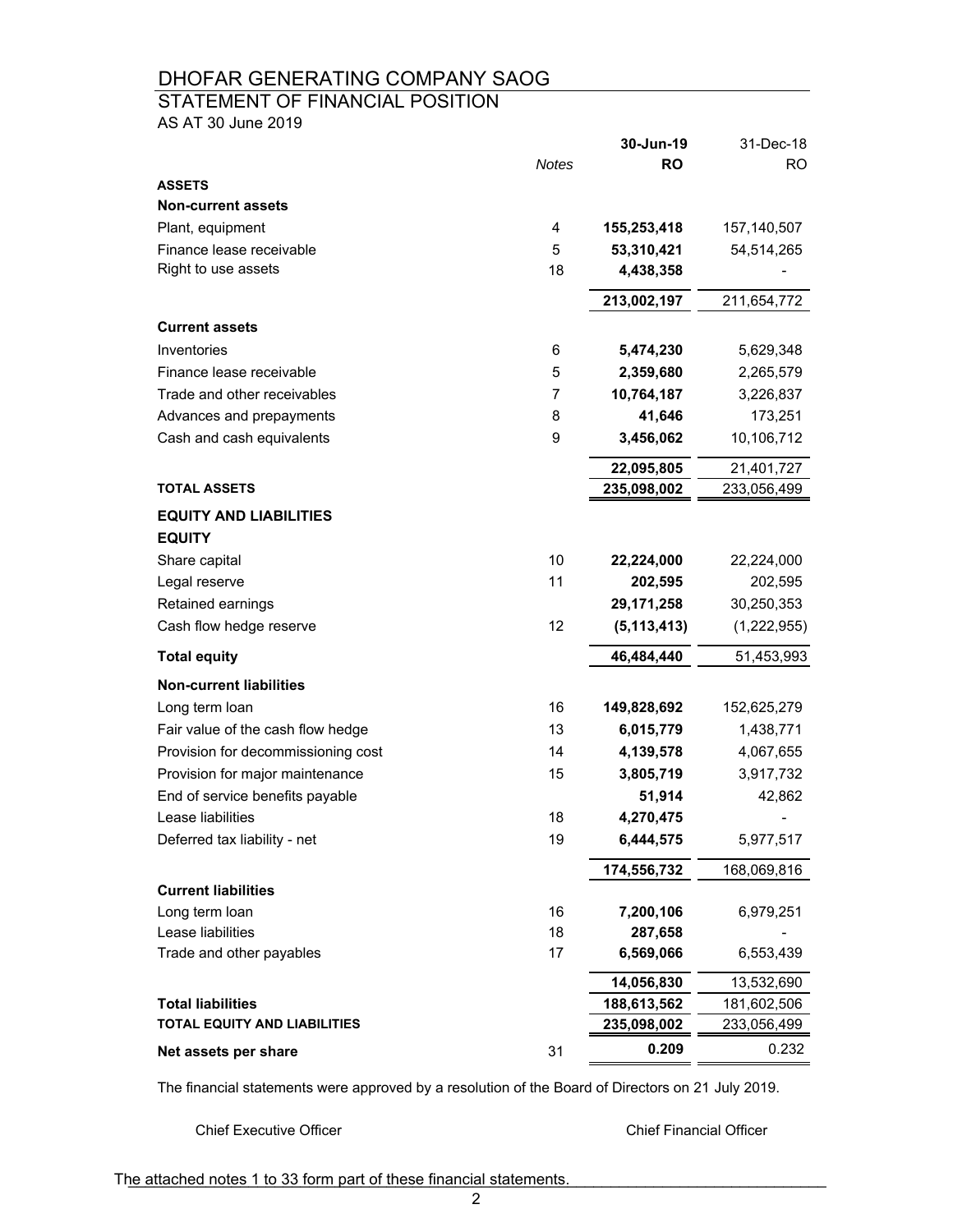# STATEMENT OF CASH FLOWS

For the period ended 30 June 2019

|                                                              |       | <b>6 Months</b><br>ended | 6 Months       |
|--------------------------------------------------------------|-------|--------------------------|----------------|
|                                                              |       |                          | ended          |
|                                                              |       | 30-Jun-19                | 30-Jun-18      |
|                                                              | Notes | <b>RO</b>                | RO.            |
| <b>OPERATING ACTIVITIES</b>                                  |       |                          |                |
| Profit before tax for the period                             |       | 2,226,198                | 2,258,797      |
| Adjustments for:                                             |       |                          |                |
| Depreciation                                                 | 4     | 1,974,240                | 1,991,213      |
| Amortization of right-to-use asset                           | 21    | 147,947                  |                |
| Finance costs                                                | 24    | 3,658,682                | 3,714,293      |
| Interest income on finance lease                             | 20    | (2, 299, 813)            | (2,386,558)    |
| Net charge of end of service benefit                         |       | 9,052                    | (9, 381)       |
|                                                              |       | 5,716,306                | 5,568,364      |
| Working capital changes:                                     |       |                          |                |
| Inventories                                                  |       | 155,118                  | (1,582,476)    |
| Trade and other receivables                                  |       | (7,537,350)              | (3,483,227)    |
| Trade and other payables                                     |       | 114,569                  | 4,833,373      |
| Advances and prepayments                                     |       | 131,605                  | 138,592        |
| Cash (used in) generated from operations                     |       | (1,419,752)              | 5,474,626      |
| Finance lease instalments (power capacity payments) received |       | 3,409,556                | 3,409,554      |
| Net cash from operating activities                           |       | 1,989,804                | 8,884,180      |
|                                                              |       |                          |                |
| <b>INVESTING ACTIVITIES</b>                                  |       |                          |                |
| Major maintenance - payment                                  | 15    | (170, 149)               | (448, 665)     |
| Additions to equipment and capital work-in-progress          | 4     | (87, 151)                | (12,086,656)   |
| Net cash used in investing activities                        |       | (257, 300)               | (12, 535, 321) |
| <b>FINANCING ACTIVITIES</b>                                  |       |                          |                |
| Finance cost paid                                            |       | (3,380,437)              | (2,279,671)    |
| Payment of lease liabilities                                 | 18    | (331, 808)               |                |
| Proceeds from long term loan                                 | 16    |                          | 13,074,003     |
| Repayment of long term loan                                  | 16    | (2,670,749)              |                |
| Dividend payment                                             | 33    | (2,000,160)              |                |
| Net cash (used in) / from financing activities               |       | (8, 383, 154)            | 10,794,332     |
|                                                              |       |                          |                |
| (DECREASE) / INCREASE IN CASH AND CASH EQUIVALENTS           |       | (6,650,650)              | 7,143,191      |
| Cash and cash equivalents at beginning of the period         | 9     | 10,106,712               | 2,562,308      |
| CASH AND CASH EQUIVALENTS AT END OF THE PERIOD               |       | 3,456,062                | 9,705,499      |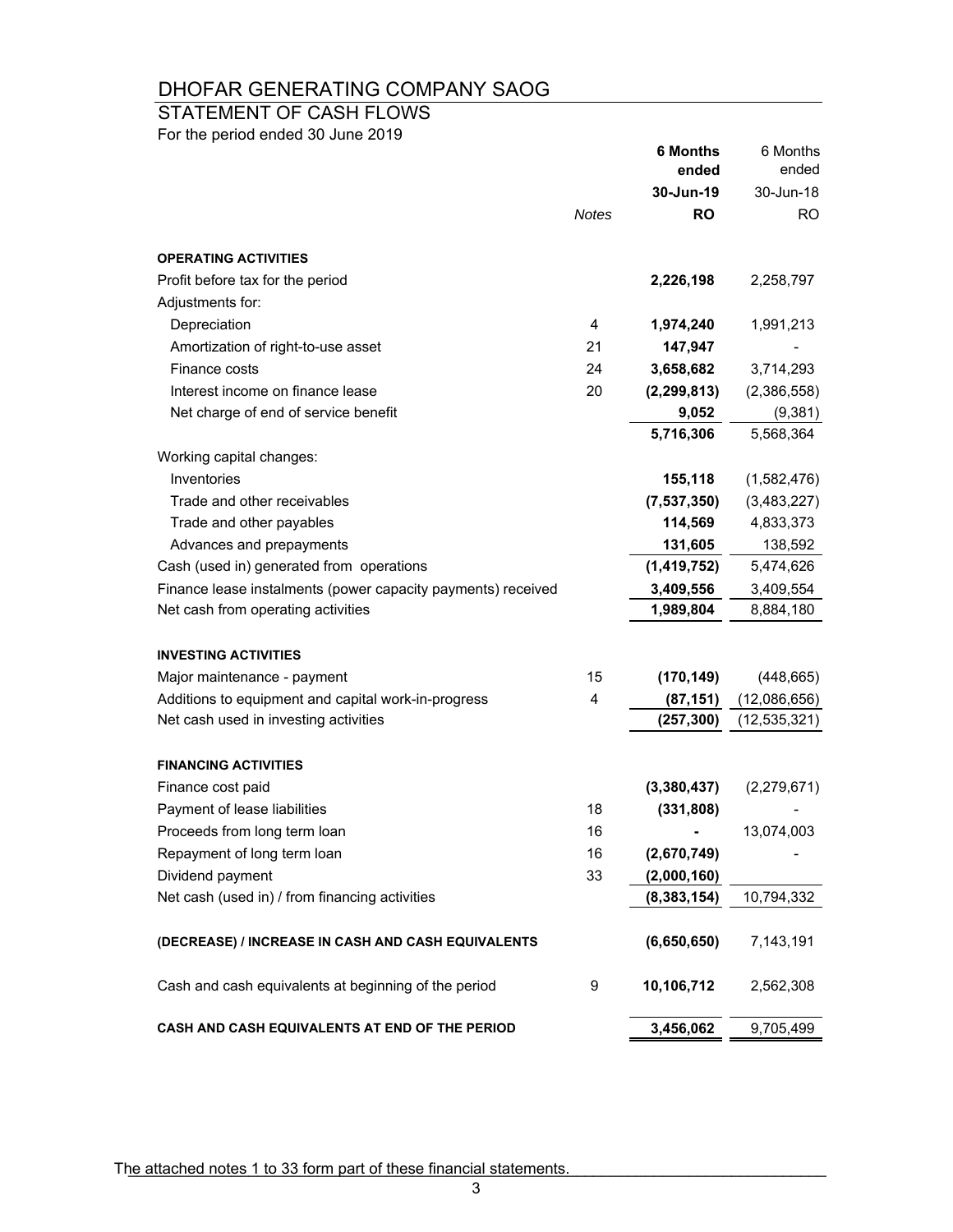## STATEMENT OF CHANGES IN EQUITY

For the period ended 30 June 2019

|                                                  |                      | <b>Proposed</b>          |                      |                       | <b>Cash flow</b>     |              |
|--------------------------------------------------|----------------------|--------------------------|----------------------|-----------------------|----------------------|--------------|
|                                                  | <b>Share</b>         | share                    | Legal                | <b>Retained</b>       | hedge                | <b>Total</b> |
|                                                  | capital<br><b>RO</b> | capital<br><b>RO</b>     | reserve<br><b>RO</b> | earnings<br><b>RO</b> | reserve<br><b>RO</b> | <b>RO</b>    |
| Balance at 1 January 2018                        | 500,000              | 21,724,000               | 166,667              | 29,927,001            | (4,444,370)          | 47,873,298   |
| Proposed increase in share capital (note 10)     | 21,724,000           | (21, 724, 000)           |                      |                       |                      |              |
| Loss for the year                                |                      |                          |                      | 359,280               |                      | 359,280      |
| Other comprehensive loss for the year            |                      |                          |                      |                       | 3,221,415            | 3,221,415    |
| Total comprehensive income for the year          |                      |                          |                      | 359,280               | 3,221,415            | 3,580,695    |
| Transfer to legal reserve                        |                      | $\overline{\phantom{a}}$ | 35,928               | (35, 928)             |                      |              |
| Balance at 1 January 2019                        | 22,224,000           |                          | 202,595              | 30,250,353            | (1,222,955)          | 51,453,993   |
| Profit for the period                            |                      |                          |                      | 1,105,909             |                      | 1,105,909    |
| Other comprehensive income for the period        |                      |                          |                      |                       | (3,890,458)          | (3,890,458)  |
| Total comprehensive income for the period        |                      |                          |                      | 1,105,909             | (3,890,458)          | (2,784,549)  |
| Dividend paid (Note 33)                          |                      |                          |                      | (2,000,160)           |                      | (2,000,160)  |
| Recognition of finance lease liability (note 18) |                      |                          |                      | (184, 844)            |                      | (184, 844)   |
| Balance at 30 June 2019                          | 22,224,000           | $\blacksquare$           | 202,595              | 29,171,258            | (5, 113, 413)        | 46,484,440   |

The attached notes 1 to 33 form part of these financial statements.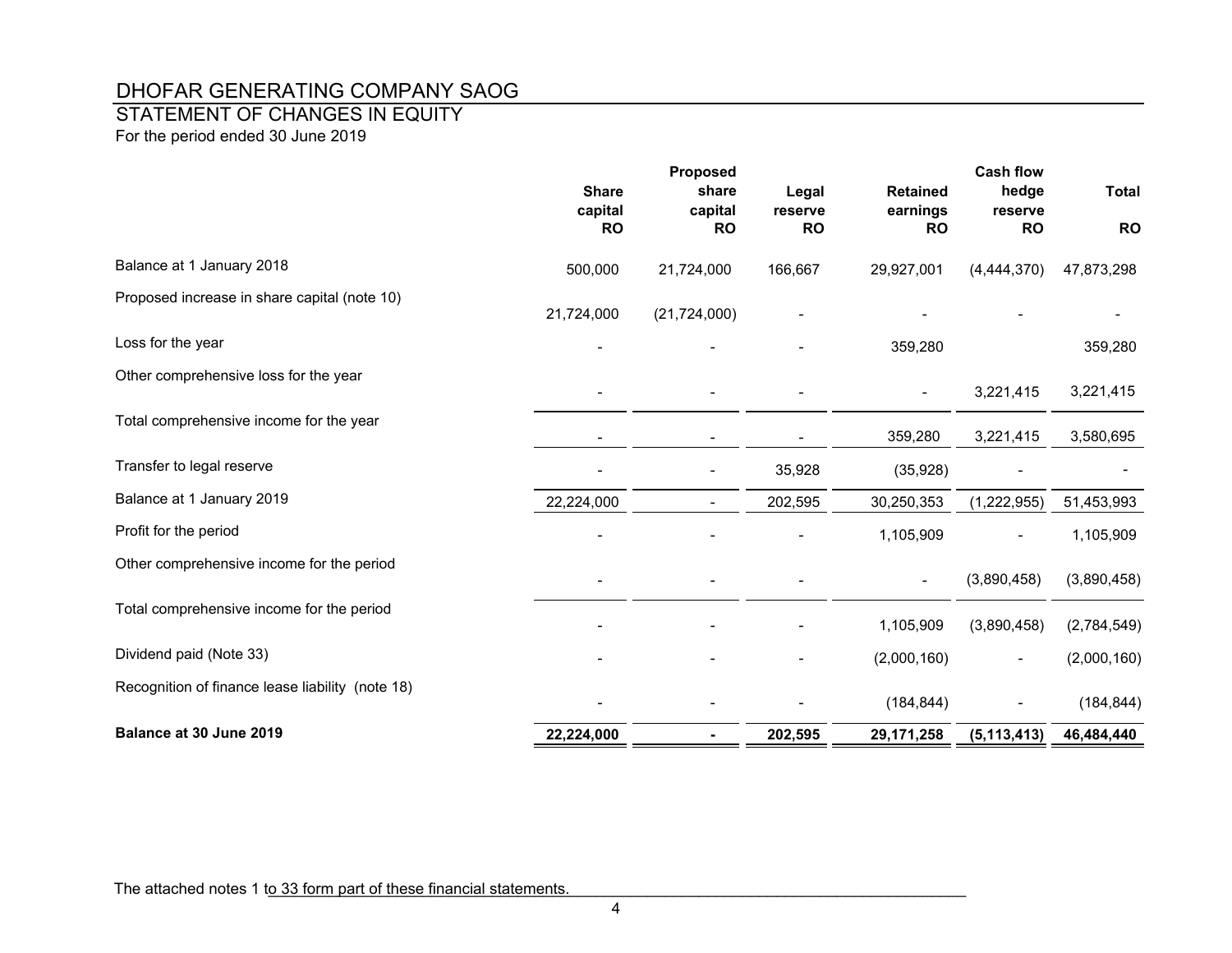NOTES TO THE FINANCIAL STATEMENTS

For the period ended 30 June 2019

### **1 ACTIVITIES**

Dhofar Generating Company (the "Company" or "DGC") was registered as a closely held joint stock company ('SAOC') in the Sultanate of Oman on 28 February 2001 under the Commercial Companies Law in Oman. Subsequently, the Company was converted to a Public Joint Stock Company ("SAOG") and was listed on the Muscat Securities Market on 5 September 2018.

The ultimate investors include International Company for Water and Power Projects ("ACWA Power"), Mitsui & Co., Ltd., and Dhofar International Development & Investment Holding Company S.A.O.G ("DIDIC"). The registered address of ACWA Power is 22616, King Abdul Aziz Road, Riyadh, Kingdom of Saudi Arabia. The registered address of Mitsui & Co., Ltd. Marunouchi l-chime, Chiyoda—ku, Tokyo 100- 8631, Japan Nippon Life Marunouchi Garden Tower. The registered address of DIDIC is P.O.Box: 2163 Salalah, Postal Code: 211, Sultanate of Oman.

The operations of the Company are governed by the provisions of "the Law for the Regulation and Privatization of the Electricity and Related Water Sector" (the Sector Law) promulgated by Royal Decree 78/2004. The principal activity of the Company is electricity generation under a license issued by the Authority for Electricity Regulation, Oman (AER).

#### **Agreements**

The Concession Agreement, to which DGC was a party, was terminated effective 1 January 2014. Accordingly, from 1 January 2014, the Company has been granted a generation license by the AER for the electricity generation business. The Company has entered into a Power Purchase Agreement ('PPA') on 31 December 2013 with Oman Power and Water Procurement Company SAOC ('OPWP') to sell the available capacity of Electricity. The PPA was subsequently amended on 1 January 2014.

A second amendment agreement to the PPA was signed on 19 April 2015 which became effective on 22 June 2015 after completion of all requirements under the terms of the agreement. This amendment agreement envisions the construction of a new 445MW power plant and sets the PPA term of the existing 273MW power plant and new plant for a period of 15 years from the scheduled commercial operation date ('SCOD') of the new plant. The SCOD was achieved on 1 January 2018 as per the plan.

The Company entered into an Engineering, Procurement and Construction ('EPC') contract with SEPCO III Electric Power Construction Corporation for the construction of a new 445MW facility. The Company also entered into a long term loan agreement on 8 July 2015 with a consortium of local and international banks including Bank Muscat SAOG, Bank Dhofar SAOG, Mizuho Bank LTD, Standard Chartered Bank, KfW IPEX-Bank GmbH, Sumitomo Mitsui Trust Bank Limited and Sumitomo Mitsui Bank Corporation.

The Company has signed an Operations and Maintenance Agreement with Dhofar O&M Company LLC effective 4 June 2015 for all operations and maintenance of the plants.

### **2 SIGNIFICANT ACCOUNTING POLICIES**

#### **2.1 Basis of preparation**

These interim financial statements of the Company have been prepared in accordance with International Financial Reporting Standards (IFRS) as issued by the International Accounting Standards Board (IASB).

These interim statements have been prepared on a historical cost basis, except for derivative financial instruments carried at fair value.

These interim statements have been presented in Rial Omani which is the functional and reporting currency for these financial statements.

#### **2.2 Changes in accounting policies**

The accounting policies are consistent with those in the previous years except as following;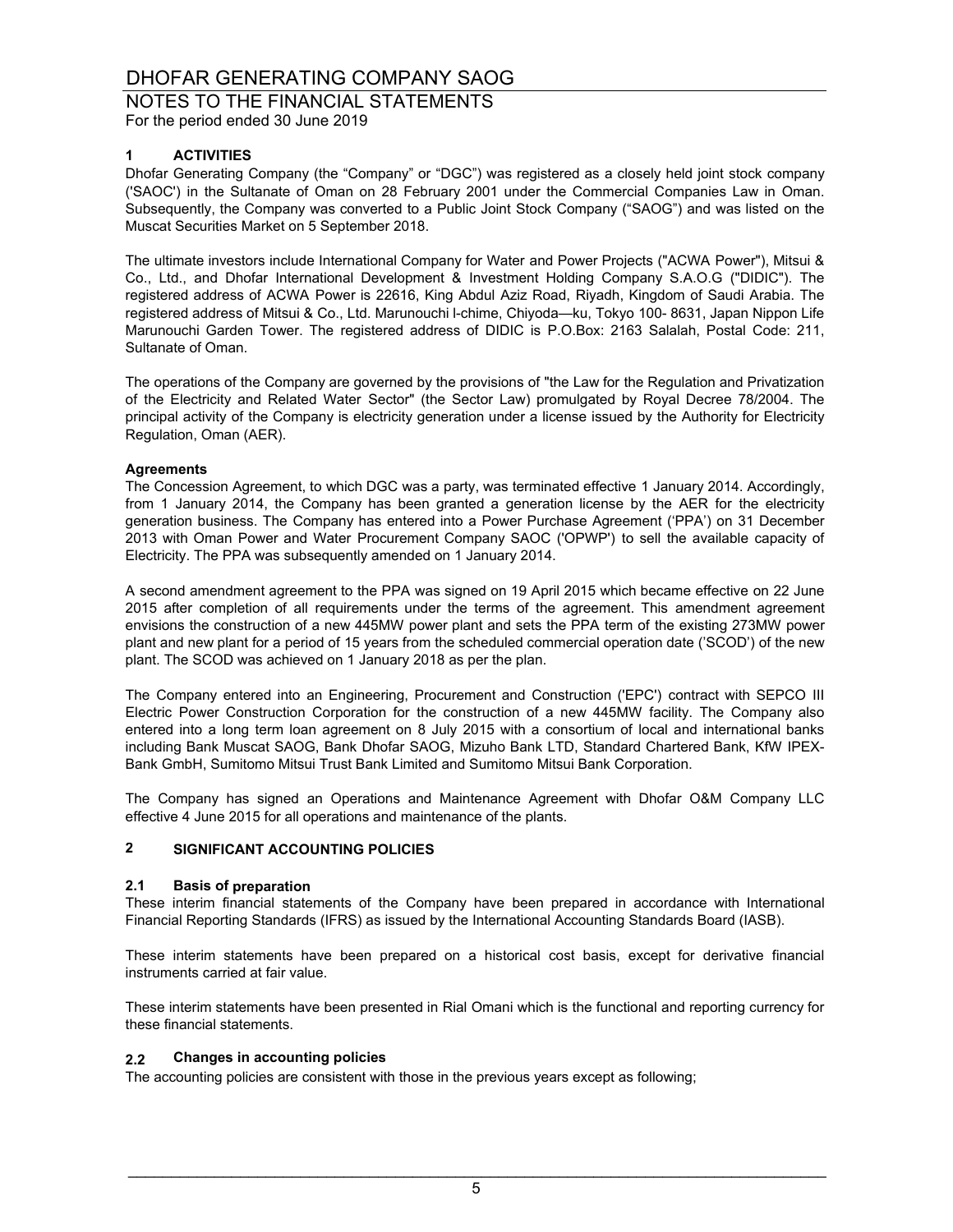For the period ended 30 June 2019

### **2 SIGNIFICANT ACCOUNTING POLICIES (continued)**

#### **2.2 Changes in accounting policies (continued)**

#### **2.2.1 Adoption of new and revised international financial reporting standards (IFRSs)**

For the period ended 30 June 2019, the Company has adopted all of the new and revised standards and interpretations issued by the International Accounting Standards Board (IASB) and the International Financial Reporting Interpretations Committee (IFRIC) of the IASB that are relevant to its operations and effective for periods beginning on or after 1 January 2019.

### **2.2.1 Adoption of new and revised international financial reporting standards (IFRSs) (continued**

- IFRS 16 Leases
- IFRS 17 Insurance Contracts
- IFRIC Interpretation 23 Uncertainty over Income Tax Treatment
- Amendments to IFRS 9: Prepayment Features with Negative Compensation
- Amendments to IAS 19: Plan Amendment, Curtailment or Settlement

The adoption of above standards and interpretations has not resulted in changes to the Company's accounting policies and has not affected the amounts reported for the current period.

#### **2.2.2 IFRS 16**

IFRS 16 was issued in January 2016 and it replaces IAS 17 *Leases* , IFRIC 4 *Determining whether an Arrangement contains a Lease* , SIC-15 *Operating Leases-Incentives* and SIC-27 *Evaluating the Substance of Transactions Involving the Legal Form of a Lease* . IFRS 16 sets out the principles for the recognition, measurement, presentation and disclosure of leases and requires lessees to account for all leases under a single on-balance sheet model similar to the accounting for finance leases under IAS 17.

The standard includes two recognition exemptions for lessees – leases of 'low-value' assets (e.g., personal computers) and short-term leases (i.e., leases with a lease term of 12 months or less). At the commencement date of a lease, a lessee will recognise a liability to make lease payments (i.e., the lease liability) and an asset representing the right to use the underlying asset during the lease term (i.e., the right-of-use asset). Lessees will be required to separately recognise the interest expense on the lease liability and the depreciation expense on the right-of-use asset.

Lessees will also be required to remeasure the lease liability upon the occurrence of certain events (e.g., a change in the lease term, a change in future lease payments resulting from a change in an index or rate used to determine those payments). The lessee will generally recognise the amount of the remeasurement of the lease liability as an adjustment to the right-of-use asset.

Lessor accounting under IFRS 16 is substantially unchanged from today's accounting under IAS 17. Lessors will continue to classify all leases using the same classification principle as in IAS 17 and distinguish between two types of leases: operating and finance leases.

IFRS 16, which is effective for annual periods beginning on or after 1 January 2019, requires lessees and lessors to make more extensive disclosures than under IAS 17.

#### *Transition to IFRS 16*

The Company adopted IFRS 16 retrospectively to each prior reporting period presented. The Company elected to apply the standard to contracts that were previously identified as leases applying IAS 17 and IFRIC 4. The Company therefore did not apply the standard to contracts that were not previously identified as containing a lease applying IAS 17 and IFRIC 4 (note 18).

The Company elected to use the exemptions proposed by the standard on lease contracts for which the lease terms ends within 12 months as of the date of initial application, and lease contracts for which the underlying asset is of low value. The Company has a lease of office premise that is considered of low value.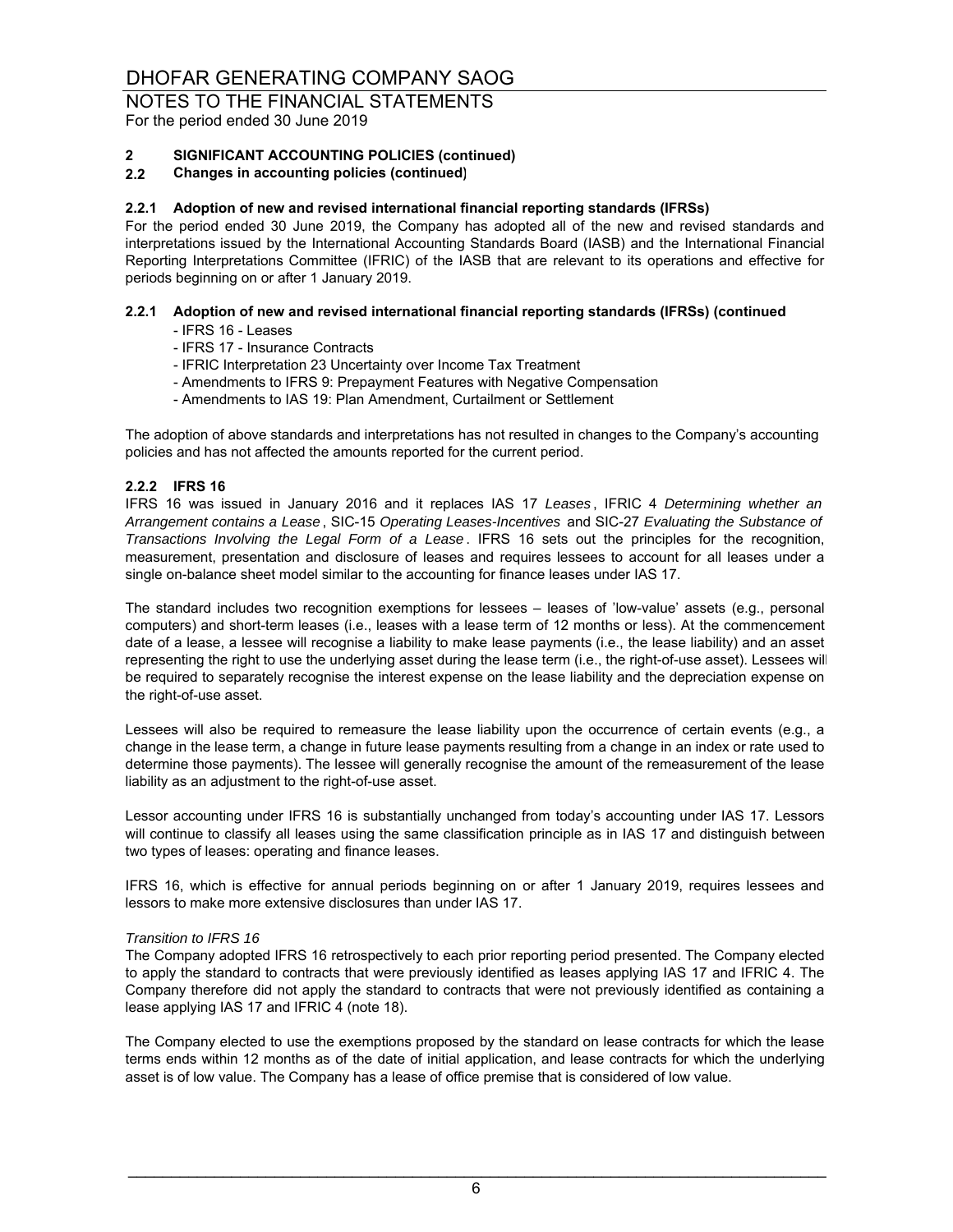For the period ended 30 June 2019

### **2 SIGNIFICANT ACCOUNTING POLICIES (continued)**

**2.2 Changes in accounting policies (continued)**

#### **2.2.3 IFRS 17 Insurance Contracts**

In May 2017, the IASB issued IFRS 17 Insurance Contracts (IFRS 17), a comprehensive new accounting standard for insurance contracts covering recognition and measurement, presentation and disclosure. Once effective, IFRS 17 will replace IFRS 4 Insurance Contracts (IFRS 4) that was issued in 2005. IFRS 17 applies to all types of insurance contracts (i.e., life, non-life, direct insurance and re-insurance), regardless of the type of entities that issue them, as well as to certain guarantees and financial instruments with discretionary participation features. A few scope exceptions will apply. The overall objective of IFRS 17 is to provide an accounting model for insurance contracts that is more useful and consistent for insurers.

In contrast to the requirements in IFRS 4, which are largely based on grandfathering previous local accounting policies, IFRS 17 provides a comprehensive model for insurance contracts, covering all relevant accounting aspects. The core of IFRS 17 is the general model, supplemented by:

- A specific adaptation for contracts with direct participation features (the variable fee approach)

- A simplified approach (the premium allocation approach) mainly for short-duration contracts

IFRS 17 is effective for reporting periods beginning on or after 1 January 2021, with comparative figures required. Early application is permitted, provided the entity also applies IFRS 9 and IFRS 15 on or before the date it first applies IFRS 17. However,this standard is not applicable to the Company.

### **2.2.4 IFRIC Interpretation 23** *Uncertainty over Income Tax Treatment*

The Interpretation addresses the accounting for income taxes when tax treatments involve uncertainty that affects the application of IAS 12 and does not apply to taxes or levies outside the scope of IAS 12, nor does it specifically include requirements relating to interest and penalties associated with uncertain tax treatments. The Interpretation specifically addresses the following:

- whether an entity considers uncertain tax treatments separately
- the assumptions an entity makes about the examination of tax treatments by taxation authorities
- how an entity determines taxable profit (tax loss), tax bases, unused tax losses, unused tax credits and
- how an entity considers changes in facts and circumstances

An entity has to determine whether to consider each uncertain tax treatment separately or together with one or more other uncertain tax treatments. The approach that better predicts the resolution of the uncertainty should be followed. The interpretation is effective for annual reporting periods beginning on or after 1 January 2019, but certain transition reliefs are available.

#### **2.2.5 Amendments to IFRS 9:** *Prepayment Features with Negative Compensation*

Under IFRS 9, a debt instrument can be measured at amortised cost or at fair value through other comprehensive income, provided that the contractual cash flows are 'solely payments of principal and interest on the principal amount outstanding' (the SPPI criterion) and the instrument is held within the appropriate business model for that classification. The amendments to IFRS 9 clarify that a financial asset passes the SPPI criterion regardless of the event or circumstance that causes the early termination of the contract and irrespective of which party pays or receives reasonable compensation for the early termination of the contract.

The amendments should be applied retrospectively and are effective from 1 January 2019, with earlier application permitted. These amendments have no impact on the financial statements of the Company.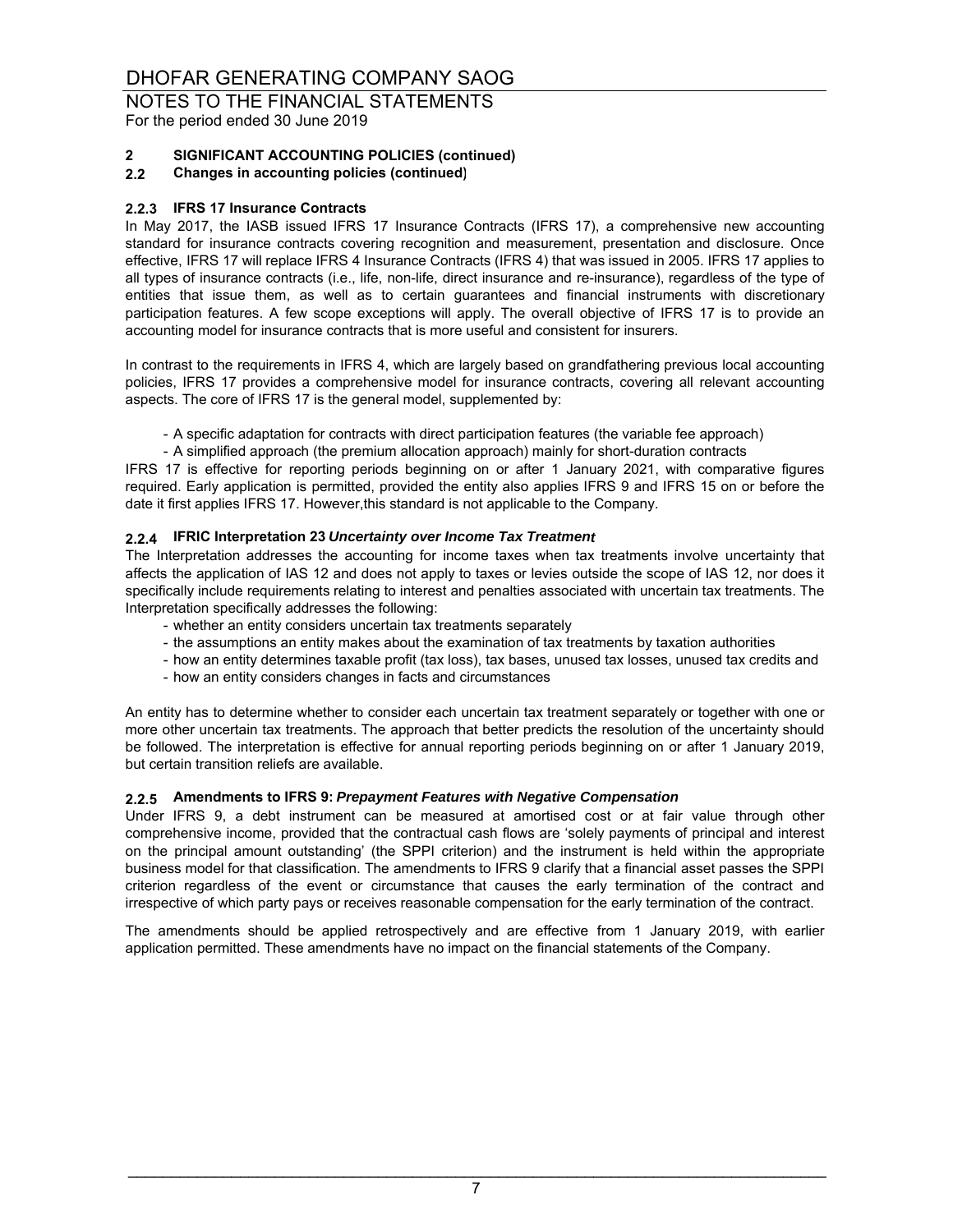For the period ended 30 June 2019

### **2 SIGNIFICANT ACCOUNTING POLICIES (continued)**

#### **2.2 Changes in accounting policies (continued)**

#### **2.2.6 Amendments to IAS 19:** *Plan Amendment, Curtailment or Settlement*

The amendments to IAS 19 address the accounting when a plan amendment, curtailment or settlement occurs during a reporting period. The amendments specify that when a plan amendment, curtailment or settlement occurs during the annual reporting period, an entity is required to:

- Determine current service cost for the remainder of the period after the plan amendment, curtailment or settlement, using the actuarial assumptions used to remeasure the net defined benefit liability (asset) reflecting the benefits offered under the plan and the plan assets after that event.
- Determine net interest for the remainder of the period after the plan amendment, curtailment or settlement using: the net defined benefit liability (asset) reflecting the benefits offered under the plan and the plan assets after that event; and the discount rate used to remeasure that net defined benefit liability (asset).

The amendments also clarify that an entity first determines any past service cost, or a gain or loss on settlement, without considering the effect of the asset ceiling. This amount is recognised in profit or loss. An entity then determines the effect of the asset ceiling after the plan amendment, curtailment or settlement. Any change in that effect, excluding amounts included in the net interest, is recognised in other comprehensive income.

#### **2.3 Summary of significant accounting policies**

Following are the significant accounting policies adopted by the Company;

#### **2.3.1 Current versus non-current classification**

The Company presents assets and liabilities in the statement of financial position based on current/non-current classification. An asset is current when it is:

- Expected to be realised or intended to be sold or consumed in the normal operating cycle
- Expected to be realised within twelve months after the reporting period, or
- Cash or cash equivalent unless restricted from being exchanged or used to settle a liability for at least twelve months after the reporting period
- All other assets are classified as non-current.

A liability is current when:

- It is expected to be settled in the normal operating cycle
- It is held primarily for the purpose of trading
- It is due to be settled within twelve months after the reporting period, or
- There is no unconditional right to defer the settlement of the liability for at least twelve months after the reporting period

The Company classifies all other liabilities as non-current.

Deferred tax assets and liabilities are classified as non-current assets and liabilities.

#### **2.3.2 Fair value measurement**

The Company measures financial instruments such as derivatives at fair value at each reporting date.

Fair value is the price that would be received to sell an asset or paid to transfer a liability in an orderly transaction between market participants at the measurement date. The fair value measurement is based on the presumption that the transaction to sell the asset or transfer the liability takes place either:

- In the principal market for the asset or liability, or
- In the absence of a principal market, in the most advantageous market for the asset or liability.

The fair value of an asset or a liability is measured using the assumptions that market participants would use when pricing the asset or liability, assuming that market participants act in their economic best interest.

A fair value measurement of a non-financial asset takes into account a market participant's ability to generate economic benefits by using the asset in its highest and best use or by selling it to another market participant that would use the asset in its highest and best use.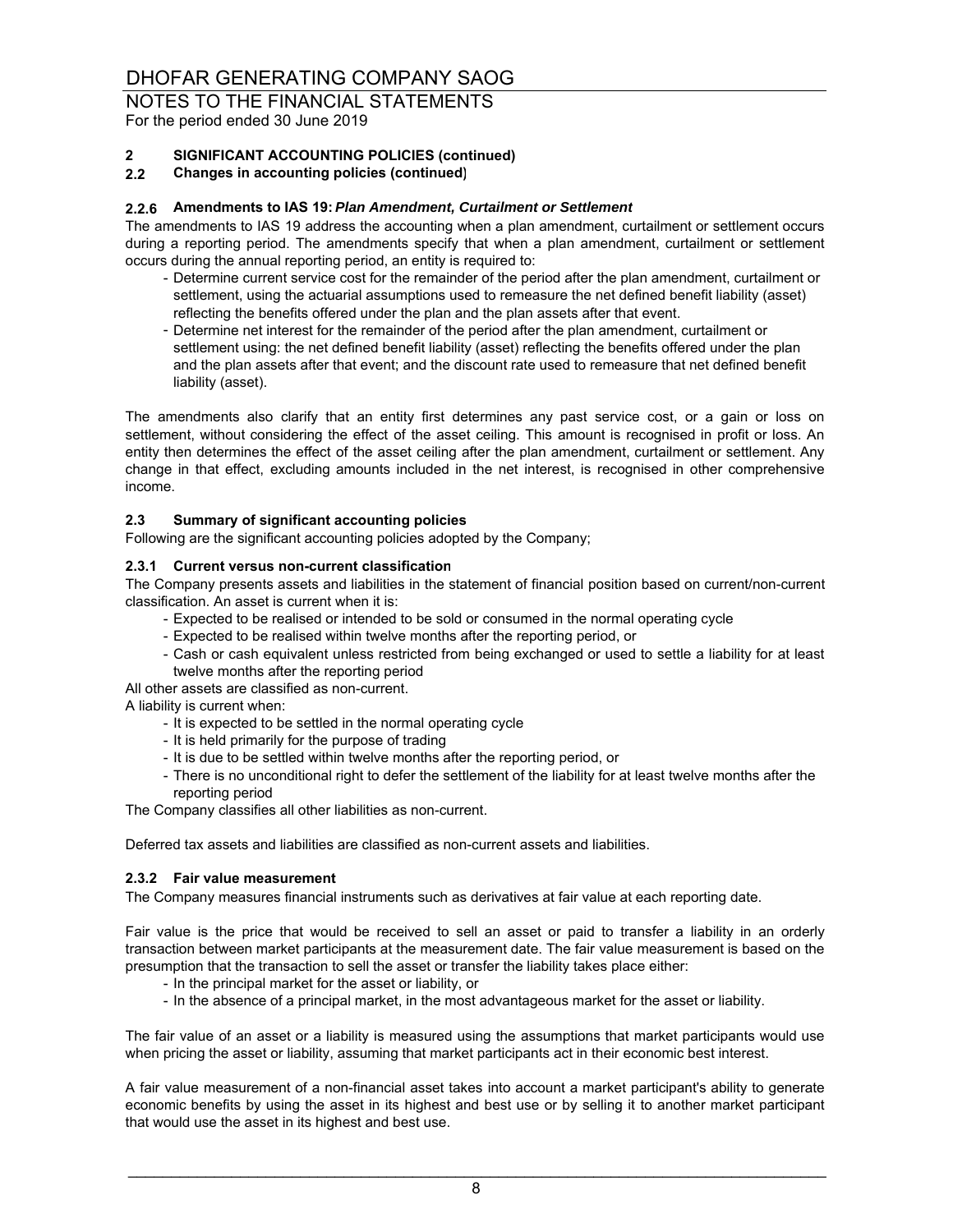For the period ended 30 June 2019

### **2 SIGNIFICANT ACCOUNTING POLICIES (continued)**

#### **2.3 Summary of significant accounting policies (continued)**

#### **2.3.2 Fair value measurement (continued)**

The Company uses valuation techniques that are appropriate in the circumstances and for which sufficient data are available to measure fair value, maximising the use of relevant observable inputs and minimising the use of unobservable inputs.

All assets and liabilities for which fair value is measured or disclosed in the financial statements are categorised within the fair value hierarchy, described as follows, based on the lowest level input that is significant to the fair

- Level 1 Quoted (unadjusted) market prices in active markets for identical assets or liabilities
- Level 2 Valuation techniques for which the lowest level input that is significant to the fair value measurement is directly or indirectly observable
- Level 3 Valuation techniques for which the lowest level input that is significant to the fair value measurement is unobservable

For assets and liabilities that are recognised in the financial statements at fair value on a recurring basis, the Company determines whether transfers have occurred between levels in the hierarchy by re-assessing categorisation (based on the lowest level input that is significant to the fair value measurement as a whole) at the end of each reporting period.

#### **2.3.3 Revenue from contracts with customers**

The Company's business is to supply power to its sole customer OPWP under long term PPA. Revenue from OPWP comprises of the following:

- Capacity charge covering the investment charge and fixed operation and maintenance charge; and
- Output charge covering the fuel charge and variable operation and maintenance charge.

#### (a) Capacity charges

The PPA of the Company is finance lease arrangement for the existing 273 MW power plant and operating lease arrangement for the new 445MW power plant. The treatment for 273 MW plant is a finance lease arrangement and lease interest income is recognised in the statement of comprehensive income. Capacity charge covering the investment charge received under the PPA, are finance lease payments. Amounts received in relation to electricity energy charges (covering the fuel charge and variable operating and maintenance charge) are contingent rental receipts. Capacity charge covering fixed O&M charge is linked to making available the capacity to OPWP and is revenue to the Company.

The investment charge of 445 MW plant has been treated as containing a lease which conveys the right to use the underlying assets for a period of time in exchange of consideration. This component of revenue is recognised on straight line basis over the lease term to the extent that capacity has been made available based on contractual terms of PPA and accounted using IAS 17: Leases and IFRIC 4: Determining whether an arrangement contains a lease, and thus not within the scope of IFRS 15.

Fixed operation and maintenance charges are recognised as revenue when the capacity is made available by performing required planned and unplanned maintenance on timely basis so that the plant is in a position to run and generate required output and accrue to the business over time.

#### (b) Output charges

Output charges are recognised as revenue upon delivery of electricity to the national grid which accrue over time when the customer accepts deliveries and there is no unfulfilled performance obligation that could affect the customer's acceptance of the project.

The Company has long term agreements with OPWP which determine performance obligation, transaction price and allocates the transaction price to each of the separate performance obligations. Accumulated experience is used to estimate and provide for the discounts, using the expected value method, and revenue is only recognised to the extent that it is highly probable that a significant reversal will not occur.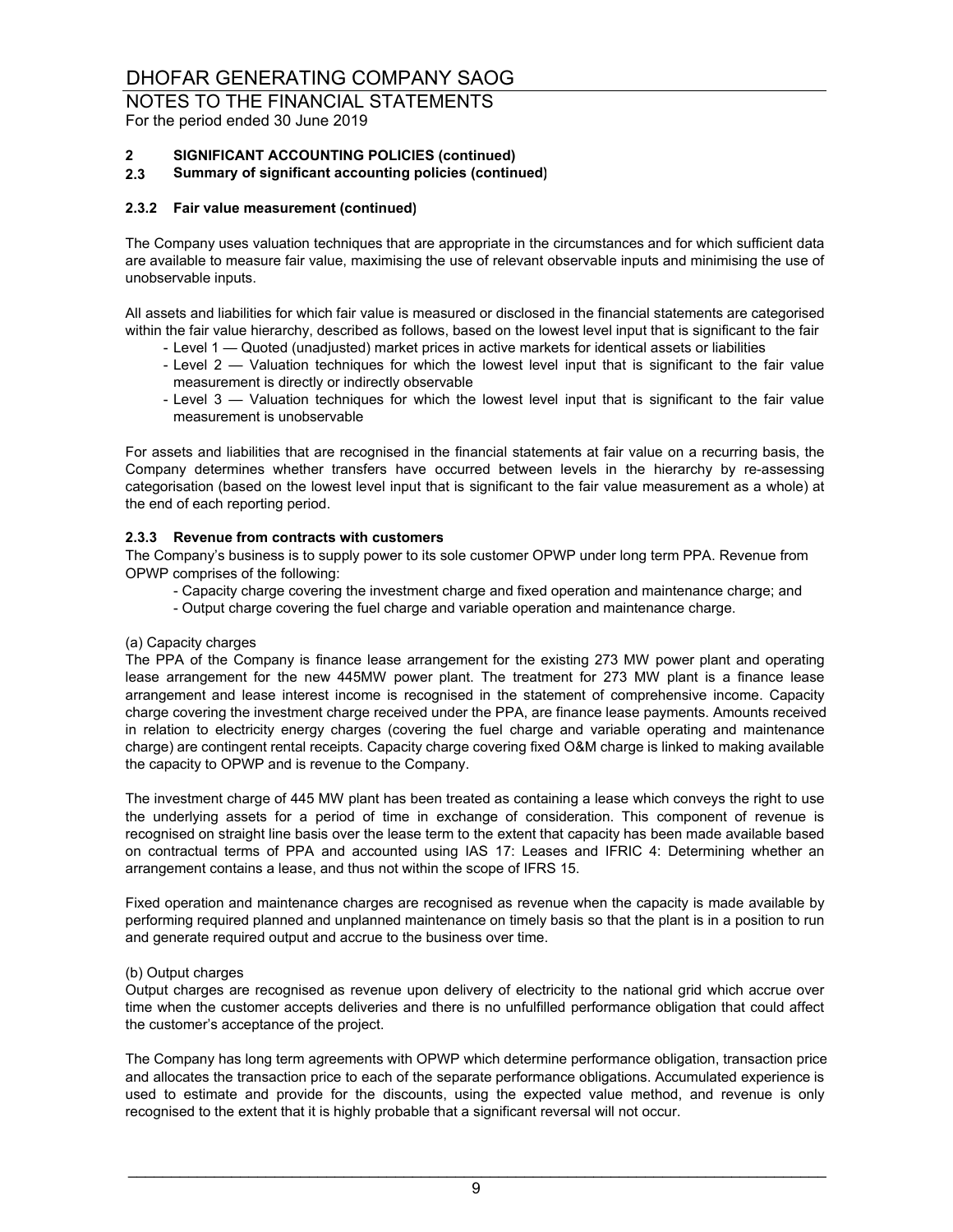For the period ended 30 June 2019

### **2 SIGNIFICANT ACCOUNTING POLICIES (continued)**

**2.3 Summary of significant accounting policies (continued)**

#### **2.3.3 Revenue from contracts with customers (continued)**

There is no significant financing component attached to the receivable from customer. Goods and services are provided on agreed credit terms of the contract and payment occurs within 25 days from the submission of invoice. Company submits invoices on monthly basis in arrears and generally are submitted on or before the 5th day of the subsequent month.

### **2.3.4 Taxes**

#### *Current income tax*

Taxation is provided in accordance with Omani fiscal regulations.

Income tax is recognised in the statement of comprehensive income except to the extent that it relates to items recognised in the statement of comprehensive income or directly in equity, in which case it is recognised in the statement of comprehensive income or directly in equity, respectively. Current tax is the expected tax payable on the taxable income for the year, using tax rates enacted or substantially enacted at the reporting date, and any adjustment to tax payable in respect of previous years.

#### *Deferred tax*

Deferred income tax is provided on all temporary differences at the reporting date between the tax bases of assets and liabilities and their carrying amounts.

Deferred income tax assets and liabilities are measured at the tax rates that are expected to apply in the period when the asset is realised or the liability is settled, based on tax laws that have been enacted at the reporting date.

Deferred income tax assets are recognised for all deductible temporary differences, carry-forward of unused tax credits and unused tax losses, to the extent that it is probable that taxable profit will be available, against which the deductible temporary differences and the carry-forward of unused tax credits and unused tax losses can be utilised.

The carrying amount of deferred income tax assets are reviewed at each reporting date and reduced to the extent that it is no longer probable that sufficient taxable profit will be available to allow all or part of the deferred income tax asset to be utilised.

#### **2.3.5 Foreign currencies**

The Company's financial statements are presented in Omani Rials, which is also the company's functional currency. Transactions in foreign currencies are initially recorded by the Company at its functional currency spot rates at the date the transaction first qualifies for recognition. Monetary assets and liabilities denominated in foreign currencies are translated at the functional currency spot rates of exchange at the reporting date.

Non-monetary items that are measured in terms of historical cost in a foreign currency are translated using the exchange rates at the dates of the initial transactions. Non-monetary items measured at fair value in a foreign currency are translated using the exchange rates at the date when the fair value is determined. The gain or loss arising on translation of non-monetary items measured at fair value is treated in line with the recognition of the gain or loss on the change in fair value of the item (i.e., translation differences on items whose fair value gain or loss is recognised in OCI or profit or loss are also recognised in OCI or profit or loss, respectively).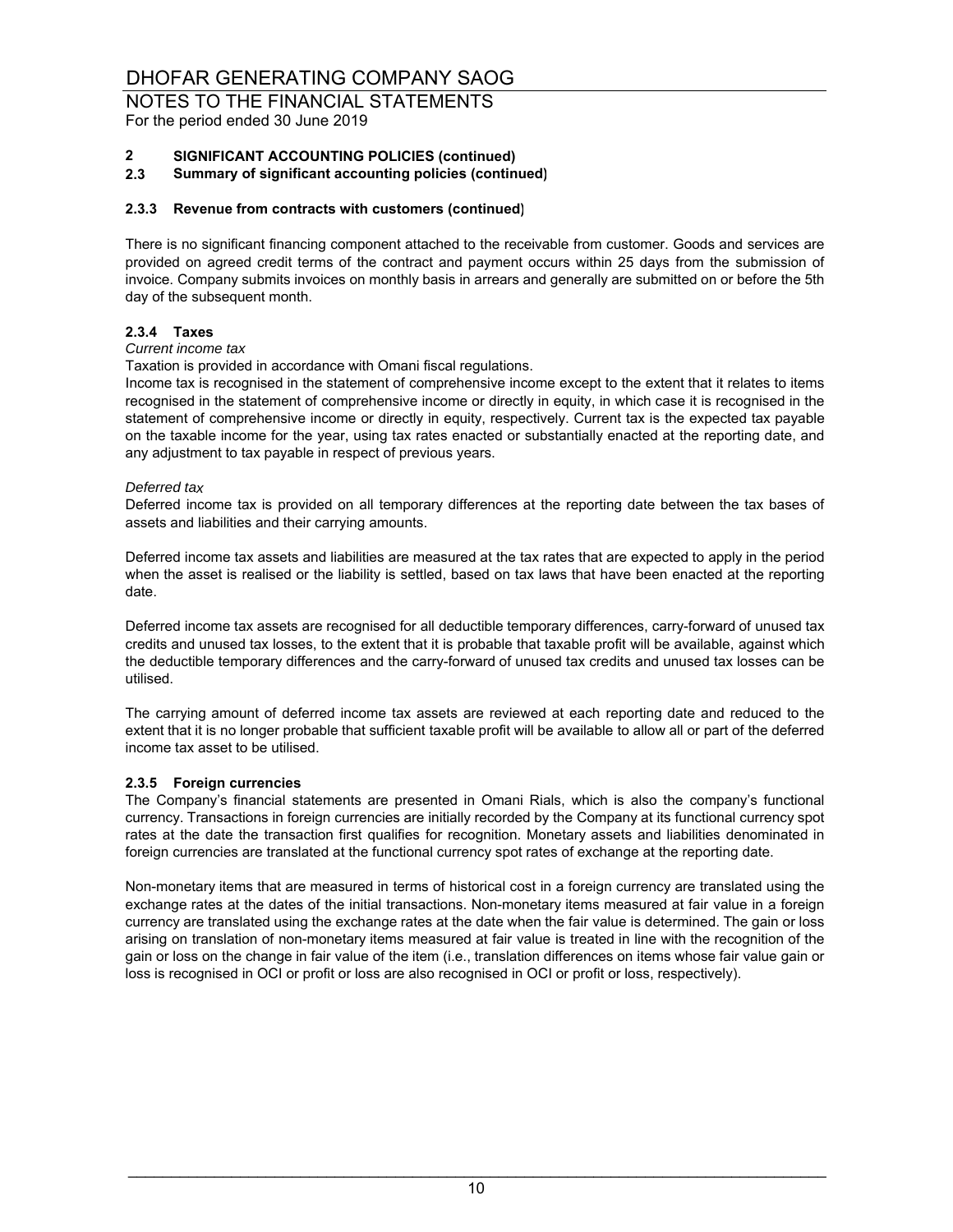For the period ended 30 June 2019

#### **2 SIGNIFICANT ACCOUNTING POLICIES (continued)**

**2.3 Summary of significant accounting policies (continued)**

#### **2.3.6 Plant and equipment**

Construction in progress is stated at cost, net of accumulated impairment losses, if any.

Plant and equipment is stated at cost, net of accumulated depreciation and accumulated impairment losses, if any. Such cost includes the cost of replacing part of the plant and equipment and borrowing costs for long-term construction projects if the recognition criteria are met. When significant parts of plant and equipment are required to be replaced at intervals, the Company depreciates them separately based on their specific useful lives. Likewise, when a major inspection is performed, its cost is recognised in the carrying amount of the plant and equipment as a replacement if the recognition criteria are satisfied. All other repair and maintenance costs are recognised in profit or loss as incurred. The present value of the expected cost for the decommissioning of an asset after its use is included in the cost of the respective asset if the recognition criteria for a provision are met.

Depreciation is calculated on a straight line basis over the estimated useful lives of assets as follows:

|                                              | Years |
|----------------------------------------------|-------|
| Plant, machinery, civil and structural works | 40    |
| Decommissioning assets                       | 40    |
| Plant capital spares                         | 18    |
| Computer and equipment                       | 5     |
| Motor vehicle                                | 5     |
| Furniture and fixtures                       | 5     |
| Computer software                            | 5     |

The carrying values of equipment are reviewed for impairment when events or changes in circumstances indicate the carrying value may not be recoverable. If any such indication exists and where the carrying values exceed the estimated recoverable amount, the assets are written down to their recoverable amount, being the higher of their fair value less costs to sell and their value in use.

Expenditure incurred to replace a component of an item of property, equipment that is accounted for separately is capitalised and the carrying amount of the component that is replaced is written off. Other subsequent expenditure is capitalised only when it increases future economic benefits of the related item of property, equipment. All other expenditure is recognised in the statement or profit or loss as the expense is incurred.

When each major inspection is performed, its cost is recognised in the carrying amount of the property, equipment as a replacement if the recognition criteria are satisfied.

An item of property, equipment is derecognised upon disposal or when no future economic benefits are expected from its use or disposal. Any gain or loss arising on derecognition of the asset (calculated as the difference between the net disposal proceeds and the carrying amount of the asset) is included in the statement or profit or loss in the year the asset is derecognised.

The assets' residual values, useful lives and methods are reviewed, and adjusted prospectively, if appropriate, at each financial year end.

#### **2.3.7 Leases**

The determination of whether an arrangement is (or contains) a lease is based on the substance of the arrangement at the inception of the lease. The arrangement is, or contains, a lease if fulfilment of the arrangement is dependent on the use of a specific asset (or assets) and the arrangement conveys a right to use the asset (or assets), even if that asset is (or those assets are) not explicitly specified in an arrangement.

Leases are classified as finance leases whenever the terms of the lease transfer substantially all the risks and rewards of ownership to the lessee. All other leases are classified as operating leases.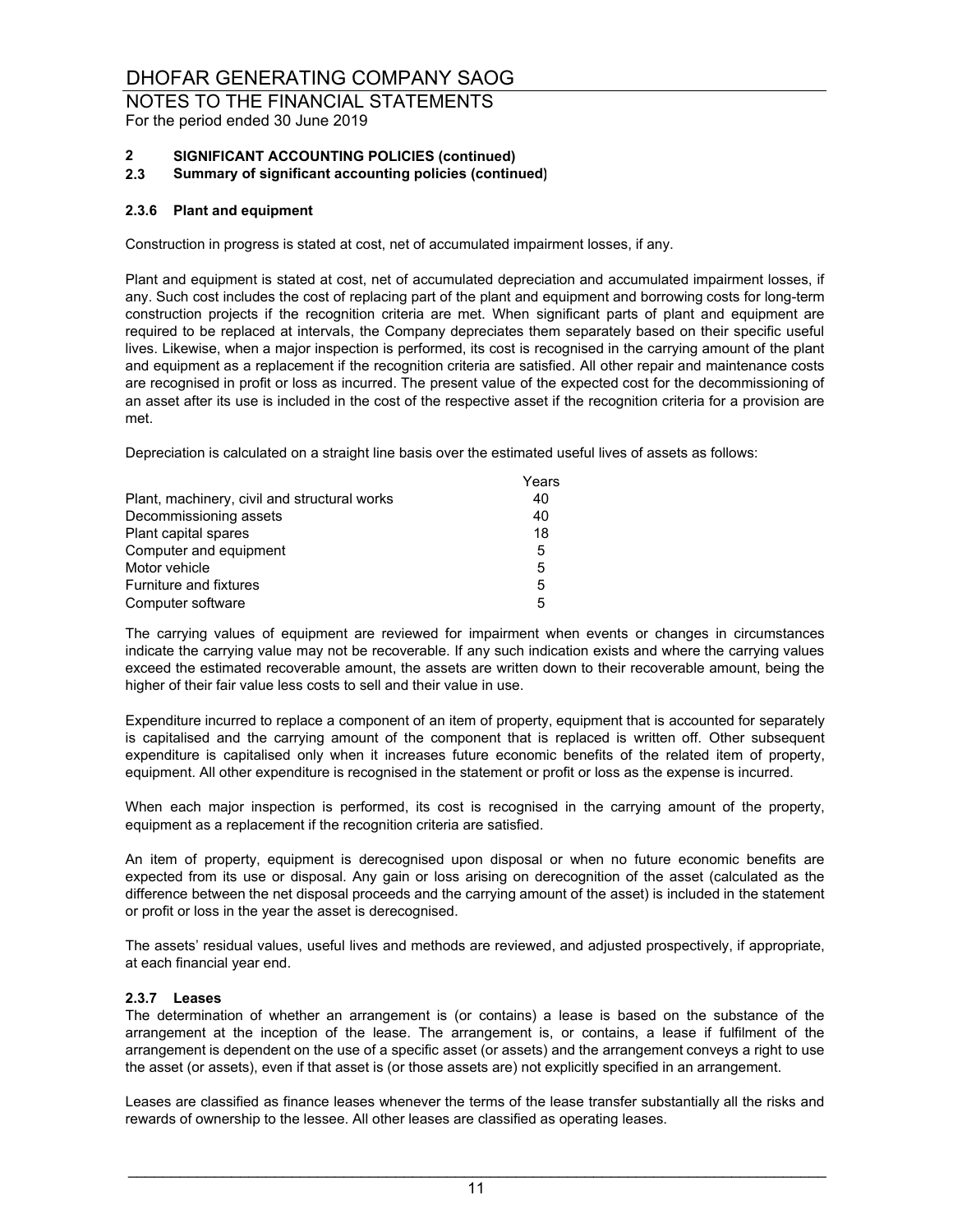For the period ended 30 June 2019

#### **2 SIGNIFICANT ACCOUNTING POLICIES (continued)**

**2.3 Summary of significant accounting policies (continued)**

#### **2.3.7 Leases**

#### *Finance lease as a lessor*

Amounts due from lessees under finance leases are recognised as receivables at the amount of the Company's net investment in the leases. The difference between the gross receivable and the present value of the receivable is recognised as unearned finance income.

Finance lease income is allocated to accounting periods so as to reflect a constant periodic rate of return on the Company's net investment outstanding in respect of the leases. Each lease payment is allocated between the lease receivable and finance income so as to achieve a constant rate on the finance lease receivable balance outstanding.

#### *Operating lease as a lessee*

An operating lease is a lease other than a finance lease. Operating lease payments are recognised as an operating expense in the statement of profit or loss on a straight-line basis over the lease term.

A financial instrument is any contract that gives rise to a financial asset of one entity and a financial liability or equity instrument of another entity.

#### **2.3.8.1 Financial assets**

#### Initial recognition and measurement

Financial assets are classified, at initial recognition, as subsequently measured at amortised cost, fair value through other comprehensive income (OCI), and fair value through profit or loss.

The classification of financial assets at initial recognition depends on the financial asset's contractual cash flow characteristics and the Company's business model for managing them. With the exception of trade receivables that do not contain a significant financing component or for which the Company has applied the practical expedient, the Company initially measures a financial asset at its fair value plus, in the case of a financial asset not at fair value through profit or loss, transaction costs. Trade receivables that do not contain a significant financing component or for which the Company has applied the practical expedient are measured at the transaction price determined under IFRS 15.

In order for a financial asset to be classified and measured at amortised cost or fair value through OCI, it needs to give rise to cash flows that are 'solely payments of principal and interest (SPPI)' on the principal amount outstanding. This assessment is referred to as the SPPI test and is performed at an instrument level.

The Company's business model for managing financial assets refers to how it manages its financial assets in order to generate cash flows. The business model determines whether cash flows will result from collecting contractual cash flows, selling the financial assets, or both.

Purchases or sales of financial assets that require delivery of assets within a time frame established by regulation or convention in the market place (regular way trades) are recognised on the trade date, i.e., the date that the Company commits to purchase or sell the asset.

#### *Subsequent measurement*

For purposes of subsequent measurement, financial assets are classified in four categories:

- Financial assets at amortised cost (debt instruments)
- Financial assets at fair value through OCI with recycling of cumulative gains and losses (debt
- Financial assets designated at fair value through OCI with no recycling of cumulative gains and losses upon derecognition (equity instruments)
- Financial assets at fair value through profit or loss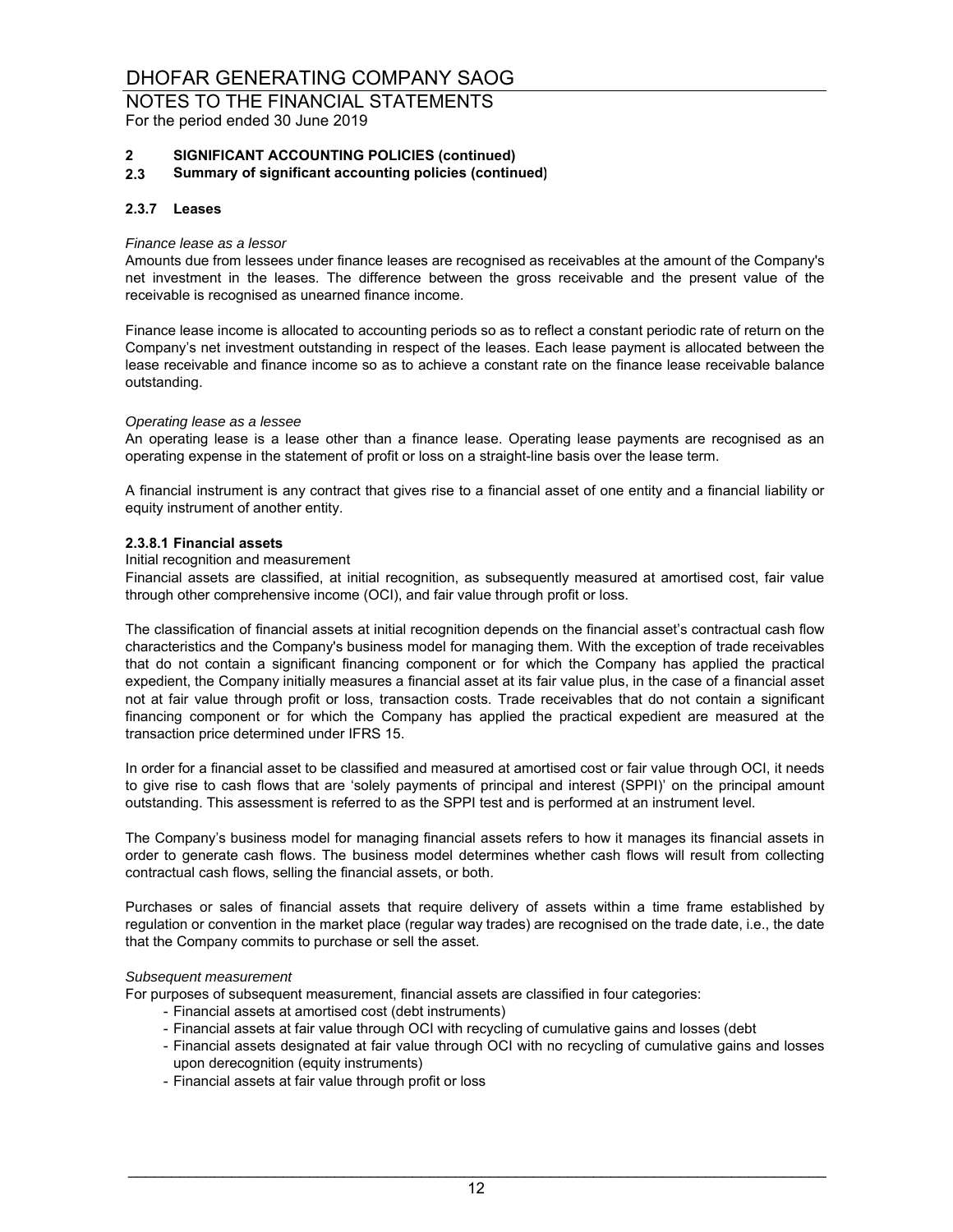For the period ended 30 June 2019

### **2 SIGNIFICANT ACCOUNTING POLICIES (continued)**

**2.3 Summary of significant accounting policies (continued)**

#### **2.3.8.1 Financial assets (continued)**

#### *Financial assets at amortised cost (debt instruments)*

This category is the most relevant to the Company. The Company measures financial assets at amortised cost if both of the following conditions are met:

- Financial assets designated at fair value through OCI with no recycling of cumulative gains and losses upon derecognition (equity instruments), and
- The contractual terms of the financial asset give rise on specified dates to cash flows that are solely payments of principal and interest on the principal amount outstanding.

Financial assets at amortised cost are subsequently measured using the effective interest (EIR) method and are subject to impairment. Gains and losses are recognised in profit or loss when the asset is derecognised, modified or impaired.

The Company's financial assets at amortised cost includes trade receivables and finance lease receivable.

#### **Derecognition**

A financial asset (or, where applicable, a part of a financial asset or part of a company of similar financial assets) is primarily derecognised (i.e., removed from the Company's statement of financial position) when:

- The rights to receive cash flows from the asset have expired, or
- The Company has transferred its rights to receive cash flows from the asset or has assumed an obligation to pay the received cash flows in full without material delay to a third party under a 'passthrough' arrangement; and either (a) the Company has transferred substantially all the risks and rewards of the asset, or (b) the Company has neither transferred nor retained substantially all the risks and rewards of the asset, but has transferred control of the asset.

When the Company has transferred its rights to receive cash flows from an asset or has entered into a passthrough arrangement, it evaluates if, and to what extent, it has retained the risks and rewards of ownership. When it has neither transferred nor retained substantially all of the risks and rewards of the asset, nor transferred control of the asset, the Company continues to recognise the transferred asset to the extent of its continuing involvement. In that case, the Company also recognises an associated liability. The transferred asset and the associated liability are measured on a basis that reflects the rights and obligations that the Company has retained.

Continuing involvement that takes the form of a guarantee over the transferred asset is measured at the lower of the original carrying amount of the asset and the maximum amount of consideration that the Company could be required to repay.

#### Impairment of financial assets

The Company recognises an allowance for expected credit losses (ECLs) for all debt instruments not held at fair value through profit or loss. ECLs are based on the difference between the contractual cash flows due in accordance with the contract and all the cash flows that the Company expects to receive, discounted at an approximation of the original effective interest rate. The expected cash flows will include cash flows from the sale of collateral held or other credit enhancements that are integral to the contractual terms.

#### Impairment of financial assets (continued)

ECLs are recognised in two stages. For credit exposures for which there has not been a significant increase in credit risk since initial recognition, ECLs are provided for credit losses that result from default events that are possible within the next 12-months (a 12-month ECL). For those credit exposures for which there has been a significant increase in credit risk since initial recognition, a loss allowance is required for credit losses expected over the remaining life of the exposure, irrespective of the timing of the default (a lifetime ECL).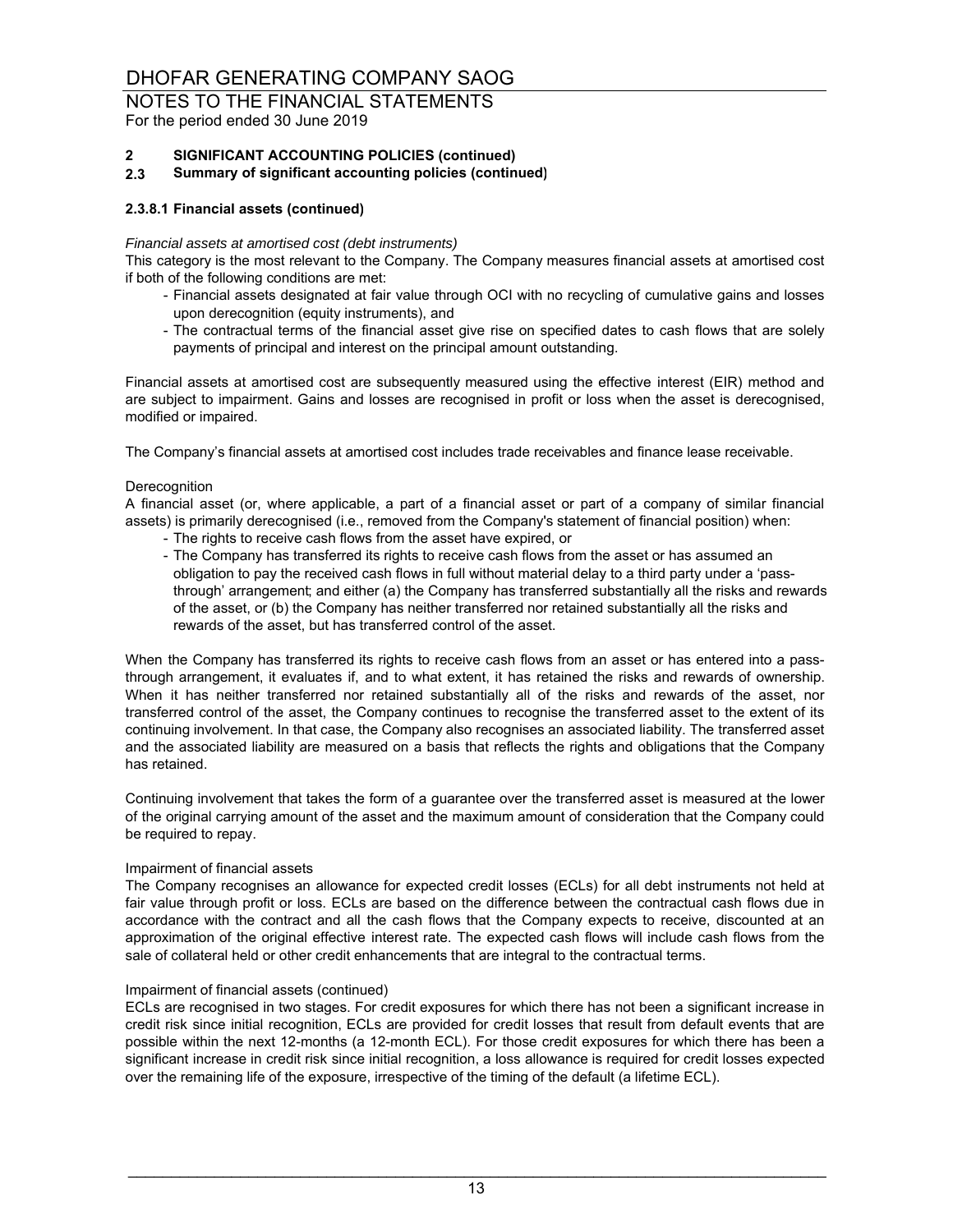For the period ended 30 June 2019

### **2 SIGNIFICANT ACCOUNTING POLICIES (continued)**

**2.3 Summary of significant accounting policies (continued)**

#### **2.3.8.1 Financial assets (continued)**

For trade receivables, the Company applies a simplified approach in calculating ECLs. Therefore, the Company does not track changes in credit risk, but instead recognises a loss allowance based on lifetime ECLs at each reporting date. The Company has established a provision matrix that is based on its historical credit loss experience, adjusted for forward-looking factors specific to the debtors and the economic environment. For finance lease receivable , the company applies general approach in calculating the ECL and is determined by using the probability of default ( PD), exposure at default ( EAD) and loss given default ( LGD).

#### **2.3.8.2 Financial liabilities**

#### Initial recognition and measurement

Financial liabilities are classified, at initial recognition, as financial liabilities at fair value through profit or loss, loans and borrowings, payables, or as derivatives designated as hedging instruments in an effective hedge, as appropriate.

All financial liabilities are recognised initially at fair value and, in the case of loans and borrowings and payables, net of directly attributable transaction costs.

The Company's financial liabilities include trade and other payables, bank borrowings and derivative financial instruments.

#### Subsequent measurement

The measurement of financial liabilities depends on their classification, as described below:

#### *Financial liabilities at fair value through profit or loss*

Financial liabilities at fair value through profit or loss include financial liabilities held for trading and financial liabilities designated upon initial recognition as at fair value through profit or loss.

Financial liabilities are classified as held for trading if they are incurred for the purpose of repurchasing in the near term. This category also includes derivative financial instruments entered into by the Company that are not designated as hedging instruments in hedge relationships as defined by IFRS 9. Separated embedded derivatives are also classified as held for trading unless they are designated as effective hedging instruments.

Gains or losses on liabilities held for trading are recognised in the statement of profit or loss.

Financial liabilities designated upon initial recognition at fair value through profit or loss are designated at the initial date of recognition, and only if the criteria in IFRS 9 are satisfied. The Company has not designated any financial liability as at fair value through profit or loss.

#### *Loans and borrowings*

This is the category most relevant to the Company. After initial recognition, interest-bearing loans and borrowings are subsequently measured at amortised cost using the EIR method. Gains and losses are recognised in profit or loss when the liabilities are derecognised as well as through the EIR amortisation process.

Amortised cost is calculated by taking into account any discount or premium on acquisition and fees or costs that are an integral part of the EIR. The EIR amortisation is included as finance costs in the statement of profit or loss.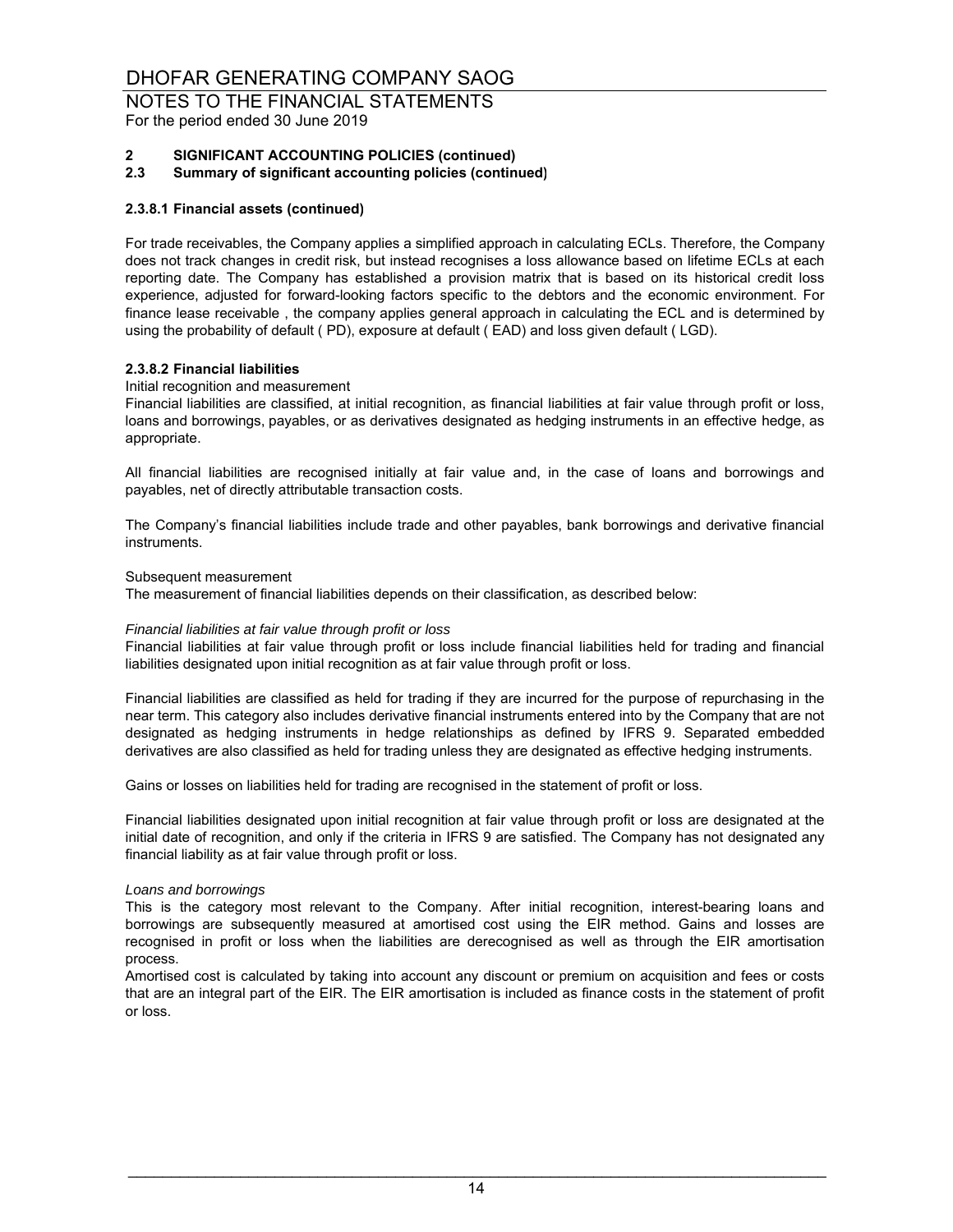For the period ended 30 June 2019

#### **2 SIGNIFICANT ACCOUNTING POLICIES (continued)**

#### **2.3 Summary of significant accounting policies (continued)**

#### **2.3.8.2 Financial liabilities (continued)**

#### *Derecognition*

A financial liability is derecognised when the obligation under the liability is discharged or cancelled or expires. When an existing financial liability is replaced by another from the same lender on substantially different terms, or the terms of an existing liability are substantially modified, such an exchange or modification is treated as the derecognition of the original liability and the recognition of a new liability. The difference in the respective carrying amounts is recognised in the statement of profit or loss.

#### **2.3.9 Derivative financial instruments and hedge accounting**

#### *Initial recognition and subsequent measurement*

For the purpose of hedge accounting, hedges are classified as: The Company uses derivative financial instruments, such as interest rate swaps to hedge interest rate risks. Such derivative financial instruments are initially recognised at fair value on the date on which a derivative contract is entered into and are subsequently remeasured at fair value. Derivatives are carried as financial assets when the fair value is positive and as financial liabilities when the fair value is negative.

- Fair value hedges when hedging the exposure to changes in the fair value of a recognised asset or liability or an unrecognised firm commitment
- Cash flow hedges when hedging the exposure to variability in cash flows that is either attributable to a particular risk associated with a recognised asset or liability or a highly probable forecast transaction or the foreign currency risk in an unrecognised firm commitment

At the inception of a hedge relationship, the Company formally designates and documents the hedge relationship to which it wishes to apply hedge accounting and the risk management objective and strategy for undertaking the hedge.

The documentation includes identification of the hedging instrument, the hedged item, the nature of the risk being hedged and how the Company will assess whether the hedging relationship meets the hedge effectiveness requirements (including the analysis of sources of hedge ineffectiveness and how the hedge ratio is determined). A hedging relationship qualifies for hedge accounting if it meets all of the following effectiveness

- There is 'an economic relationship' between the hedged item and the hedging instrument.
- The effect of credit risk does not 'dominate the value changes' that result from that economic relationship
- The hedge ratio of the hedging relationship is the same as that resulting from the quantity of the hedged item that the Company actually hedges and the quantity of the hedging instrument that the Company actually uses to hedge that quantity of hedged item.

Hedges that meet all the qualifying criteria for hedge accounting are accounted for, as described below:

#### *Cash flow hedges*

The effective portion of the gain or loss on the hedging instrument is recognised in OCI in the cash flow hedge reserve, while any ineffective portion is recognised immediately in the statement of profit or loss. The cash flow hedge reserve is adjusted to the lower of the cumulative gain or loss on the hedging instrument and the cumulative change in fair value of the hedged item.

The amounts accumulated in OCI are accounted for, depending on the nature of the underlying hedged transaction. If the hedged transaction subsequently results in the recognition of a non-financial item, the amount accumulated in equity is removed from the separate component of equity and included in the initial cost or other carrying amount of the hedged asset or liability. This is not a reclassification adjustment and will not be recognised in OCI for the period. This also applies where the hedged forecast transaction of a non-financial asset or non-financial liability subsequently becomes a firm commitment for which fair value hedge accounting is applied.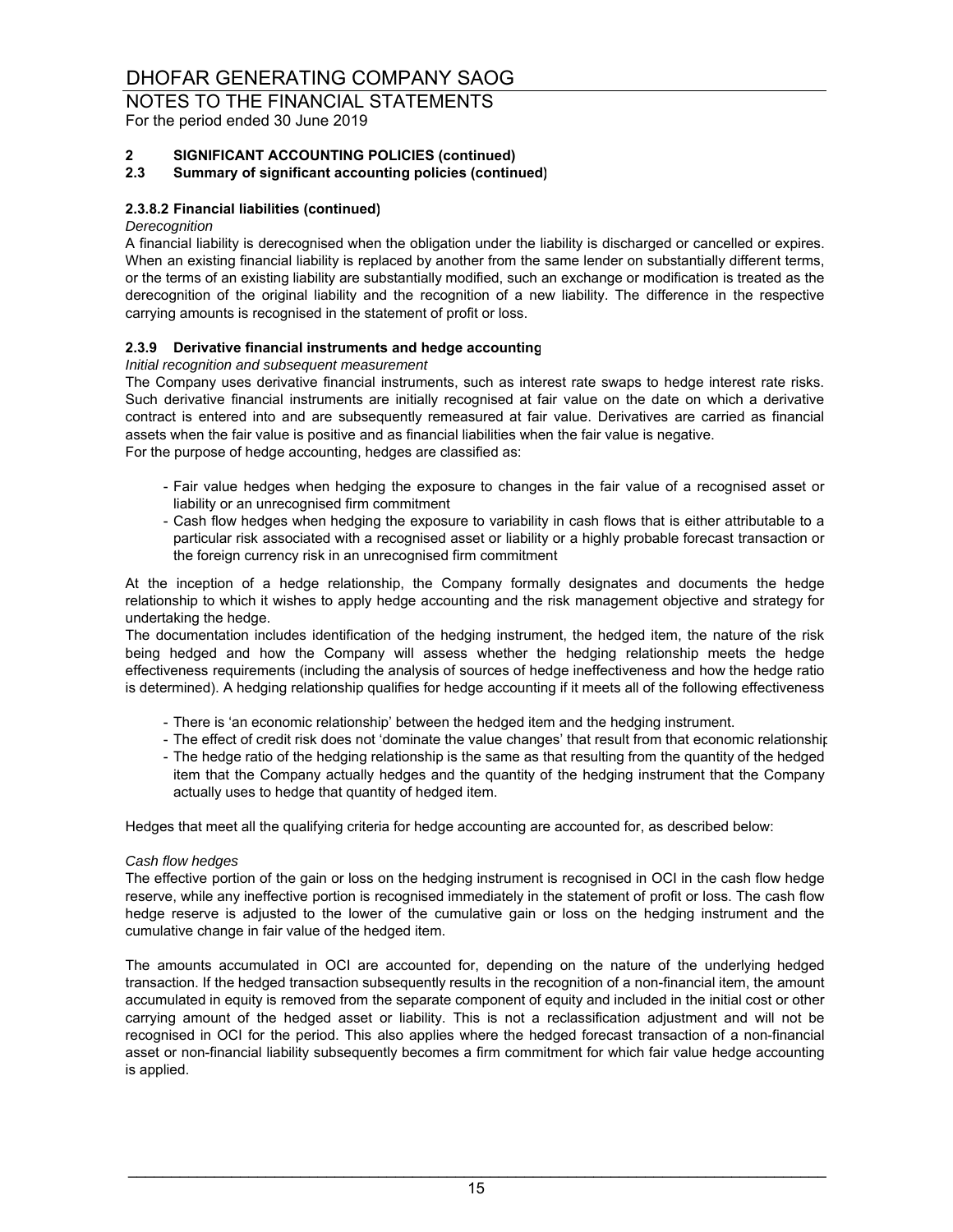## NOTES TO THE FINANCIAL STATEMENTS

For the period ended 30 June 2019

#### **2 SIGNIFICANT ACCOUNTING POLICIES (continued)**

#### **2.3 Summary of significant accounting policies (continued)**

#### **2.3.9 Derivative financial instruments and hedge accounting (continued)**

#### *Cash flow hedges (continued)*

If cash flow hedge accounting is discontinued, the amount that has been accumulated in OCI must remain in accumulated OCI if the hedged future cash flows are still expected to occur. Otherwise, the amount will be immediately reclassified to profit or loss as a reclassification adjustment.

After discontinuation, once the hedged cash flow occurs, any amount remaining in accumulated OCI must be accounted for depending on the nature of the underlying transaction as described above.

#### **2.3.10 Inventories**

Inventories are stated at the lower of cost and net realisable value. Costs are those expenses incurred in bringing each product to its present location and condition. Cost is calculated using the weighted average method. Net realisable value represents the estimated selling price for inventories less all estimated costs of completion and costs necessary to make the sale.

#### **2.3.11 Provisions**

#### *General*

Provisions are recognised when the Company has a present obligation (legal or constructive) as a result of a past event, it is probable that an outflow of resources embodying economic benefits will be required to settle the obligation and a reliable estimate can be made of the amount of the obligation. When the Company expects some or all of a provision to be reimbursed, for example, under an insurance contract, the reimbursement is recognised as a separate asset, but only when the reimbursement is virtually certain. The expense relating to a provision is presented in the statement of profit or loss net of any reimbursement.

If the effect of the time value of money is material, provisions are discounted using a current pre-tax rate that reflects, when appropriate, the risks specific to the liability. When discounting is used, the increase in the provision due to the passage of time is recognised as a finance cost.

#### *Decommissioning liability*

The Company records a provision for decommissioning costs as there is a present obligation as a result of activities undertaken pursuant to the Usufruct and PPA. Decommissioning costs are provided for at the present value of expected costs to settle the obligation using estimated cash flows and are recognised as part of the cost of the relevant asset. The cash flows are discounted at a current pre-tax rate that reflects the risks specific to the decommissioning liability. The unwinding of the discount is expensed as incurred and recognised in the statement of profit or loss as a finance cost. The estimated future costs of decommissioning are reviewed annually and adjusted as appropriate. Changes in the estimated future costs, or in the discount rate applied, are added to or deducted from the cost of the asset.

#### *Major maintenance*

Provision for major maintenance is created to meet the contractual obligations under the PPA. This expenditure is expected to be incurred over the PPA term and would enable the Company to fulfill its obligations under the PPA. In order to be able to honor its contractual obligations towards the off-taker over the non-cancelable term of the PPA, the Company had the unavoidable contractual obligation to carry major maintenance activities.

#### **2.3.12 Employee benefits**

Provision for end of service indemnity for non-Omani employees' is made in accordance with the Oman labour law, and is based on current remuneration and cumulative years of service at the reporting date.

End of service indemnity for Omani employees are contributed in accordance with the terms of the Social Security Law of 1991.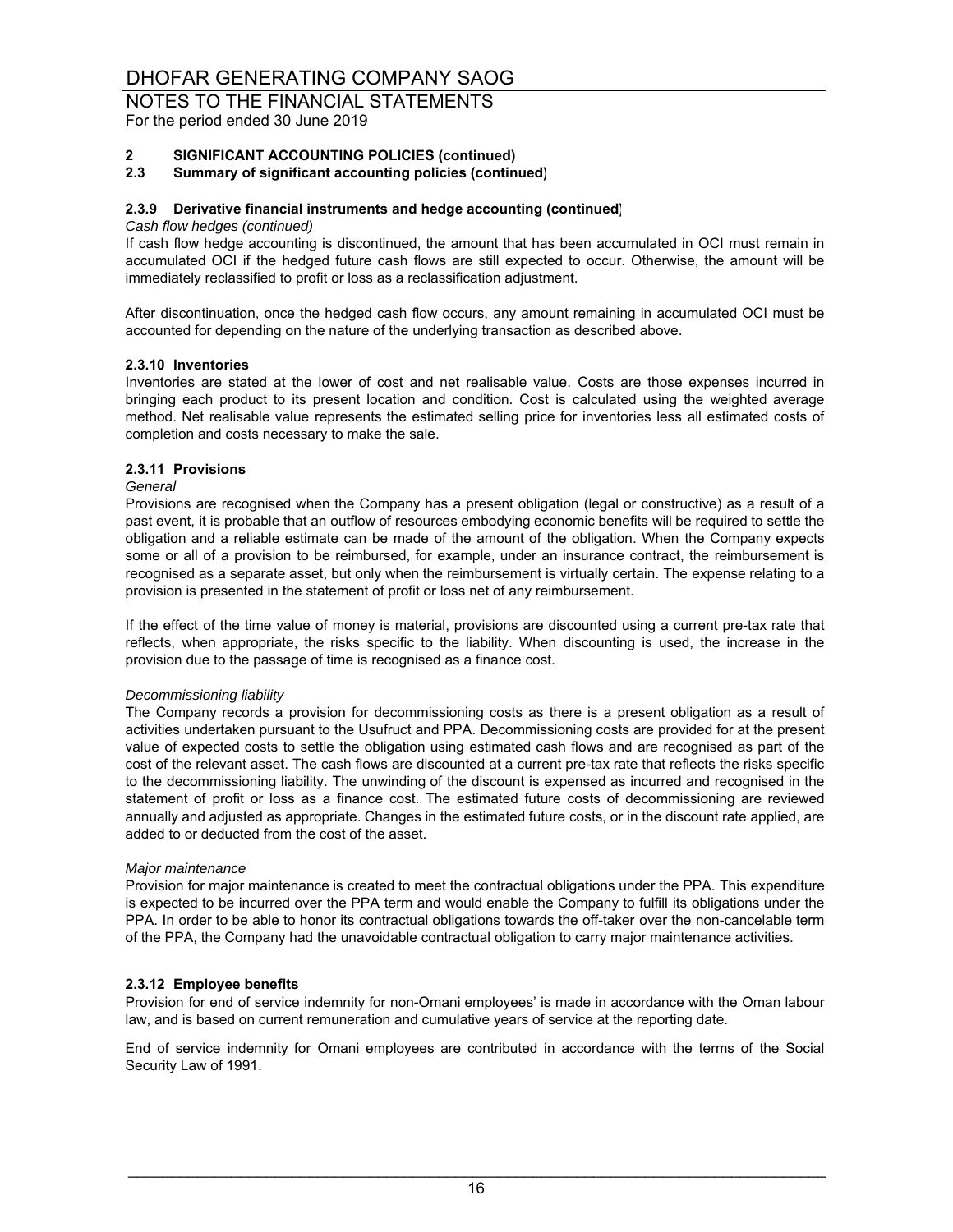For the period ended 30 June 2019

#### **2 SIGNIFICANT ACCOUNTING POLICIES (continued)**

#### **2.3 Summary of significant accounting policies (continued)**

#### **2.3.13 Trade receivable**

A receivable represents Company's right to receive an amount of compensation is uncollected (i.e only the passage of time on repayment before payments of the compensation is due).

#### **2.3.14 Cash and cash equivalents**

For the purpose of the statement of cash flows, the Company considers all bank and cash balances that are free of lien and with a maturity of less than three months from the date of placement, and bank overdrafts, to be cash and cash equivalents.

#### **2.3.15 Trade and other payable**

Trade and other payables are initially measured at their fair value and subsequently measured at amortised cost, using the effective interest method.

#### **2.3.16 Share capital**

Share capital is recorded at the proceeds received.

#### **2.3.17 Dividend on ordinary shares**

Dividends on ordinary shares are recognised as a liability and deducted from equity when they are approved by the Company's shareholders.

#### **2.3.18 Directors' remuneration**

The Directors' remuneration is governed by the Memorandum of Association of the company and the Commercial Companies Law.

The Annual General Meeting shall determine and approve the remuneration and the sitting fees for the Board of Directors and its sub-committees provided that such fees shall not exceed 5% of the annual net profit after deduction of the legal reserve and the optional reserve and the distribution of dividends to the shareholders provided that such fees shall not exceed RO 200,000. The sitting fees for each director shall not exceed RO 10,000 in one year.

### **3 CRITICAL ACCOUNTING ESTIMATES AND JUDGEMENTS**

The preparation of the financial statements requires management to make estimates and assumptions that affect the reported amount of financial assets and liabilities at the date of the financial statements and the resultant provisions and changes in fair value for the year. Such estimates are necessarily based on assumptions about several factors involving varying, and possibly significant, degrees of judgment and uncertainty and actual results may differ from management's estimates resulting in future changes in estimated assets and liabilities.

The following are the significant estimates used in the preparation of the financial statements:

#### **3.1 Leases**

The Company has entered into the PPA with OPWP to generate electricity and make available the power capacity from its Plant. The PPA covers both the plants i.e 273 MW power plant and 445 MW power plant. Management considers the requirements of IFRIC 4, "Determining Whether an Arrangement Contains a Lease", which sets out guidelines to determine when an arrangement might contain a lease.

The determination of whether an arrangement is, or contains, a lease is based on the substance of the arrangement at inception date whether fulfilment of the arrangement is dependent on the use of a specific asset or assets and the arrangement conveys a right to use the asset.

Once a determination is reached that an arrangement contains a lease, the lease arrangement is classified as either financing or operating according to the principles in IAS 17, Leases. A lease that conveys the majority of the risks and rewards of operation is a finance lease. A lease other than a finance lease is an operating lease.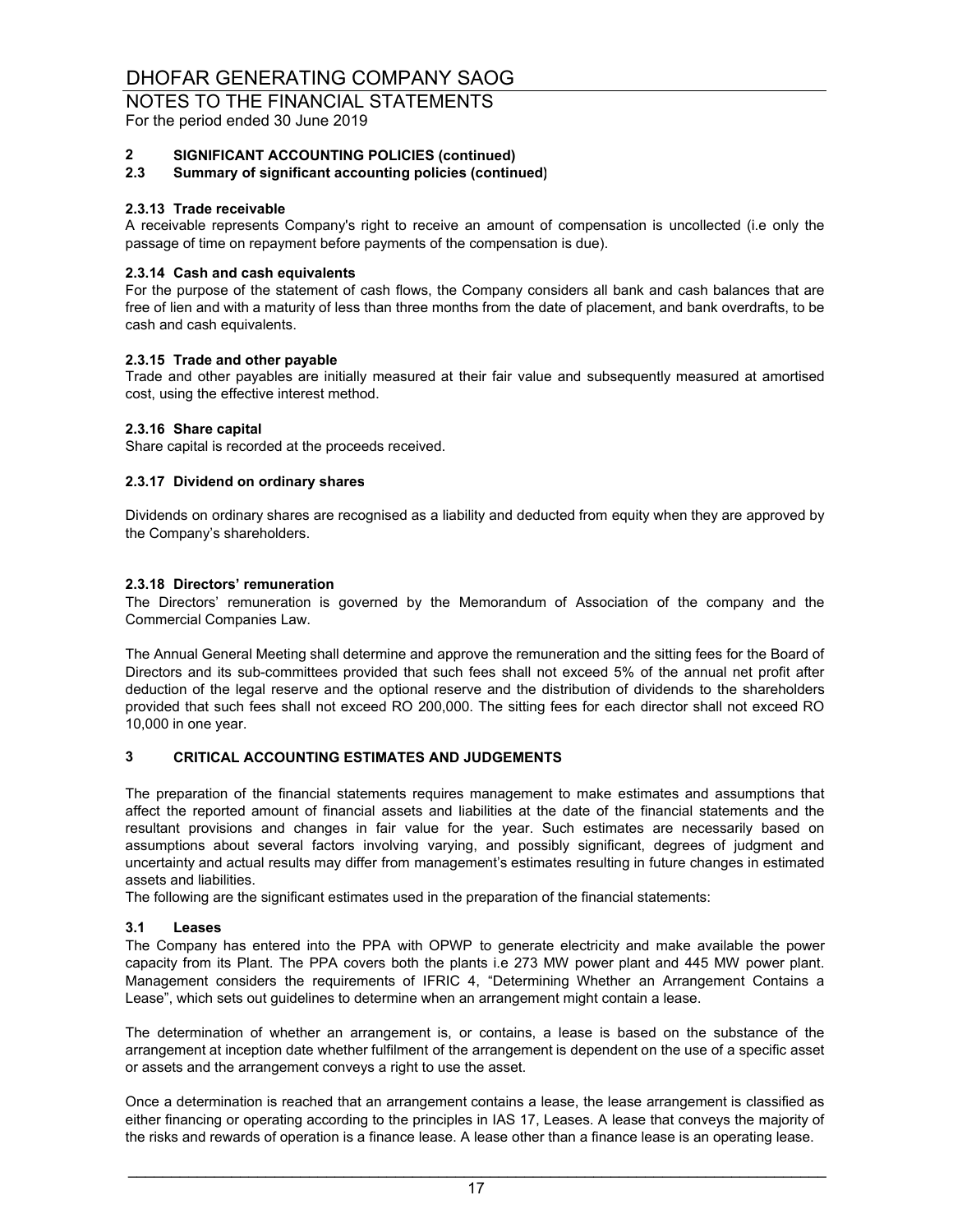For the period ended 30 June 2019

### **3 CRITICAL ACCOUNTING ESTIMATES AND JUDGEMENTS (continued)**

**3.1 Leases (continued)**

#### **(I) Finance lease**

Based on management's evaluation, the PPA with OPWP with respect to 273 MW power plant has been classified as a finance lease under IAS 17, since significant risks and rewards associated with the ownership of the plant are transferred to OPWP. As per the terms of PPA, the power generation is dependent on the Company's plant and OPWP, being the sole procurer of power generation in Oman, obtains significant amount of the power generated by the Company's plant. accordingly, management has concluded that the PPA satisfies the requirements of IFRIC 4, Determining whether an arrangement contains a lease. Further management has assessed the lease classification as per the requirements of International Accounting Standard 17 Lease and has concluded that the arrangement is a finance lease, as the term of PPA is for the major part of the remaining economic life of the Company's plant. Accordingly, a finance lease receivable has been recognised in the financial statements.

The primary basis for this conclusion being that the PPA is for substantial portion of the life of the plant and the present value of minimum lease payments substantially equates the fair value of the plant at the inception of the lease.

#### **(II) Operating lease**

Based on management's evaluation, the PPA with OPWP with respect to 445 MW power plant has been classified as a operating lease under IAS 17 since significant risks and rewards associated with the ownership of the plant lies with the Company and not with OPWP. The primary basis for this conclusion is that the PPA is for a term of 15 years while the economic life of the power plant is estimated to be forty years. The present value of minimum lease payments under the PPA does not substantially recover the fair value of the plant at the inception of the lease. Further, the residual risk is borne by the Company and not OPWP.

#### **3.2 Provision for decommissioning obligation**

Upon expiry of their respective Usufruct and PPA, the Company will have an obligation to remove the facilities and restore the affected area. The estimated cost, discount rate and risk rate used in the provision for decommissioning costs calculation is based on management's best estimates.

#### **3.3 Provision for major maintenance**

With respect to 273 MW power plant, the company has an unavoidable contractual obligation of plant is being available to generate the electricity over the term of the PPA which requires performance of certain activities. Accordingly, it is considered appropriate to create a provision for major maintenance as the unavoidable costs of mid-life revision based on best estimates.

#### **3.4 Useful lives and residual value of equipment**

Depreciation is charged so as to write off the cost of assets, less their residual value, over their estimated useful lives. The calculation of useful lives is based on management's assessment of various factors such as the operating cycles, the maintenance programs, and normal wear and tear using its best estimates. The calculation of the residual value is based on the management best estimates.

#### **3.5 Going concern**

The Company's management has made an assessment of the Company's ability to continue as a going concern and is satisfied that the Company has the resources to continue in business for the foreseeable future. Furthermore, the management is not aware of any material uncertainties that may cast significant doubt upon the Company's ability to continue as a going concern. Therefore, the financial statements continue to be prepared on the going concern basis.

#### **3.6 Taxes**

Uncertainties exist with respect to the interpretation of tax regulations and the amount and timing of future taxable income. Given the wide range of business relationships and nature of existing contractual agreements, differences arising between the actual results and the assumptions made, or future changes to such assumptions, could necessitate future adjustments to tax income and expense already recorded.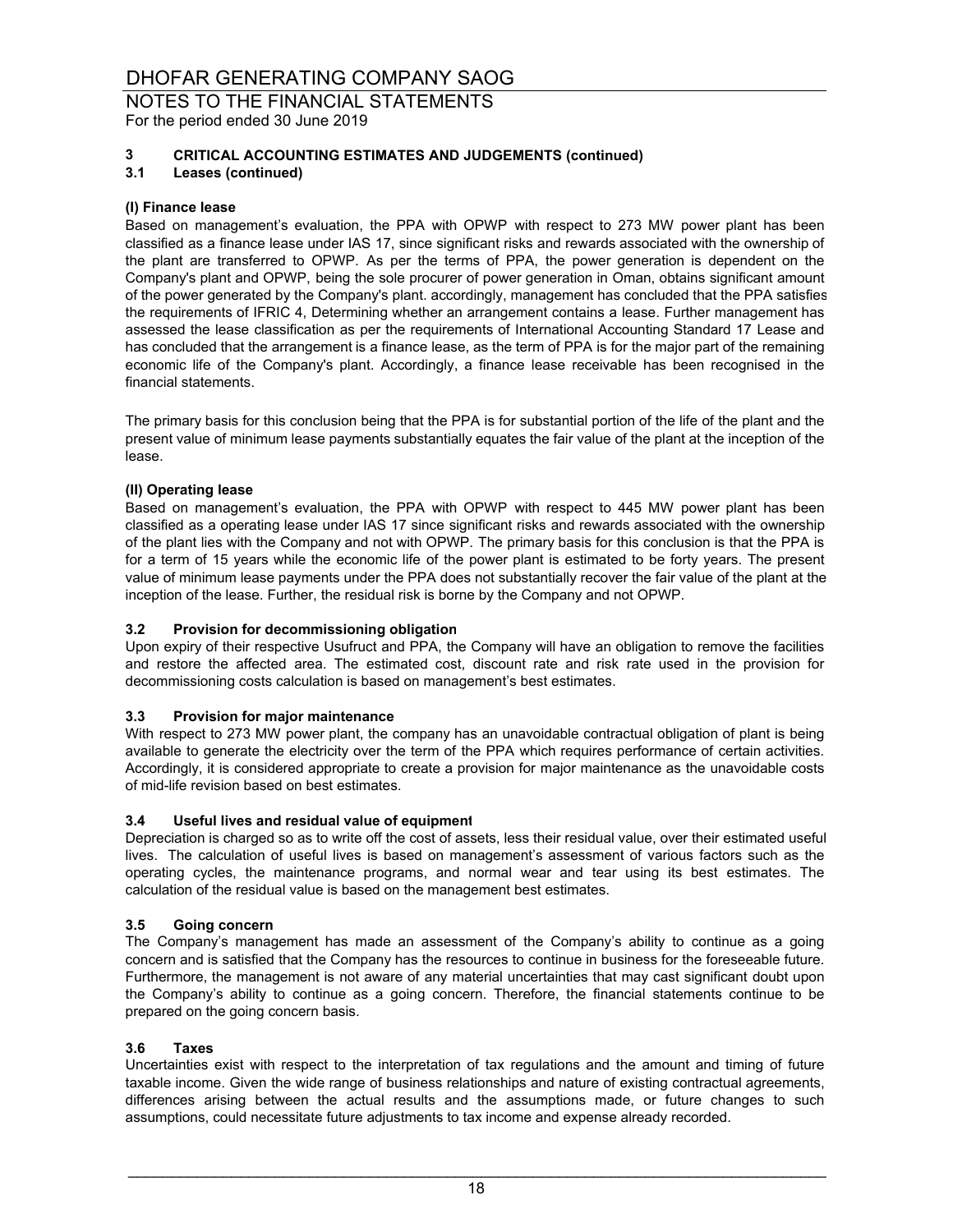### NOTES TO THE FINANCIAL STATEMENTS

For the period ended 30 June 2019

## **3 CRITICAL ACCOUNTING ESTIMATES AND JUDGEMENTS (continued)**

#### **3.6 Taxes (continued)**

The Company establishes provisions, based on reasonable estimates, for possible consequences of finalisation of tax assessments of the company. The amount of such provisions is based on various factors, such as experience of previous tax assessments and differing interpretations of tax regulations by the taxable entity and the responsible tax authority.

### **3.7 Impairment of account receivable**

An estimate of the collectible amount of accounts receivable is made using expected loss model which involves evaluation of credit rating and days past due information. For individually significant amounts, this information is performed on an individual basis. Amounts which are not individually significant, but which are past due, are assessed collectively.

#### **3.8 Impairment of finance lease receivables**

The Company assesses on a forward looking basis the expected credit losses associated with its finance lease receivable, carried at amortised cost. The impairment provisions for financial lease receivable was assessed based on the "Expected Credit Loss" model, using assumptions about risk of default and expected loss rates. The Company uses judgement in making these assumptions and selecting the inputs to the impairment calculation, based on the past history, existing market conditions as well as forward looking estimates at the end of each reporting period. As at the reporting date, the impairment impact is considered to be immaterial.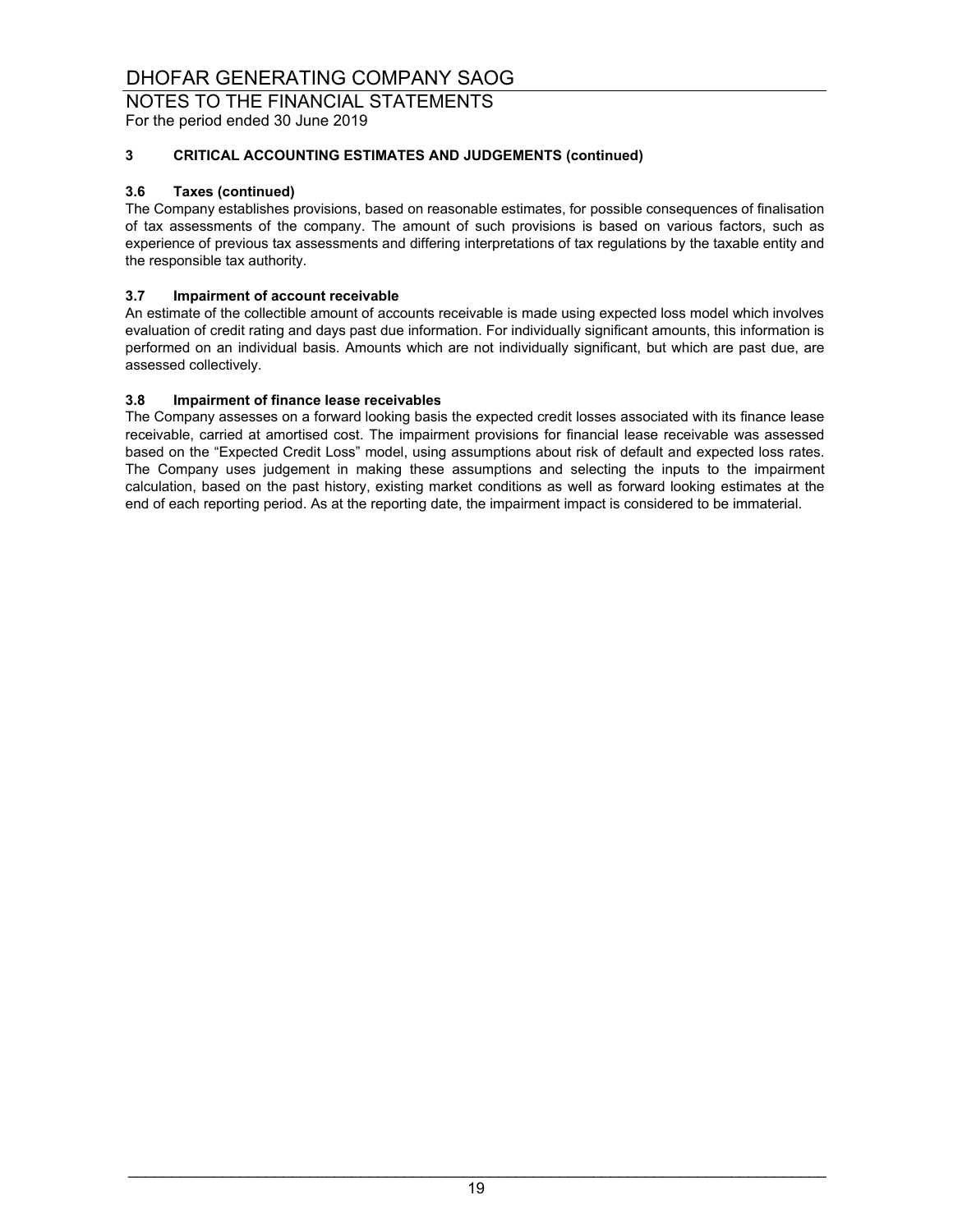## NOTES TO THE FINANCIAL STATEMENTS

For the period ended 30 June 2019

#### **4PLANT, EQUIPMENT AND CAPITAL WORK IN PROGRESS**

|                                                                   | Plant                  | spares<br><b>RO</b> | Plant capital Decommissioning<br>asset<br><b>RO</b> | <b>Computers</b><br>and equipment<br><b>RO</b> | Computer<br>software<br><b>RO</b> | <b>Motor Vehicles</b><br><b>RO</b> | <b>Furniture and</b><br>fixture<br><b>RO</b> | Sub total<br><b>RO</b>              | Capital work-in<br>progress<br><b>RO</b>   | Total<br><b>RO</b>        |
|-------------------------------------------------------------------|------------------------|---------------------|-----------------------------------------------------|------------------------------------------------|-----------------------------------|------------------------------------|----------------------------------------------|-------------------------------------|--------------------------------------------|---------------------------|
| Cost:<br>At 1 January 2019<br>Additions                           | 158,926,392            | 1,374,461           | 928,519                                             | 107,350                                        | 102,254                           | 19,750                             | 57,880                                       | 161,516,606                         | 87,151                                     | 161,516,606<br>87,151     |
| At 30 June 2019                                                   | 158,926,392            | 1,374,461           | 928,519                                             | 107,350                                        | 102,254                           | 19,750                             | 57,880                                       | 161,516,606                         | 87,151                                     | 161,603,757               |
| Depreciation:<br>At 1 January 2019<br>Depreciation for the period | 3.792.899<br>1,896,082 | 381.795<br>38,179   | 23,213<br>11,606                                    | 78,688<br>10,423                               | 64.219<br>10,188                  | 9,321<br>1,975                     | 25,964<br>5,787                              | 4.376.099<br>1,974,240              |                                            | 4,376,099<br>1,974,240    |
| At 30 June 2019                                                   | 5,688,981              | 419,974             | 34,819                                              | 89,111                                         | 74,407                            | 11,296                             | 31,751                                       | 6,350,339                           |                                            | 6,350,339                 |
| Net book value:<br>At 30 June 2019                                | 153,237,411            | 954,487             | 893,700                                             | 18,239                                         | 27,847                            | 8,454                              | 26,129                                       | 155,166,267                         | 87,151                                     | 155,253,418               |
| Cost:<br>At 1 January 2018<br>Additions<br>Transfer               | 158,926,392            | 1,374,461           | 928,519                                             | 107,350                                        | 102,254                           | 19,750                             | 57,880                                       | 1.661.695<br>928.519<br>158,926,392 | 146,839,736<br>12,086,656<br>(158,926,392) | 148,501,431<br>13,015,175 |
| At 31 December 2018                                               | 158,926,392            | 1,374,461           | 928,519                                             | 107,350                                        | 102,254                           | 19,750                             | 57,880                                       | 161,516,606                         |                                            | 161,516,606               |
| Depreciation:<br>At 1 January 2018<br>Depreciation for the year   | 3,792,899              | 305,436<br>76,359   | 23,213                                              | 57,190<br>21,498                               | 43,768<br>20,451                  | 5,371<br>3,950                     | 14,388<br>11,576                             | 426,153<br>3,949,946                |                                            | 426,153<br>3,949,946      |
| At 31 December 2018                                               | 3,792,899              | 381,795             | 23,213                                              | 78,688                                         | 64,219                            | 9,321                              | 25,964                                       | 4,376,099                           |                                            | 4,376,099                 |
| Net book value:<br>At 31 December 2018                            | 155, 133, 493          | 992,666             | 905,306                                             | 28,662                                         | 38,035                            | 10,429                             | 31,916                                       | 157,140,507                         |                                            | 157,140,507               |

(i) All plant and equipment are mortgaged with banks against the term loan (note 16)

(ii) The depreciation charge has been allocated in the statement of comprehensive income as follows:

|                                               | 30-Jun-19 | 30-Jun-18 |
|-----------------------------------------------|-----------|-----------|
|                                               | RO        | RO.       |
| Operating costs (note 21)                     | 1.945.866 | 1.962.490 |
| Administrative and general expenses (note 22) | 28.374    | 28.723    |
|                                               | 1.974.240 | 1.991.213 |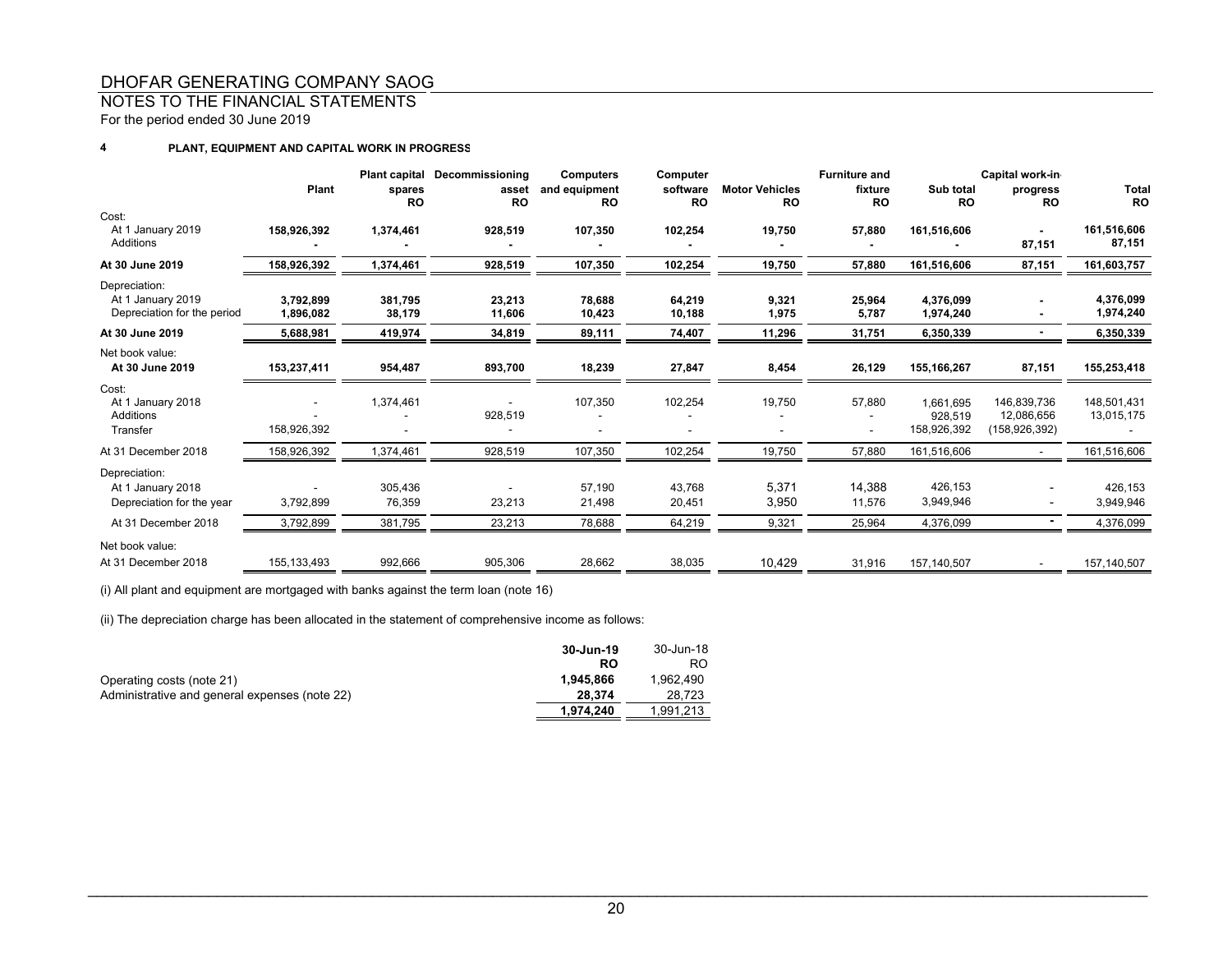# NOTES TO THE FINANCIAL STATEMENTS

For the period ended 30 June 2019

## **5 FINANCE LEASE RECEIVABLES**

As mentioned in note 3.1 , the arrangement for 273 MW power plant is a finance lease. Accordingly, a finance lease receivable has been recognised for the 273 MW power plant in the financial statements.

|                                                                |               |                |                | 30-Jun-19<br>RO         | 31-Dec-18<br>RO.        |
|----------------------------------------------------------------|---------------|----------------|----------------|-------------------------|-------------------------|
| Non-current<br>Current                                         |               |                |                | 53,310,421<br>2,359,680 | 54,514,265<br>2,265,579 |
|                                                                |               |                |                | 55,670,101              | 56,779,844              |
| The following table shows the maturity analysis of financ 5-38 |               |                |                |                         |                         |
|                                                                | Less than     | <b>Between</b> | <b>Between</b> | More than               |                         |
|                                                                | 1 year        | 1 and 2 years  | 2 and 5 years  | 5 years                 | Total                   |
|                                                                | <b>RO</b>     | <b>RO</b>      | <b>RO</b>      | <b>RO</b>               | <b>RO</b>               |
| 30 June 2019                                                   |               |                |                |                         |                         |
| Gross finance lease<br>receivables                             | 6,819,111     | 6,819,111      | 20,457,334     | 57,962,447              | 92,058,003              |
| Less: unearned                                                 | (4, 459, 431) | (4, 259, 342)  | (11,400,507)   | (16, 268, 622)          | (36, 387, 902)          |
| finance income                                                 | 2,359,680     | 2,559,769      | 9,056,827      | 41,693,825              | 55,670,101              |
|                                                                |               |                |                |                         |                         |
| 31 December 2018                                               |               |                |                |                         |                         |
| Gross finance lease                                            | 6,819,111     | 6,819,111      | 34,095,557     | 47,733,781              | 95,467,560              |
| receivables                                                    |               |                |                |                         |                         |
| Less: unearned                                                 | (4,553,532)   | (4,361,422)    | (18, 304, 431) | (11, 468, 331)          | (38,687,716)            |
| finance income                                                 | 2,265,579     | 2,457,689      | 15,791,126     | 36,265,450              | 56,779,844              |
|                                                                |               |                |                |                         |                         |
| <b>INVENTORIES</b><br>6                                        |               |                |                |                         | 31-Dec-18               |
|                                                                |               |                |                | 30-Jun-19<br><b>RO</b>  | RO.                     |
|                                                                |               |                |                |                         |                         |
| Spares and consumables                                         |               |                |                | 2,927,348               | 2,958,345               |
| Fuel                                                           |               |                |                | 2,546,882               | 2,671,003               |
|                                                                |               |                |                | 5,474,230               | 5,629,348               |
|                                                                |               |                |                |                         |                         |
| 7<br><b>TRADE AND OTHER RECEIVABLES</b>                        |               |                |                | 30-Jun-19               | 31-Dec-18               |
|                                                                |               |                |                | <b>RO</b>               | RO.                     |
|                                                                |               |                |                |                         |                         |
| Trade receivables from OPWP                                    |               |                |                | 10,062,036              | 2,681,517               |
| Amount due from related parties (note 26)                      |               |                |                |                         | 148                     |
| Other receivables                                              |               |                |                | 702,151<br>10,764,187   | 545,172                 |
|                                                                |               |                |                |                         | 3,226,837               |

All trade receivables are considered good and none of the balances were either past due or impaired at the reporting date. These were fully collected as of the date of approval of these financial statements. The Company has not recognised any ECL on trade receivable as the amount was not significant.

Trade receivables are non-interest bearing and are on terms of 25 days.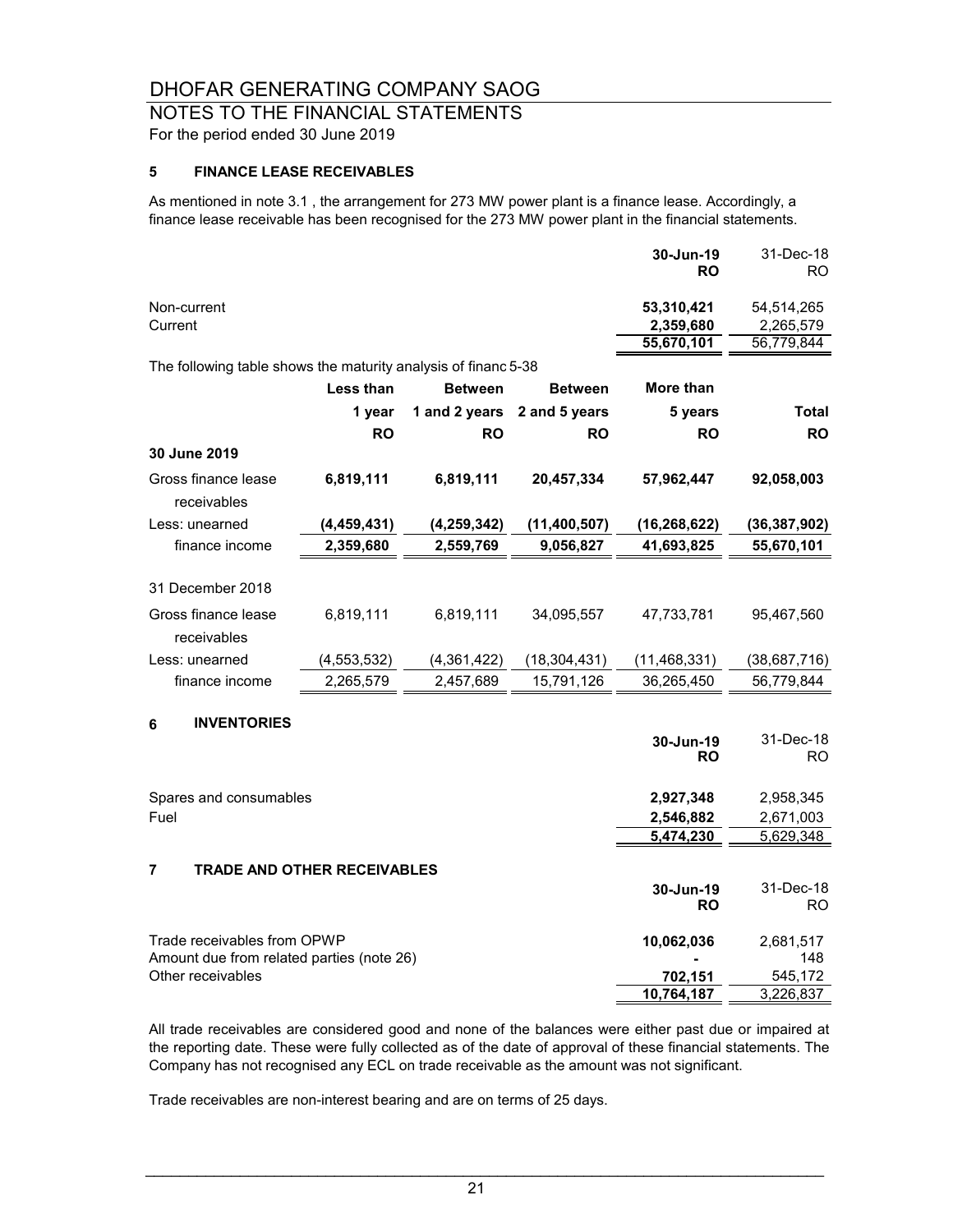## NOTES TO THE FINANCIAL STATEMENTS For the period ended 30 June 2019

### **8 ADVANCES AND PREPAYMENTS**

|                                       | 30-Jun-19<br><b>RO</b> | 31-Dec-18<br>RO. |
|---------------------------------------|------------------------|------------------|
| Advances and others                   | 8,440                  | 6,675            |
| Prepaid expenses                      | 33,206                 | 166,576          |
|                                       | 41,646                 | 173,251          |
| 9<br><b>CASH AND CASH EQUIVALENTS</b> |                        |                  |
|                                       | 30-Jun-19              | 31-Dec-18        |
|                                       | <b>RO</b>              | <b>RO</b>        |
| Cash at bank                          | 3,454,230              | 10,104,872       |
| Cash in hand                          | 1,832                  | 1,840            |
|                                       | 3,456,062              | 10,106,712       |

As of 30 June 2019, the Company has undrawn overdraft facility amounting to RO 7,700,000 (31 December 2018 - RO 7,700,000) with the interest rate of 3.5% per annum (31 December 2018 - 3.5%).

#### **10 SHARE CAPITAL**

The authorised share capital of the Company as at 30 June 2019 is RO 120,000,000 (31 December 2018 : RO 120,000,000).

The Company has one class of ordinary shares which carry no right to fixed income.

Shareholders who own 10% or more of the Company's share capital at the reporting date are:

|                                              | 30 June 2019 |                          | 31 December 2018 |               |
|----------------------------------------------|--------------|--------------------------|------------------|---------------|
|                                              | Percentage   | No. of shares Percentage |                  | No. of shares |
|                                              | shareholding |                          | shareholding     |               |
| MAP Power Holding Company Limited            | 27%          | 60.004.800               | 27%              | 60.004.800    |
| Mitsui & Co. Middle East and Africa Projects |              |                          |                  |               |
| Investment & Development Limited             | 27%          | 60,004,800               | 27%              | 60.004.800    |

### **11 LEGAL RESERVE**

Article 106 of the Commercial Companies Law of 1974, as amended requires that 10% of a Company's net profit be transferred to a non-distributable legal reserve until the amount of the legal reserve becomes equal to at least one-third of the Company's paid-up share capital.

#### **12 CASH FLOW HEDGE RESERVE**

The USD long term facilities of the Company bear interest at US LIBOR plus applicable margins. The Company has fixed the rate of interest through Interest Rate Swap agreements ("IRS") entered into with various international banks for the facilities.

|                                               | 30-Jun-19<br>RO | 31-Dec-18<br>RO. |
|-----------------------------------------------|-----------------|------------------|
| At the beginning                              | (1,222,955)     | (4,444,370)      |
| Change in fair value during the period / year | (4,577,009)     | 3,789,899        |
| Less: related deferred tax asset (note 19)    | 686,551         | (568, 484)       |
| Change in fair value of hedge - net of tax    | (5, 113, 413)   | (1,222,955)      |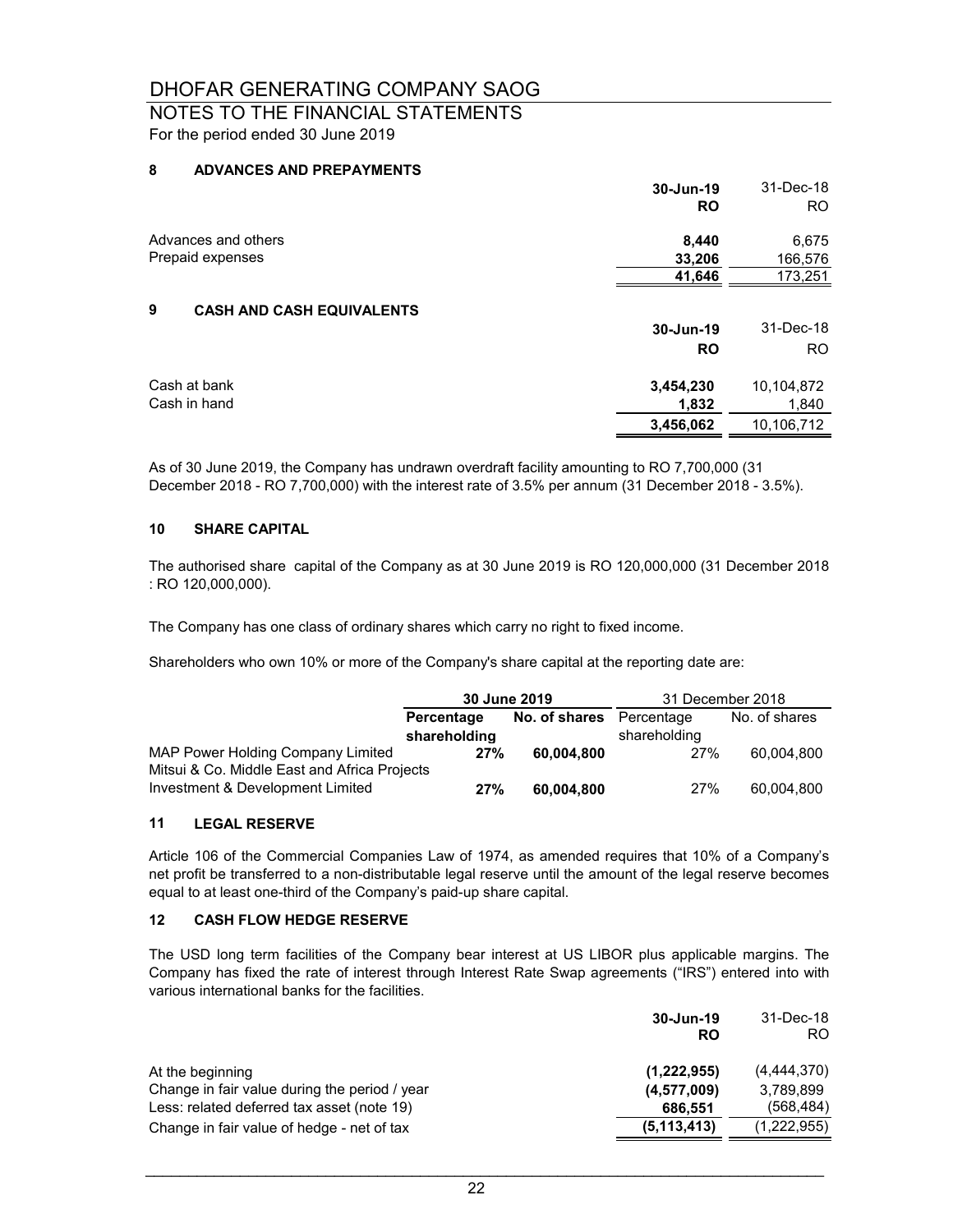### NOTES TO THE FINANCIAL STATEMENTS For the period ended 30 June 2019

## **12 CASH FLOW HEDGE RESERVE (continued)**

All the interest rate swaps are designated and effective as cash flow hedges and the fair value thereof has been recognised directly in other comprehensive income and presented in statement of changes in equity, net of related deferred tax.

### **13 DERIVATIVE FINANCIAL INSTRUMENTS**

The Company's main interest rate risk arises from long-term borrowings with variable rates, which expose the Company to cash flow interest rate risk. The Company has entered into five interest rate swap agreements with five international banks at fixed interest rates ranging from 2.1% - 2.4% per annum. During the current period, the Company's borrowings at variable rate were entirely denominated in US Dollars.

The Company manages its cash flow interest rate risk by using floating-to-fixed interest rate swaps. Under these swaps, the Company agrees with other parties to exchange, at specified intervals (quarterly), the difference between fixed contract rates and floating rate interest amounts calculated by reference to the agreed notional principal amounts.

|                                                                   |                                            |                 |           | Notional amount by term to maturity |            |  |
|-------------------------------------------------------------------|--------------------------------------------|-----------------|-----------|-------------------------------------|------------|--|
|                                                                   | <b>Negative fair</b>                       | <b>Notional</b> | $1 - 12$  | More than 1                         | Over 5     |  |
|                                                                   | value                                      | amount total    | months    | upto 5 years                        | years      |  |
|                                                                   | <b>RO</b>                                  | <b>RO</b>       | <b>RO</b> | <b>RO</b>                           | <b>RO</b>  |  |
| 30 June 2019                                                      |                                            |                 |           |                                     |            |  |
| Interest rate swaps                                               | 6,015,779                                  | 87,035,296      | 3,959,213 | 16,535,424                          | 66,540,659 |  |
|                                                                   |                                            |                 |           |                                     |            |  |
| 31 December 2018                                                  |                                            |                 |           |                                     |            |  |
| Interest rate swaps                                               | 1.438.771                                  | 88.500.601      | 3.890.280 | 16.434.913                          | 68,175,408 |  |
|                                                                   |                                            |                 |           |                                     |            |  |
| 14                                                                | <b>PROVISION FOR DECOMMISSIONING COSTS</b> |                 |           |                                     |            |  |
|                                                                   |                                            |                 |           | 30-Jun-19                           | 31-Dec-18  |  |
|                                                                   |                                            |                 |           | <b>RO</b>                           | RO.        |  |
| At the beginning                                                  |                                            |                 |           | 4,067,655                           | 3,000,900  |  |
| Provision made during the period / year                           |                                            |                 |           |                                     | 928,519    |  |
| Unwinding of discount on decommissioning cost provision (Note 24) |                                            |                 |           | 71,923                              | 138,236    |  |
|                                                                   |                                            |                 |           | 4,139,578                           | 4,067,655  |  |

Decommissioning costs represents the present value of management's best estimate of the future outflow of the economic benefits that will be required to remove the facilities and restore the affected area at the Company's rented sites. The cost estimate has been discounted to present value using the rate that reflects the risk profile of the Company.

#### **15 PROVISION FOR MAJOR MAINTENANCE**

To meet the obligations under the PPA, major maintenance and upgradation will have to be performed on the power generation assets. This expenditure is expected to be incurred over the PPA term and would enable the Company to fulfil its obligations under the PPA. A provision has been created based on the present value of future cash outflows that will be required for major maintenance and upgradation activities.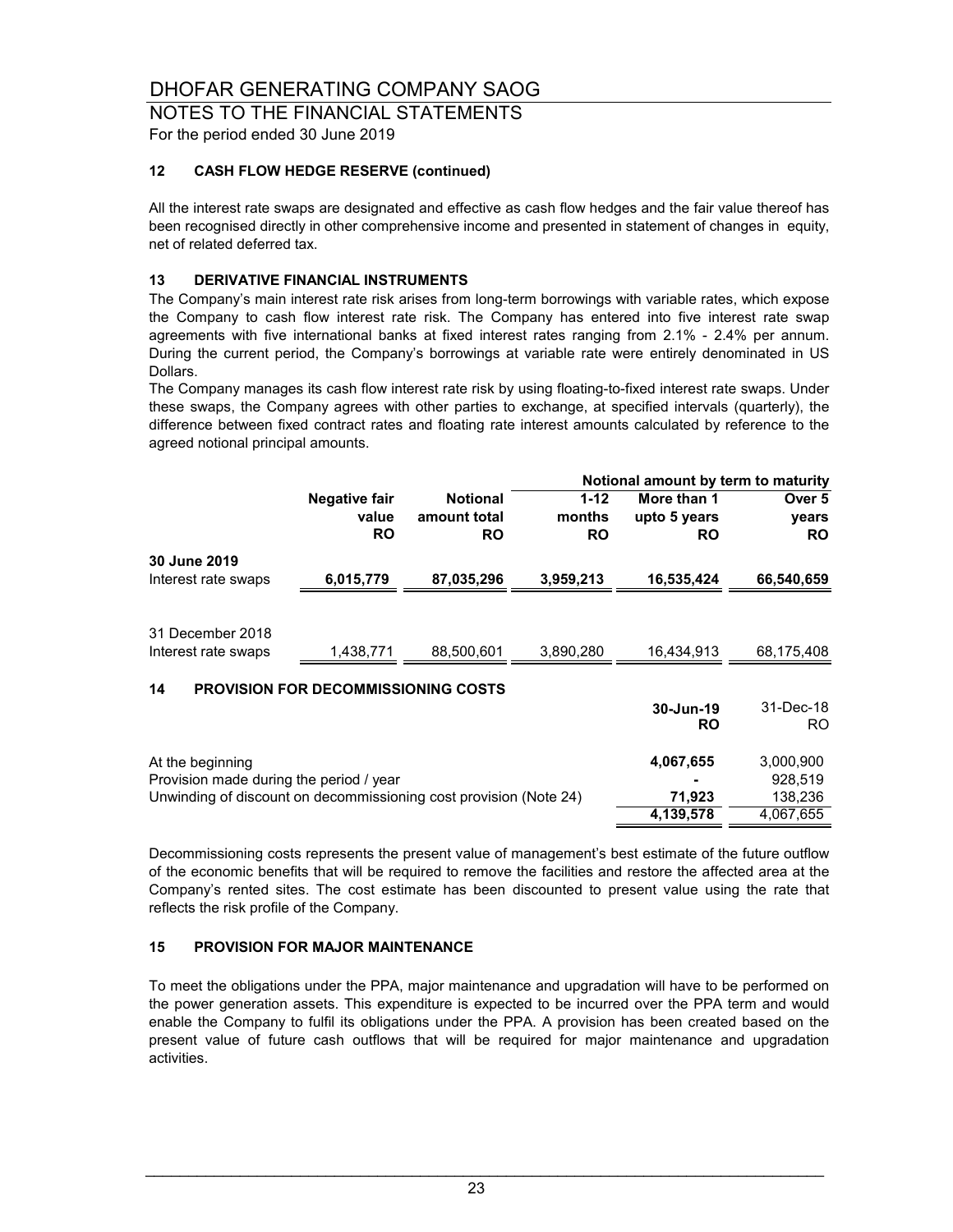# NOTES TO THE FINANCIAL STATEMENTS

For the period ended 30 June 2019

### **15 PROVISION FOR MAJOR MAINTENANCE (CONTINUED)**

|                                                      | 30-Jun-19<br><b>RO</b> | 31-Dec-18<br>RO. |
|------------------------------------------------------|------------------------|------------------|
| At the beginning                                     | 3,917,732              | 4,423,638        |
| Unwinding of discount on major maintenance (Note 24) | 58,136                 | 125,502          |
| Payments made during the period / year               | (170, 149)             | (631,408)        |
|                                                      | 3,805,719              | 3,917,732        |
| 16<br><b>LONG TERM LOAN</b>                          |                        |                  |
|                                                      | 30-Jun-19<br><b>RO</b> | 31-Dec-18<br>RO. |
| At the beginning                                     | 161,332,749            | 152,502,471      |
| Received during the period / year                    |                        | 13,074,003       |
| Paid during the period / year                        | (2,670,749)            | (4,243,725)      |
| Gross loan amount                                    | 158,662,000            | 161,332,749      |
| Less: Unamortised arrangement fee                    | (1,633,202)            | (1,728,219)      |
|                                                      | 157,028,798            | 159,604,530      |
|                                                      |                        |                  |
| Current portion                                      | 7,200,106              | 6,979,251        |
| Non-current portion                                  | 149,828,692            | 152,625,279      |
|                                                      | 157,028,798            | 159,604,530      |

The loan facility of RO 168,609,121 (USD 437,832,047) was provided by a consortium of local and international banks in pursuance with the PPA to finance the project cost. This loan is repayable in 31 semiannual instalments starting from 31 July 2018.

According to Common Term Agreement the term loan facility comprises of:<br>Currenover Total facility

| Currency | <b>Total facility</b> | Interest rates            | <b>Final repayment date</b> |
|----------|-----------------------|---------------------------|-----------------------------|
| -RO      | 72.999.959            | 4.6% per annum            | 31 December 2032            |
| 2 USD    | 248.271.000           | $LIBOR + 1.4\%$ per annum | 31 December 2032            |

The Rial Omani facility includes stand-by facility of RO 3,032,646.

The repayment schedule of gross term loan is as follows:

|                               | 30-Jun-19   | 31-Dec-18   |
|-------------------------------|-------------|-------------|
|                               | <b>RO</b>   | RO          |
| Payable within one year       | 7,215,823   | 7.089.985   |
| Payable between 1 and 2 years | 7.336.694   | 7.363.186   |
| Payable between 2 and 5 years | 22.806.504  | 22,596,221  |
| Payable after 5 years         | 121,302,979 | 124,283,357 |

The Company hedges USD portion of the loan for interest rate risk via an interest rate swap arrangement as explained in Note 12.

The loan is secured by a charge on all project assets, assignment of insurance / reinsurances, agreement for security over promoters' shares and charge over the Company's project accounts. The weighted average effective interest rate on the bank loans is 4.02% per annum (31 December 2018: 3.61%) for USD facility and 4.60% per annum (31 December 2018: 4.60%) per annum for OMR Facility (overall effective rate 4.27% per annum) (31 December 2018: 4.02%) .

The loan is subject to certain covenants relating to maintenance of Debt Service Coverage Ratio.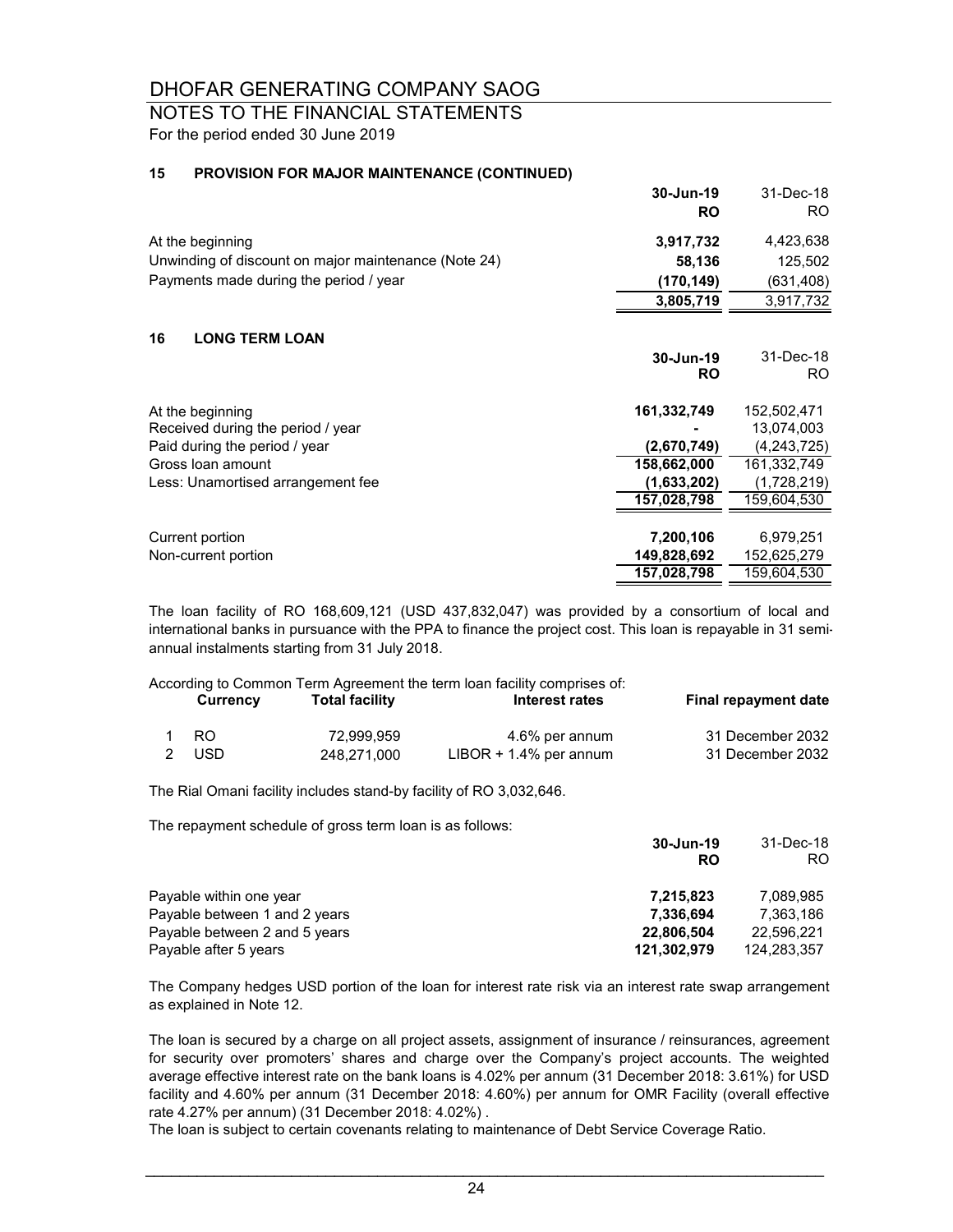NOTES TO THE FINANCIAL STATEMENTS For the period ended 30 June 2019

### **17 TRADE AND OTHER PAYABLES**

|                                         | 30-Jun-19<br><b>RO</b> | 31-Dec-18<br>RO. |
|-----------------------------------------|------------------------|------------------|
| Accrued expenses                        | 2,817,294              | 3,665,422        |
| Trade payables                          | 3,011,551              | 2,379,765        |
| Amount due to related parties (note 26) | 740.221                | 501,493          |
| Other payables                          | ۰                      | 6.759            |
|                                         | 6,569,066              | 6,553,439        |

### **18 ADJUSTMENTS RECOGNISED ON ADOPTION OF IFRS 16**

The company has adopted IFRS 16 retrospectively from 1 January 2019, but has not restated comparatives for the 2018 reporting period, as permitted under the specific transitional provisions in the standard. The reclassifications and the adjustments arising from the new leasing rules for the period before 1 January 2019 are therefore recognised in the equity. On adoption of IFRS 16, the company recognised lease liabilities in relation to leases which had previously been classified as 'operating leases' under the principles of IAS 17 Leases. These liabilities were measured at the present value of the remaining lease payments, discounted using the Company's weighted average cost of capital.

| The transition of IFRS 16 impaced to the financial statements on 1 January 2019 as follow.<br>Non-current assets |                        |                  |
|------------------------------------------------------------------------------------------------------------------|------------------------|------------------|
| Right-to-use assets                                                                                              | 4,586,306              |                  |
| Non-current liabilities                                                                                          |                        |                  |
| Lease liabilities                                                                                                | 4,566,348              |                  |
| <b>Current liabilities</b>                                                                                       |                        |                  |
| Lease liabilities                                                                                                | 242,089                |                  |
| Impact on equity                                                                                                 | (222, 131)             |                  |
| Deferred tax impact on retained earnings adjustment (note 19)                                                    | (33, 320)              |                  |
| Reversal of expenses recognised in retained earnings under operating                                             |                        |                  |
| lease principals but not paid as on 1 January 2019                                                               | 70,607                 |                  |
|                                                                                                                  | 37,287                 |                  |
| Net impact on equity                                                                                             | (184, 844)             |                  |
| The movement of Right-to-use asset during the period is as follows                                               |                        |                  |
|                                                                                                                  | 30-Jun-19<br><b>RO</b> | 31-Dec-18<br>RO. |
| At 1 January                                                                                                     | 4,586,306              |                  |
| Amortisation during the period (note 21)                                                                         | (147, 947)             |                  |
| At 30 June                                                                                                       | 4,438,359              |                  |
| Lease liability recognised in the current year as follows                                                        |                        |                  |
|                                                                                                                  | 30-Jun-19<br><b>RO</b> | 31-Dec-18<br>RO. |
| Opening                                                                                                          | 4,808,437              |                  |
| Interest accrued during the period                                                                               | 81,503                 |                  |
| Payment during the period                                                                                        | (331, 808)             |                  |
| Closing                                                                                                          | 4,558,132              |                  |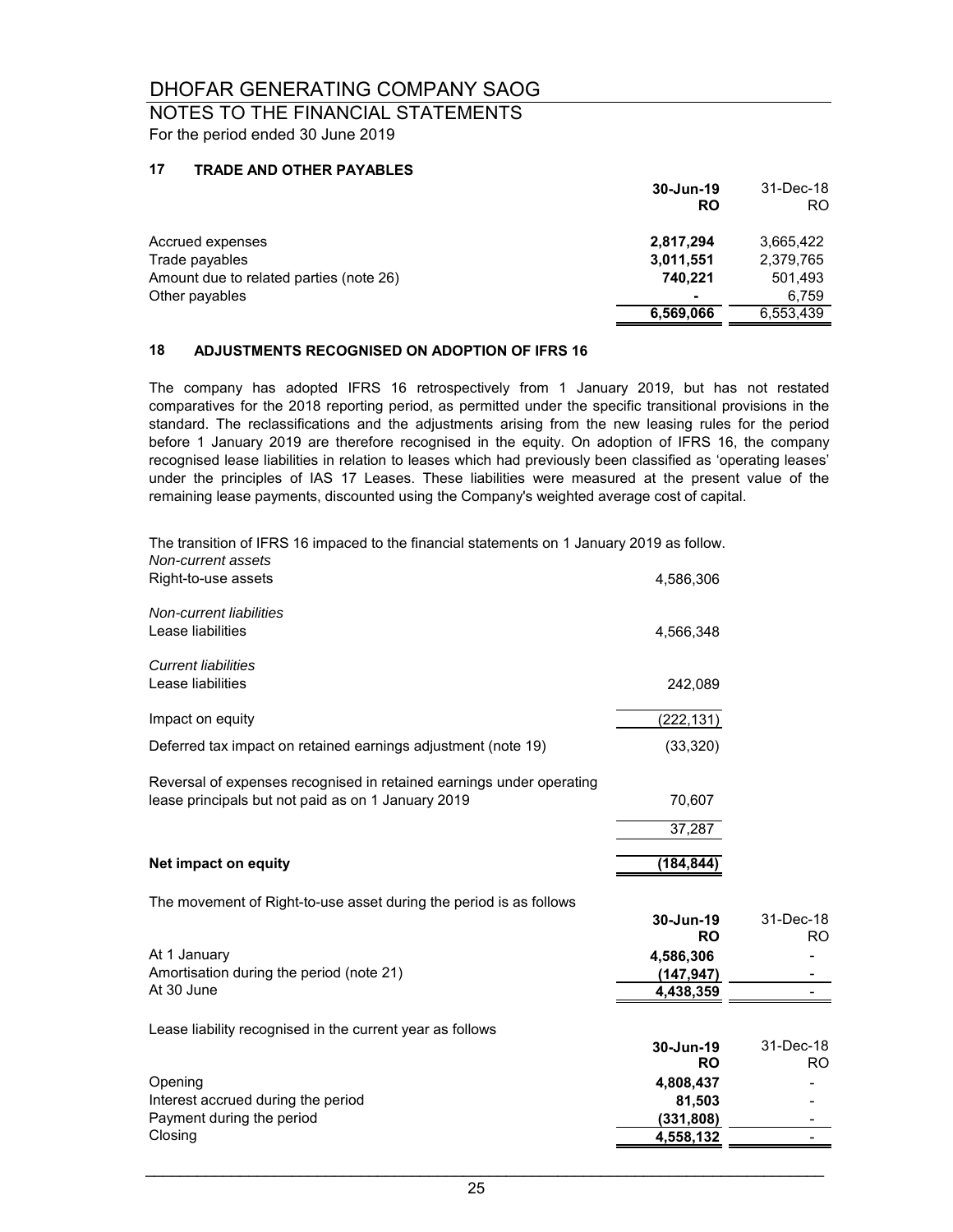## NOTES TO THE FINANCIAL STATEMENTS For the period ended 30 June 2019

## **18 ADJUSTMENTS RECOGNISED ON ADOPTION OF IFRS 16 (continued)**

|                              | 30-Jun-19<br><b>RO</b> | 31-Dec-18<br>RO. |
|------------------------------|------------------------|------------------|
| Current lease liabilitie     | 287,658                |                  |
| Non-current lease liabilitie | 4,270,475              | $\,$             |
|                              | 4,558,133              |                  |

Amortization relates to the right to use asset and interest charge on the lease liability for the period ended as follows

|                                                                         | <b>6 Months</b> | 6 Months   |
|-------------------------------------------------------------------------|-----------------|------------|
|                                                                         | ended           | ended      |
|                                                                         | 30-Jun-19       | 30-Jun-18  |
|                                                                         | <b>RO</b>       | <b>RO</b>  |
| Amortization (note 21)                                                  | 147,947         |            |
| Interest on finance lease (note 24)                                     | 81,503          |            |
| 19<br><b>TAXATION</b>                                                   |                 |            |
|                                                                         | <b>6 Months</b> | 6 Months   |
|                                                                         | ended           | ended      |
|                                                                         | 30-Jun-19       | 30-Jun-18  |
|                                                                         | <b>RO</b>       | <b>RO</b>  |
| <b>Statement of comprehensive Income</b>                                |                 |            |
| Deferred tax charge                                                     | 1,120,289       | 1,599,518  |
| Current tax reversal                                                    |                 | (154, 809) |
|                                                                         | 1,120,289       | 1,444,709  |
| <b>Statement of financial position</b><br><b>Non-Current liability:</b> |                 |            |
| Deferred tax                                                            | 6,444,575       | 5,977,517  |
| <b>Current liability</b>                                                |                 |            |
| Current year                                                            |                 | 154,809    |
|                                                                         |                 | 154,809    |
|                                                                         | <b>6 Months</b> | 6 Months   |
|                                                                         | ended           | ended      |
|                                                                         | 30-Jun-19       | 30-Jun-18  |
|                                                                         | <b>RO</b>       | <b>RO</b>  |
| Provision for taxation movement:                                        |                 |            |
| At the beginning                                                        |                 | 154,809    |
| Reversal during the period / year                                       |                 | (154, 809) |
|                                                                         |                 |            |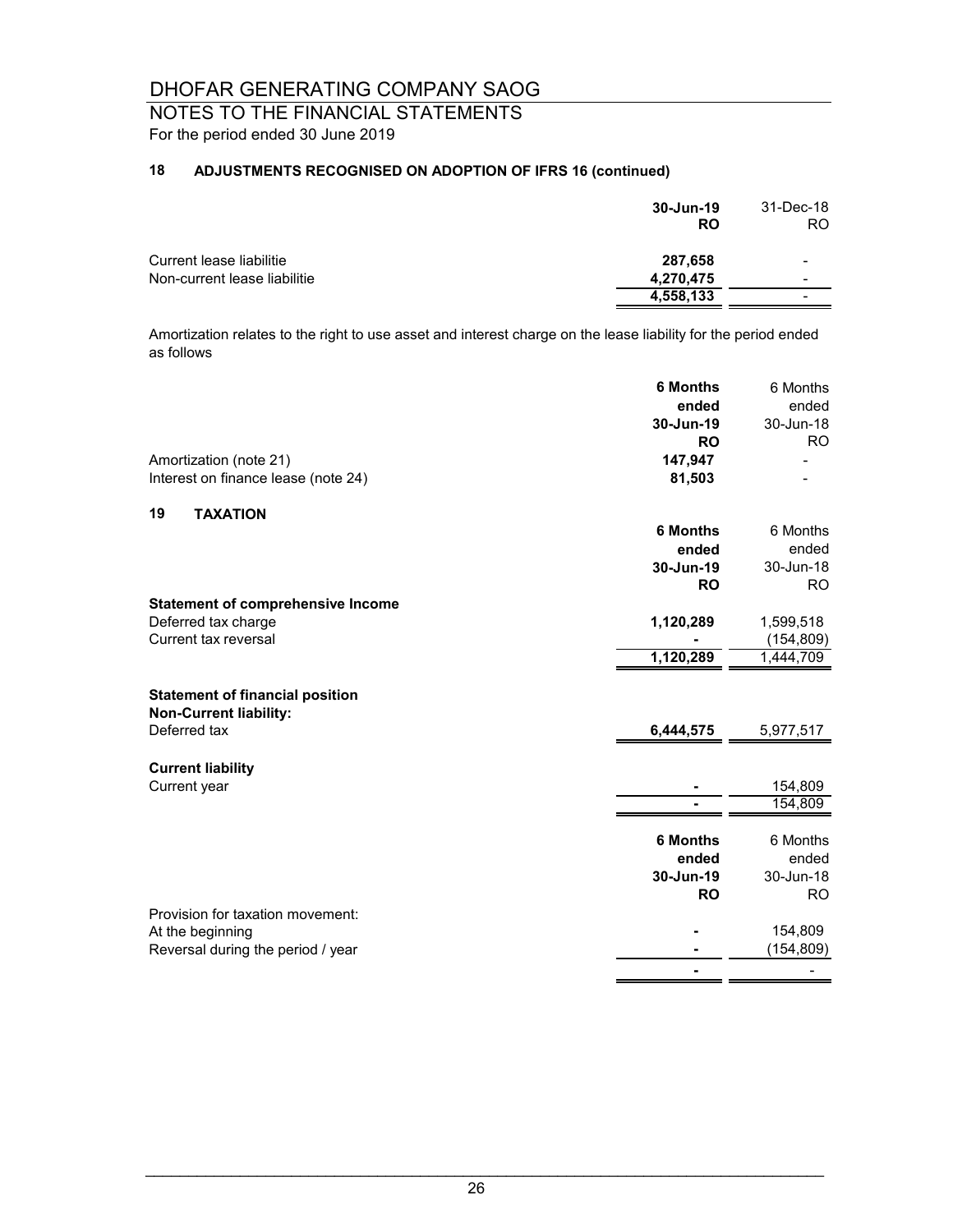# NOTES TO THE FINANCIAL STATEMENTS

For the period ended 30 June 2019

### **19 TAXATION (continued)**

The total charge for the current year tax can be reconciled to the accounting profits as follows:

|                                                              | <b>6 Months</b><br>ended<br>30-Jun-19<br><b>RO</b> | 6 Months<br>ended<br>30-Jun-18<br>RO. |
|--------------------------------------------------------------|----------------------------------------------------|---------------------------------------|
| Accounting profit before tax for the period / year           | 2,226,198                                          | 2,258,797                             |
| Tax at the rate of 15%<br>Add tax effect of:                 | 333,930                                            | 338,820                               |
| Deferred tax not recognised on tax losses                    | 819,221                                            |                                       |
| Expenses not allowed in tax                                  | 458                                                |                                       |
| Deferred tax impact on equity on lease liability recognition | (33, 320)                                          |                                       |
| Prior year impact                                            |                                                    | 991.024                               |
| Current tax reversal of prior year                           |                                                    | (154,809)                             |
| Tax expense for the year                                     | 1,120,289                                          | 1,175,035                             |

Tax assessments of the Company have been completed up to tax year 2012. The management considers that the amount of additional taxes, if any, that may become payable on finalisation of the open tax years would not be material to the Company's financial position as at 30 June 2019.

The provision for the current and deferred tax has been recorded based on the finance lease model. Further, in respect of the unrealised gain of RO 22,989,752 (the difference between the fair value of plant and finance lease receivable) management has taken a view that this gain will be realised as a part of Tariff received over the life of the PPA and only realised gain will subject to tax as per the Income Tax Law.

#### **Deferred tax**

Deferred taxes are calculated on all temporary differences under the liability method using a principal tax rate of 15%. The net deferred tax liability and deferred tax charge in the statement of comprehensive income are attributable to the following items;

|                                      | Deferred tax recognised in |                       |              |               |
|--------------------------------------|----------------------------|-----------------------|--------------|---------------|
|                                      |                            |                       | <b>Other</b> |               |
|                                      |                            |                       | comprehensiv |               |
|                                      | At 1 January               | <b>Profit or loss</b> | e income     | At 30 June    |
| 2019                                 | <b>RO</b>                  | <b>RO</b>             | <b>RO</b>    | <b>RO</b>     |
| Deferred tax asset                   |                            |                       |              |               |
| Provision for major maintenance cost | 587,660                    | (16, 802)             |              | 570,858       |
| Provision for decommissioning cost   | 610,148                    | 10,788                |              | 620,936       |
| Lease liability                      |                            | 683,720               |              | 683,720       |
| Cash flow hedge reserve              | 215,816                    |                       | 686,551      | 902,367       |
|                                      | 1,413,624                  | 677,706               | 686,551      | 2,777,881     |
| Deferred tax liability               |                            |                       |              |               |
| Accelerated tax depreciation         | (3,069,922)                | (1,233,993)           |              | (4,303,915)   |
| Unrealised gain on                   |                            |                       |              |               |
| recognition of finance lease         | (3,021,546)                | 48,764                |              | (2,972,782)   |
| Finance lease receivable for         |                            |                       |              |               |
| decommissioning asset                | (282, 724)                 | 13,100                |              | (269, 624)    |
| Finance lease receivable for         |                            |                       |              |               |
| major maintenance                    | (881, 153)                 | 38,147                |              | (843,006)     |
| Right to use assets                  |                            | (665, 754)            | (33, 320)    | (699, 074)    |
| Decommissioning asset                | (135, 796)                 | 1,741                 |              | (134, 055)    |
|                                      | (7, 391, 141)              | (1,797,995)           | (33, 320)    | (9, 222, 456) |
|                                      |                            |                       |              |               |
| Deferred tax liability - net         | (5, 977, 517)              | (1, 120, 289)         | 653,231      | (6, 444, 575) |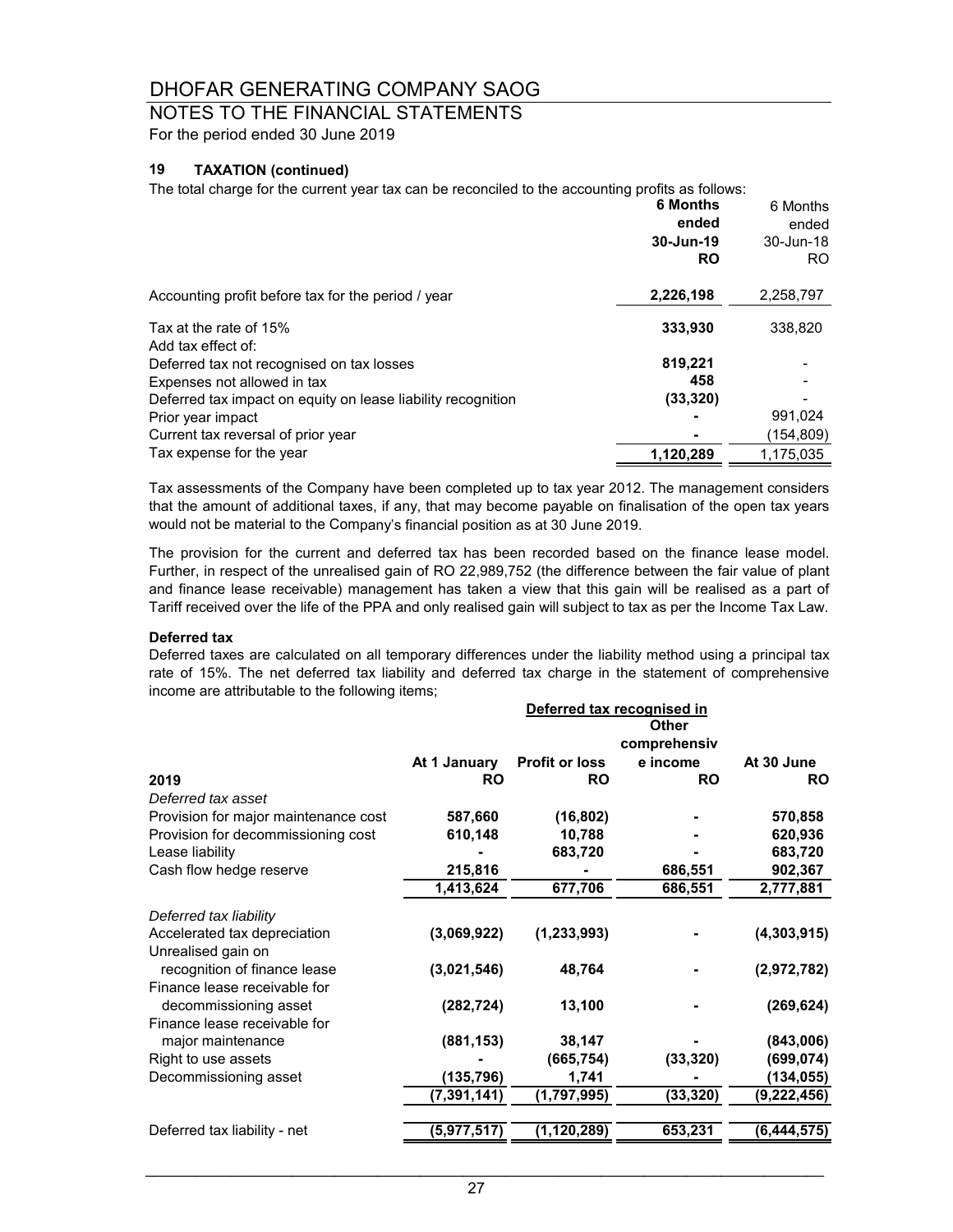## NOTES TO THE FINANCIAL STATEMENTS For the period ended 30 June 2019

## **19 TAXATION (continued)**

## **Deferred tax (continued)**

|                                       |               |                | Other         |             |
|---------------------------------------|---------------|----------------|---------------|-------------|
|                                       |               |                | comprehensive | At 31       |
|                                       | At 1 January  | Profit or loss | income        | December    |
|                                       | RO.           | RO.            | <b>RO</b>     | <b>RO</b>   |
| 2018                                  |               |                |               |             |
| Deferred tax asset                    |               |                |               |             |
| Provision for major maintenance cost  |               | 587,660        |               | 587,660     |
| Provision for decommissioning cost    |               | 610,148        |               | 610,148     |
| Cash flow hedge reserve               | 784,300       |                | (568,484)     | 215,816     |
|                                       | 784,300       | 1,197,808      | (568,484)     | 1,413,624   |
| Deferred tax liability                |               |                |               |             |
| Accelerated tax depreciation          | (61, 563)     | (3,008,359)    |               | (3,069,922) |
| Unrealised gain on                    |               |                |               |             |
| recognition of finance lease          | (3, 109, 097) | 87,551         |               | (3,021,546) |
| Finance lease receivable for          |               |                |               |             |
| decommissioning asset                 |               | (282, 724)     |               | (282, 724)  |
| Finance lease receivable for          |               |                |               |             |
| major maintenance                     |               | (881, 153)     |               | (881, 153)  |
| Decommissioning asset                 |               | (135, 796)     |               | (135, 796)  |
|                                       | (3,170,660)   | (4,220,481)    |               | (7,391,141) |
|                                       |               |                |               |             |
| Deferred tax asset/ (liability) - net | (2,386,360)   | (3,022,673)    | (568, 484)    | (5,977,517) |
|                                       |               |                |               |             |

### **20 REVENUE**

|                                           | <b>6 Months</b> | 6 Months   |
|-------------------------------------------|-----------------|------------|
|                                           | ended           | ended      |
|                                           | 30-Jun-19       | 30-Jun-18  |
|                                           | <b>RO</b>       | RO.        |
| Revenue from a contract with a customer   |                 |            |
| Fuel cost allowance                       | 7,854,463       | 7,756,471  |
| Fixed operation and maintenance allowance | 3,871,886       | 3,915,898  |
| Electrical energy allowance               | 53.135          | 41,738     |
|                                           | 11,779,484      | 11,714,107 |
| Revenue from lease contracts              |                 |            |
| Interest income on finance lease          | 2,299,813       | 2,386,558  |
| Investment charge revenue                 | 6,529,969       | 6,593,029  |
|                                           | 8,829,782       | 8,979,587  |
|                                           | 20,609,266      | 20.693.694 |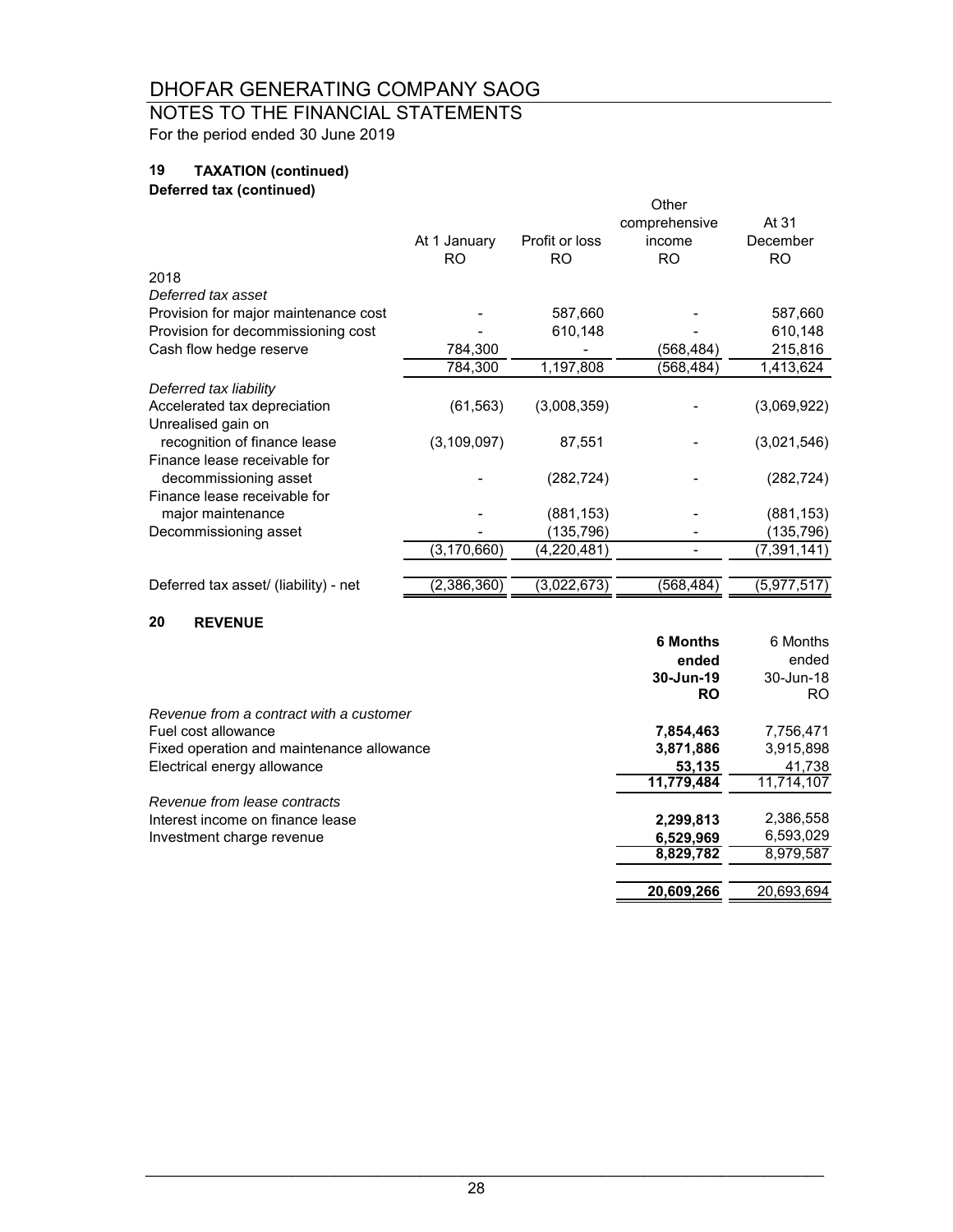## NOTES TO THE FINANCIAL STATEMENTS For the period ended 30 June 2019

### **21 OPERATING COSTS**

|                                              | 6 Months   | 6 Months   |
|----------------------------------------------|------------|------------|
|                                              | ended      | ended      |
|                                              | 30-Jun-19  | 30-Jun-18  |
|                                              | <b>RO</b>  | RO.        |
| Fuel cost                                    | 7,930,668  | 7,727,929  |
| Operation and maintenance charges            | 3,720,288  | 3,662,632  |
| Depreciation (note 4)                        | 1,945,866  | 1,962,490  |
| Employee costs (note 23)                     | 298.053    | 349,617    |
| Insurance                                    | 267,309    | 344.611    |
| Amortization of right-to-use asset (note 18) | 147.947    |            |
| Transmission connection charges              | 20.713     | 171,060    |
| Usufruct charges                             |            | 66,782     |
|                                              | 14.330.844 | 14,285,121 |

## **22 ADMINISTRATIVE AND GENERAL EXPENSES**

|                                                                  | <b>6 Months</b><br>ended<br>30-Jun-19<br><b>RO</b> | 6 Months<br>ended<br>30-Jun-18<br>RO. |
|------------------------------------------------------------------|----------------------------------------------------|---------------------------------------|
| Legal and professional charges                                   | 83,265                                             | 113,308                               |
| IT and software related expenses                                 | 74.921                                             | 26,381                                |
| Travelling expenses                                              | 37,126                                             | 36,210                                |
| License fees to regulator                                        | 29,870                                             | 27,576                                |
| Depreciation (note 4)                                            | 28,374                                             | 28,723                                |
| Director sitting, remuneration and travelling expenses (note 26) | 23,863                                             | 8,000                                 |
| Office expenses                                                  | 19,255                                             | 23,275                                |
| Office rent                                                      | 16,225                                             | 9,730                                 |
| Communication expenses                                           | 14,881                                             | 29,141                                |
| Entertainment                                                    | 8,212                                              | 100.489                               |
| Training expenses                                                | 7.500                                              | 3,100                                 |
| Miscellaneous expenses                                           | 50,050                                             | 29,550                                |
|                                                                  | 393,542                                            | 435,483                               |

## **23 EMPLOYEE COSTS**

Salaries and the related costs included under operating costs consist of the following:

|                                                         | <b>6 Months</b><br>ended<br>30-Jun-19 | 6 Months<br>ended<br>30-Jun-18 |
|---------------------------------------------------------|---------------------------------------|--------------------------------|
|                                                         | RO                                    | RO.                            |
| Salaries, wages and other benefits                      | 286,705                               | 326,241                        |
| Contributions to a defined contribution retirement plan | 2,296                                 | 8.594                          |
| Charge for employee end of service benefits             | 9.052                                 | 14,782                         |
|                                                         | 298,053                               | 349,617                        |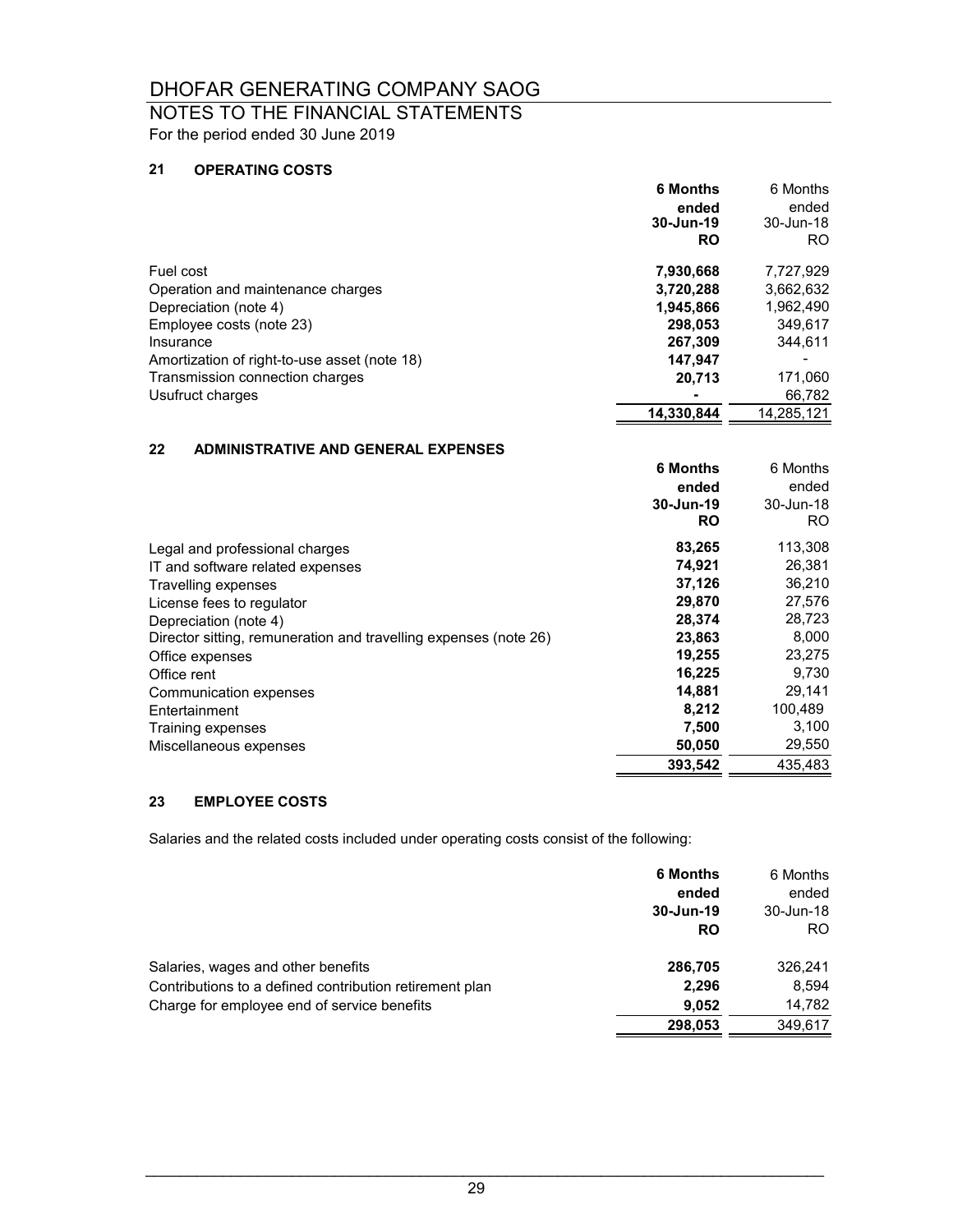## NOTES TO THE FINANCIAL STATEMENTS For the period ended 30 June 2019

#### **24 FINANCE COSTS**

|                                                                    | <b>6 Months</b><br>ended | 6 Months<br>ended |
|--------------------------------------------------------------------|--------------------------|-------------------|
|                                                                    | 30-Jun-19<br><b>RO</b>   | 30-Jun-18<br>RO.  |
| Interest on long term loan                                         | 3,405,740                | 3,129,937         |
| Amortisation of deferred financing cost                            | 95,017                   | 100,818           |
| Unwinding of discount on decommissioning cost provisions (note 14) | 71,924                   | 99,376            |
| Interest on finance lease (note 18)                                | 81,503                   |                   |
| LC commission                                                      | 56,574                   | 69,378            |
| Unwinding of discount on major maintenance (note 15)               | 58,136                   | 62,709            |
| Interest rate swap payments (net)                                  | (110, 212)               | 240,443           |
| Commitment fee                                                     |                          | 11,632            |
|                                                                    | 3,658,682                | 3,714,293         |
| 25<br><b>EARNINGS PER SHARE</b>                                    |                          |                   |
|                                                                    | <b>6 Months</b>          | 6 Months          |
|                                                                    | ended                    | ended             |
|                                                                    | 30-Jun-19                | 30-Jun-18         |
|                                                                    | <b>RO</b>                | R <sub>O</sub>    |
| Profit for the period                                              | 1,105,909                | 814,088           |
| Weighted average number of ordinary shares                         | 222,240,000              | 78,895,319        |
|                                                                    | 0.005                    | 0.010             |

Diluted earnings per share is same as the earnings per share as the Company has not issued any instruments which would have an impact on earnings per share when exercised.

#### **26 RELATED PARTY TRANSACTIONS**

Related parties comprise the shareholders, directors, key management personnel and business entities in which they have the ability to control or exercise significant influence in financial and operating decisions.

The Company maintains balances with these related parties which arise in the normal course of business from the commercial transactions, and are entered into at terms and conditions which are approved by the Significant related party balances and transactions for the period ended 30 June 2019 are as follows:

## **Balances at year end**

|                                                    | 30-Jun-19 | 31-Dec-18 |
|----------------------------------------------------|-----------|-----------|
|                                                    | RO        | RO.       |
| Due from related parties (Note 7)                  |           |           |
| Shinas Generating Company SAOC                     |           | 114       |
| International Company for Water and Power Projects |           | 34        |
| <b>Dhofar Desalination Company SAOC</b>            |           |           |
|                                                    |           | 148       |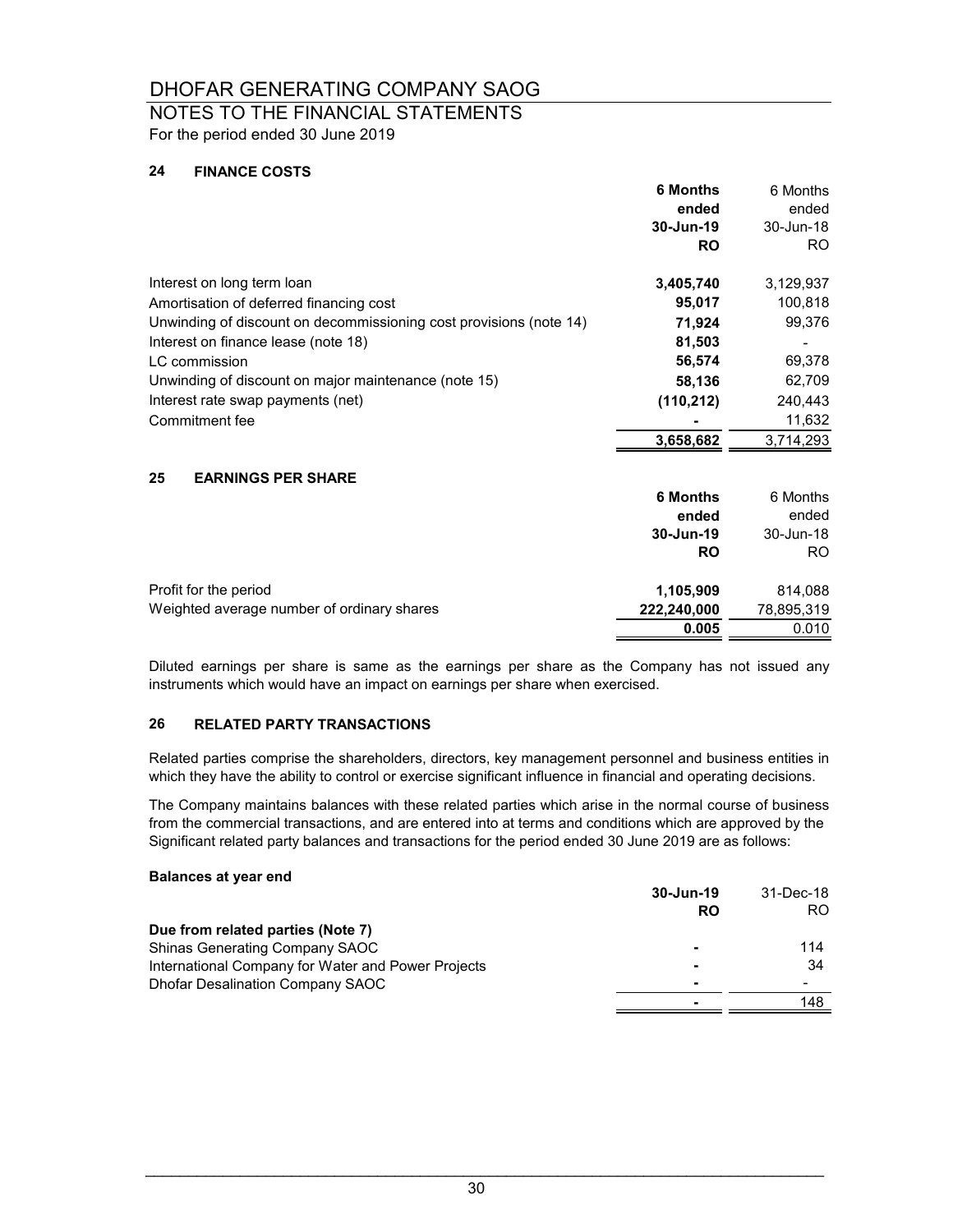## NOTES TO THE FINANCIAL STATEMENTS For the period ended 30 June 2019

#### **26 RELATED PARTY TRANSACTIONS**

| <b>Balances at the end</b>                                       |           |           |
|------------------------------------------------------------------|-----------|-----------|
|                                                                  | 30-Jun-19 | 31-Dec-18 |
|                                                                  | <b>RO</b> | RO.       |
| Due to related parties (Note 17)                                 |           |           |
| Dhofar O&M LLC                                                   | 551,490   | 465,369   |
| International Company for Water and Power Projects               | 152,397   |           |
| First National Company for Operation and Maintenance - Oman      | 36,040    | 36,124    |
| <b>ACWA Power Global Services LLC</b>                            | 294       |           |
|                                                                  | 740,221   | 501,493   |
| <b>Transactions during the period</b>                            |           |           |
| O&M Fee and related charges                                      | 3,715,022 | 3,600,014 |
| Secondment charges and expense reimbursement                     | 75,456    | 189,824   |
| Director sitting, remuneration and travelling expenses (note 26) | 23,863    | 8,000     |
| Goods and services received                                      | 3,814,341 | 3,797,839 |
| Goods and services rendered                                      | 74,892    | 182.246   |
| Shareholder loan converted to equity                             |           |           |
|                                                                  |           |           |

### *Key management personnel compensation*

Key management personnel are those persons having authority and responsibility for planning, directing and controlling the activities of the Company, directly or indirectly, including any director (whether executive or otherwise). The compensation for key managerial personnel during the period are as follows:

|                                                             | <b>6 Months</b> | 6 Months  |
|-------------------------------------------------------------|-----------------|-----------|
|                                                             | ended           | ended     |
|                                                             | 30-Jun-19       | 30-Jun-18 |
|                                                             | <b>RO</b>       | RO        |
| Short-term employee benefits                                | 103.117         | 164.899   |
| Director sitting fees, remuneration and travelling expenses | 23.863          | 8,000     |
|                                                             | 126,980         | 172,899   |

#### **27 FINANCIAL RISK MANAGEMENT**

The Company's principal financial liabilities, other than derivatives, comprise loans, and trade and other payables. The main purpose of these financial liabilities is to finance the Company's operations. The Company's principal financial assets include finance lease receivable, trade receivables, and cash that derive directly from its operations.

#### **Market risk**

Market risk is the risk that the fair value or future cash flows of a financial instrument will fluctuate because of changes in market prices. Market risk comprises of interest rate risk and currency risk. Financial instruments affected by market risk include loans and derivative financial instruments.

The sensitivity analyses in the following sections relate to the position as at 30 June 2019 and 31 December 2018.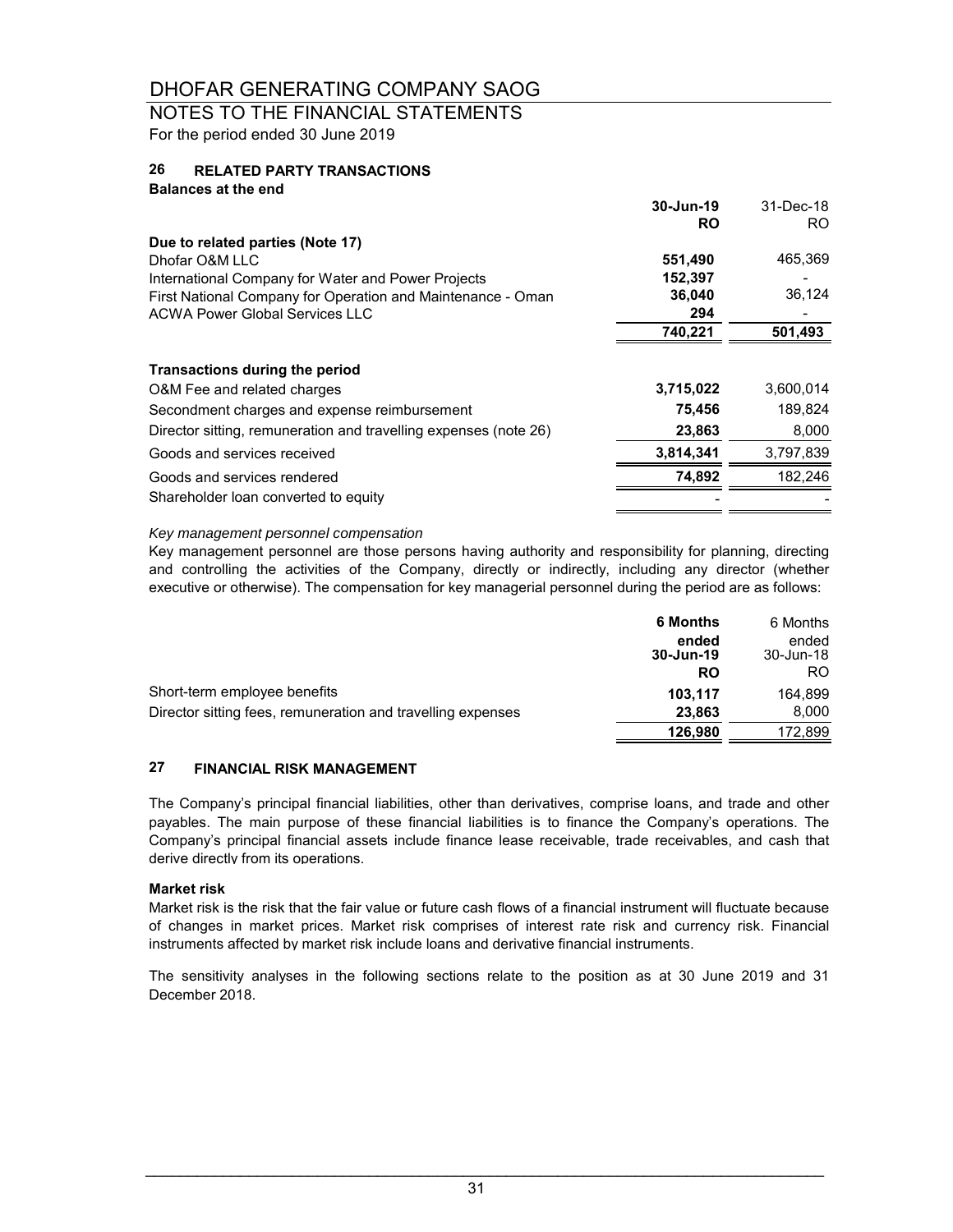### NOTES TO THE FINANCIAL STATEMENTS For the period ended 30 June 2019

#### **27 FINANCIAL RISK MANAGEMENT (continued)**

#### **Market risk (continued)**

The sensitivity analyses have been prepared on the basis that the amount of net debt, the ratio of fixed to floating interest rates of the debt and derivatives at 30 June 2019.

The following assumptions have been made in calculating the sensitivity analyses:

- The sensitivity of the relevant statement of comprehensive item is the effect of the assumed changes in respective market risks. This is based on the financial assets and financial liabilities held at 30 June 2019 and 31 December 2018 including the effect of hedge accounting.
- The sensitivity of equity is calculated by considering the effect of any associated cash flow hedges for the effects of the assumed changes of the underlying risk.

#### **Interest rate risk**

Interest rate risk is the risk that the fair value or future cash flows of a financial instrument will fluctuate because of changes in market interest rates. The Company's exposure to the risk of changes in market interest rates relates primarily to the Company's long-term debt obligations with floating interest rates. The Company manages its interest rate risk by having a balanced portfolio of fixed and variable rate loans and borrowings.

To manage this, the Company enters into interest rate swaps, in which it agrees to exchange, at specified intervals, the difference between fixed and variable rate interest amounts calculated by reference to an agreed-upon notional principal amount.

At 30 June 2019, after taking into account the effect of interest rate swaps, 42% of the Company's borrowings are at a fixed rate of interest (31 December 2018: 42%).

At the reporting date the interest rate risk profile of the Company's interest bearing financial instruments is as follows:

| <b>Fixed rate</b>          | 30-Jun-19<br><b>RO</b> | 31-Dec-18<br>RO. |
|----------------------------|------------------------|------------------|
| Term loan                  | 67,045,477             | 68,174,050       |
| Variable rate<br>Term loan | 91,616,523             | 93,158,699       |

#### **Interest rate sensitivity**

The Company does not account for any fixed rate financial assets or financial liabilities at fair value through profit or loss. Therefore, a change in interest rates at the reporting date would not affect profit or

A reasonably possible change of 100 basis points in interest rates at the reporting date would have increased (decreased) equity and profit or loss by the amounts shown below. This analysis assumes that all other variables, in particular foreign currency exchange rates, remain constant.

|                                     | <b>Profit or loss</b> |           | Equity     |            |
|-------------------------------------|-----------------------|-----------|------------|------------|
|                                     | $100$ bps             | $100$ bps | $100$ bps  | $100$ bps  |
|                                     | increase              | decrease  | increase   | decrease   |
| 30 June 2019                        |                       |           |            |            |
| Variable rate financial liabilities | (465.876)             | 465.876   | (395, 995) | 395,995    |
| Interest rate swaps                 | 442,582               | (442,582) | 376,195    | (376, 195) |
| Net sensitivity                     | (23,294)              | 23,294    | (19, 800)  | 19,800     |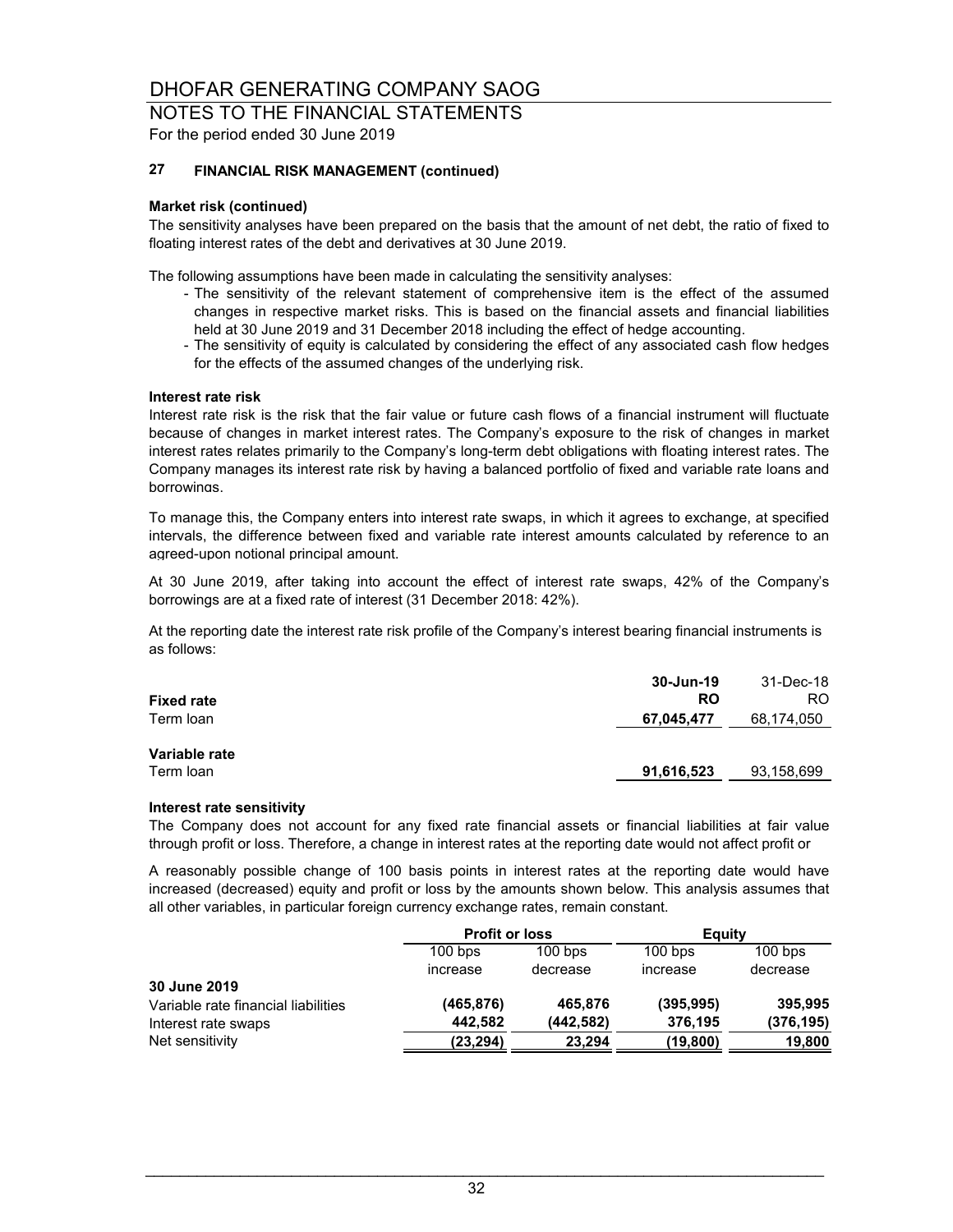## NOTES TO THE FINANCIAL STATEMENTS For the period ended 30 June 2019

#### **27 FINANCIAL RISK MANAGEMENT (continued)**

### **Interest rate risk (continued)**

### **Interest rate sensitivity (continued)**

|                                     | <b>Profit or loss</b> |           | Eauity    |           |
|-------------------------------------|-----------------------|-----------|-----------|-----------|
|                                     | $100$ bps             | $100$ bps | $100$ bps | $100$ bps |
|                                     | increase              | decrease  | increase  | decrease  |
| 31 December 2018                    |                       |           |           |           |
| Variable rate financial liabilities | (939, 903)            | 939.903   | (798.918) | 798.918   |
| Interest rate swaps                 | 892,908               | (892,908) | 758,972   | (758,972) |
| Net sensitivity                     | (46,995)              | 46,995    | (39,946)  | 39.946    |

### **Foreign currency risk**

Foreign exchange risk arises when future commercial transactions or recognized assets or liabilities are denominated in a currency that is not the Company's functional currency. The Company is exposed to foreign exchange risk arising from currency exposures primarily with respect to the US Dollar. Most of the foreign currency transactions are in US Dollars or other currencies linked to the US Dollar. Since the Rial Omani is pegged to the US Dollar management believes that the foreign exchange rate fluctuations would not have significant impact on the pretax profit of the Company.

#### **Credit risk**

Credit risk is the risk that a counterparty will not meet its obligations under a financial instrument, leading to a financial loss. The Company is exposed to credit risk from its operating activities (primarily trade receivables and finance lease receivable).

#### *Trade receivables*

Customer credit risk is managed by each business unit subject to the Company's established policy, procedures and control relating to customer credit risk management. Credit quality of a customer is assessed based on an extensive credit rating scorecard and individual credit limits are defined in accordance with this assessment. Outstanding customer receivables is regularly monitored. Trade receivable balance represents receivables from OPWP, a Government customer in Oman.

This customer is transacting with the Company for couple of years and no impairment loss has been reocognised against the customer. Accordingly the balance due from this customer is assessed to have a strong high credit quality or limited credit risk. At 30 June 2019, the Company had one customer (31 December 2018: one customer).

An impairment analysis is performed at each reporting date using a provision matrix to measure expected credit losses. The provision rates are based on days past due for the outstanding balance. The calculation reflects the probability-weighted outcome, the time value of money and reasonable and supportable information that is available at the reporting date about past events, current conditions and forecasts of future economic conditions. Generally, trade receivables are written-off if past due for more than one year and are not subject to enforcement activity.

The maximum exposure to credit risk at the reporting date is the carrying value of each class of financial assets and the amount is immaterial to the financial statements for the period ending 30 June 2019. The Company does not hold collateral as security. The Company evaluates the concentration of risk with respect to trade receivables as low, as its customer is located in Oman and it is a Government customer.

#### *Finance lease receivable*

Finance Lease receivable has been recorded in accordance with the terms of the PPA with OPWP, a Government customer in Oman and hence does not reflect any significant credit risk and the amount of expected credit loss is not significant

#### *Cash at bank*

Credit risk on bank balances is limited as same are held with banks with sound credit ratings.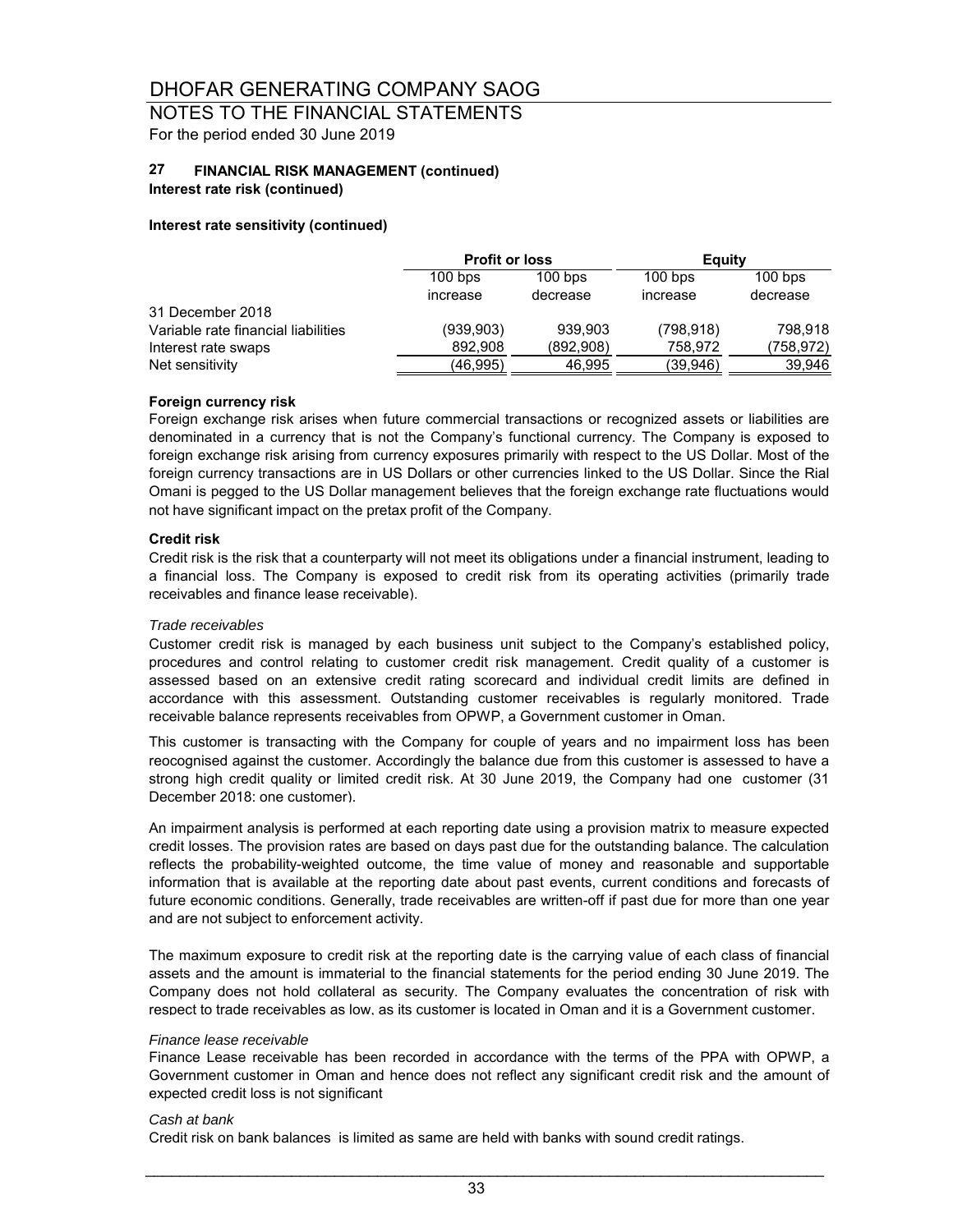NOTES TO THE FINANCIAL STATEMENTS For the period ended 30 June 2019

#### **27 Credit risk (continued) FINANCIAL RISK MANAGEMENT (continued)**

#### *Credit Concentration*

Except as disclosed, no significant concentrations of credit risk were identified by the management as at the statement of financial position date.

#### **Liquidity risk**

Liquidity risk is the risk that the Company will encounter difficulty in raising funds to meet commitments associated with financial instruments. Liquidity risk may result from an inability to sell a financial asset quickly at an amount close to its fair value. The Company's approach to managing liquidity is to ensure, as far as possible, that it will have sufficient liquidity to meet its liabilities when they are due, under both normal and stressed conditions, without incurring unacceptable losses or risking damage to Company's reputation. Accordingly, the Company ensures that sufficient bank facilities are always available.

The following are the remaining contractual maturities of financial liabilities at the reporting date. The amounts are gross and undiscounted and include contractual interest payments:

|                                             | Carrying<br><b>Amount</b> | Contractual<br>cash flows | Less than 1<br>year     | More than 1<br>year |
|---------------------------------------------|---------------------------|---------------------------|-------------------------|---------------------|
|                                             | <b>RO</b>                 | <b>RO</b>                 | <b>RO</b>               | <b>RO</b>           |
| 30 June 2019                                |                           |                           |                         |                     |
| <b>Non-derivative financial liabilities</b> |                           |                           |                         |                     |
| Term loan                                   | 158,662,000               | 229,835,382               | 13,321,735              | 216,513,647         |
| Trade payables                              | 3,011,551                 | 3,011,551                 | 3,011,551               |                     |
| Due to related parties                      | 740,221                   | 740,221                   | 740,221                 |                     |
|                                             | 162,413,772               | 233,587,154               | $\overline{17,}073,507$ | 216,513,647         |
| <b>Derivative financial liabilities</b>     |                           |                           |                         |                     |
| Gross payable under IRS                     | 6,015,779                 | 17,482,002                | 1,718,251               | 15,763,751          |
| Gross receivable under IRS                  |                           |                           |                         |                     |
| Net payable under IRS                       | 6,015,779                 | 17,482,002                | 1,718,251               | 15,763,751          |
|                                             |                           |                           |                         |                     |
|                                             | 168,429,551               | 251.069.156               | 18,791,758              | 232,277,398         |
| 31 December 2018                            |                           |                           |                         |                     |
| Non-derivative financial liabilities        |                           |                           |                         |                     |
| Term loan                                   | 170, 163, 027             | 229,835,382               | 13,339,056              | 216,496,326         |
| Trade payables                              | 2,379,765                 | 2,379,765                 | 2,379,765               |                     |
| Due to related parties                      | 501,493                   | 501,493                   | 501,493                 |                     |
|                                             | 173,044,285               | 232,716,640               | 16,220,314              | 216,496,326         |
|                                             |                           |                           |                         |                     |
| Derivative financial liabilities            |                           |                           |                         |                     |
| Gross payable under IRS                     | 1,471,055                 | 22,897,298                | 3,015,130               | 19,882,168          |
| Gross receivable under IRS                  | (32, 284)                 | (3,982,174)               | (524, 375)              | (3,457,799)         |
| Net payable under IRS                       | 1,438,771                 | 18,915,124                | 2,490,755               | 16,424,369          |
|                                             |                           |                           |                         |                     |
|                                             | 174,483,056               | 251,631,764               | 18,711,069              | 232,920,695         |

#### **28 CAPITAL MANAGEMENT**

The Board's policy is to maintain a strong capital base so as to maintain investor and creditor confidence and to sustain future development of the business through the optimisation of the debt and equity balance.

The Board of Directors monitors the return on capital, which the Company defines as net operating income divided by the total shareholders' equity. The Board of Directors also monitors the level of dividends paid. There were no changes in the Company's approach to capital management during the period.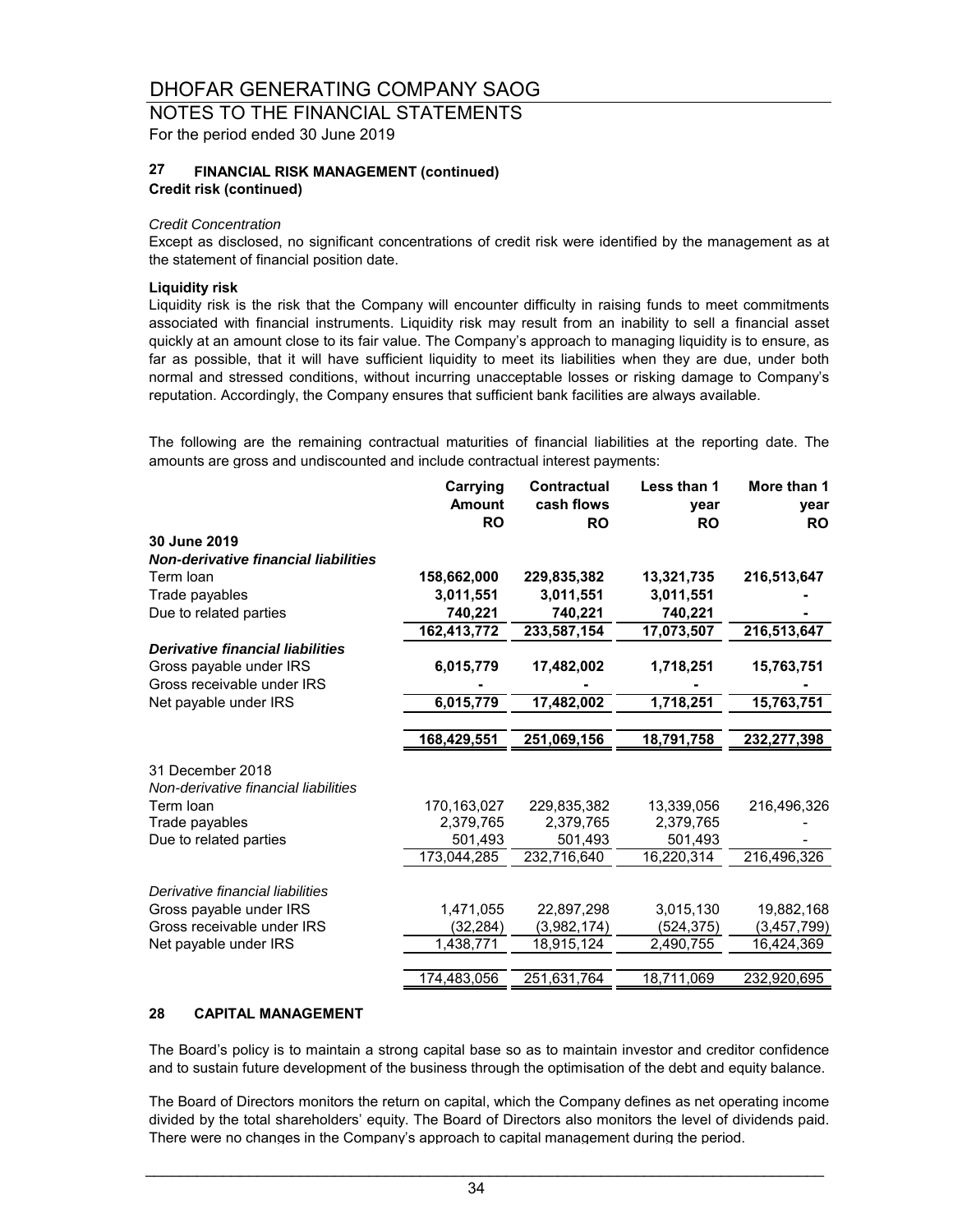### NOTES TO THE FINANCIAL STATEMENTS For the period ended 30 June 2019

### **28 CAPITAL MANAGEMENT (continued)**

The capital structure of the Company comprises of net debt (borrowings as detailed in notes 16 offset by cash and bank balances) and equity of the Company (comprising the share capital, reserves and retained earnings). The Company is not subject to externally imposed capital requirements other than the requirements of the Commercial Companies Law of 1974, as amended.

The Board regularly reviews the capital structure of the Company. As part of this review, the Board considers the cost of capital and the risks associated with each class of capital. The gearing ratio at 30 June 2019 of 330.37% (31 December 2018: 290.55%) (see below).

#### *Gearing ratio*

Gearing ratio at the end of the reporting period was as follows:

|                          | 30-Jun-19<br>RO | 31-Dec-18<br>RO. |
|--------------------------|-----------------|------------------|
| Debt (i)                 | 157,028,798     | 159,604,530      |
| Cash and bank balances   | (3,456,062)     | (10, 106, 712)   |
| Net debt                 | 153,572,736     | 149.497.818      |
| Equity (ii)              | 46,484,440      | 51,453,993       |
| Net debt to equity ratio | 330.37%         | 290.55%          |

(i) Debt is defined as long- and short-term borrowings (excluding derivatives) and shareholders' loan as described in notes 13 and 16

(ii) Equity includes all capital and reserves of the Company that are managed as capital.

#### **29 COMMITMENTS AND CONTINGENCIES**

At 30 June 2019, the Company had contingent liabilities in respect of Debt Service Reserve Account ('DSRA') letter of credit amounting to RO 2,709,464 and USD 8,750,400 in accordance with the requirement of the Common Terms Agreement ('CTA') given in the normal course of business on which no material liabilities are expected to arise.

#### **Sponsors' Fuel Reserve Account (FRA) Commitment**

Under the Common Terms Agreement (CTA) the project's sponsors are required to provide the Fuel Reserve Account (FRA) commitment to the offshore trustee. The FRA commitment can be provided in the form of cash, letter of credit (LC) or letter of guarantee (LG) . At 30 September 18 Mitsui & Co., Ltd and ACWA Power provided their support through letter of guarantee and letter of credit respectively, whereas DIDIC deposited the cash of OMR 311,930 in FRA bank account to comply with the CTA requirements. FRA bank balance and FRA support can only be utilized with lenders' and sponsors' consent, therefore DGC do not have any control on these amounts and the amount received from DIDIC is held in a fiduciary capacity and not accounted in these financial statements.

#### **Operating lease commitments**

The Company had entered into operating leases on land and transmission connection facilities, with lease terms between 15 and 25 years. However, with the transition of IFRS 16, these operating lease commitments have been recognized as lease liability in the statement of financial position (note 18). Future minimum operating lease commitments under the non-cancellable leases are as follows;